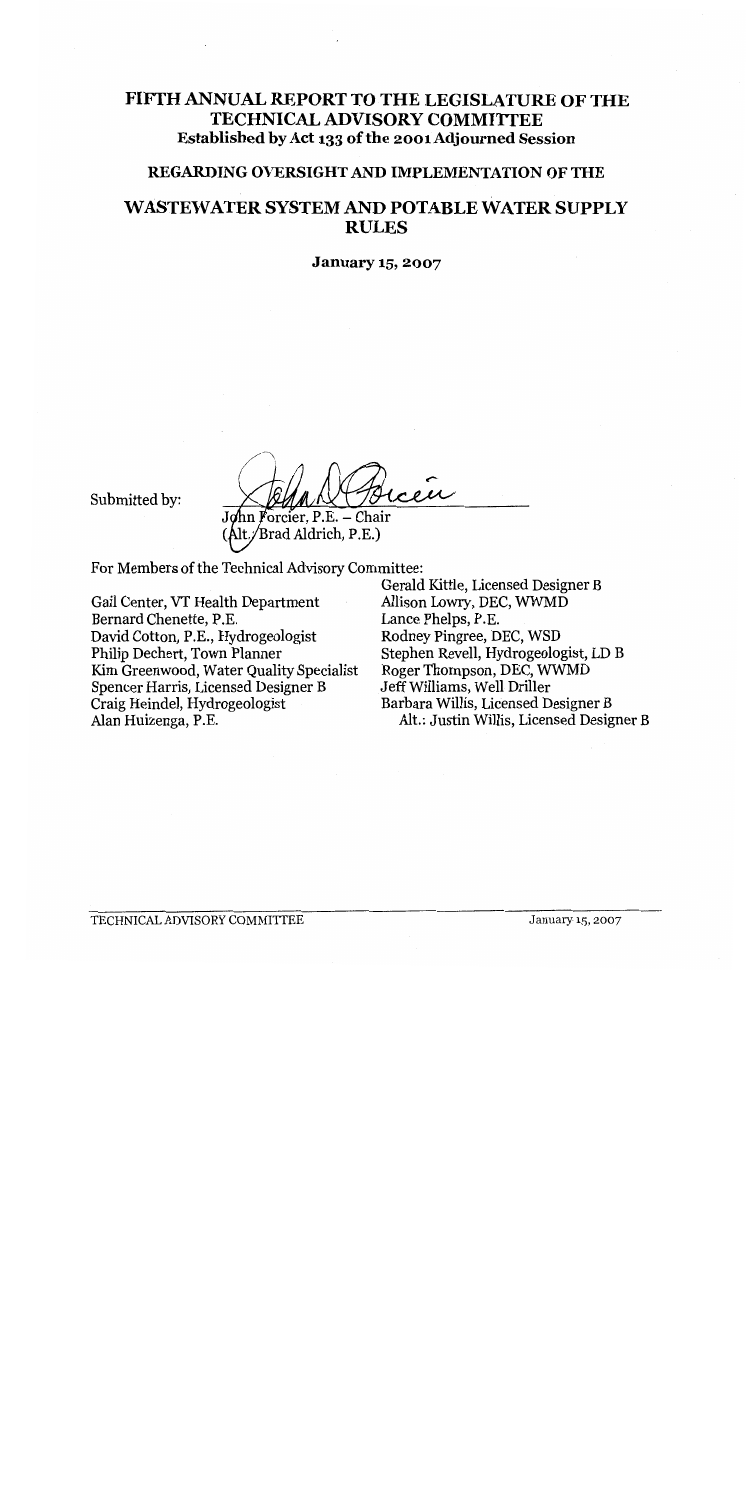## **FIFTH ANNUAL REPORT TO THE LEGISLATURE OF THE TECHNICAL ADVISORY COMMITTEE Established by Act 133 of the 2001 Adjourned Session**

## REGARDING OVERSIGHT AND IMPLEMENTATION OF THE WASTEWATER SYSTEM AND POTABLE WATER SUPPLY RULES **January 15, 2007**

#### **TABLE OF CONTENTS**

| <b>ITEM</b>     |                                                                                                                          | <b>PAGE</b>             |
|-----------------|--------------------------------------------------------------------------------------------------------------------------|-------------------------|
| Purpose         |                                                                                                                          | 1                       |
|                 | <b>TAC</b> Members                                                                                                       | $\mathbf{1}$            |
|                 | <b>TAC Chairperson</b>                                                                                                   | 1                       |
|                 | TAC Executive Committee and Sub-Committees                                                                               | $\mathbf{1}$            |
| <b>Meetings</b> |                                                                                                                          | $\mathbf{1}$            |
|                 | Implementation of the statute and the rules adopted under the statute:                                                   | 3                       |
|                 | TAC Recommendations to ANR in 2006:                                                                                      | 3                       |
| 1.              | <b>Annual Report to Legislature</b>                                                                                      |                         |
| 2.              | Revisions to EPRs, Ch. 1, Wastewater System                                                                              |                         |
|                 | & Potable Water Supply Rules                                                                                             | $\boldsymbol{3}$        |
|                 | 3. Information to Legislators                                                                                            | 3                       |
|                 | 4. Water Supply Design Training for Licensed Designers                                                                   | $\bf 3$                 |
|                 | 5. Surface Water Sources of Drinking Water:                                                                              | $\bf 3$                 |
|                 | 6. New Technologies                                                                                                      | $\boldsymbol{4}$        |
|                 | 7. Licensed Designer Training                                                                                            | $\boldsymbol{4}$        |
|                 | 8. Training for Well Drillers                                                                                            | $\overline{\mathbf{4}}$ |
|                 | 9. Calculations and Procedures for Determining Seasonal High Water                                                       |                         |
|                 | <b>Table and Induced Groundwater Mounds</b>                                                                              | 4                       |
|                 | 10. Cumulative Impacts of Multiple Wastewater Disposal Areas                                                             | $\boldsymbol{4}$        |
|                 | Alternative and Innovative Technologies, Including Functional Status:                                                    | $\mathbf{5}$            |
| 1.              | <b>General Use</b>                                                                                                       | $5\phantom{.0}$         |
|                 | 2. Pilot Projects                                                                                                        | $\bf 6$                 |
| 3.              | <b>Experimental Use</b>                                                                                                  | $\boldsymbol{6}$        |
|                 | Applications for Wastewater System & Potable Water System Permits in 2006:                                               |                         |
| 1.              | Permit applications received in 2006                                                                                     | 6                       |
|                 | 2. Permits issued in 2006                                                                                                | $\boldsymbol{6}$        |
| 3.              | Denials of permit applications in 2006                                                                                   | $6\phantom{1}6$         |
|                 | <b>Appendices:</b>                                                                                                       |                         |
|                 | Appendix A - 2006 Meeting Minutes                                                                                        | 7                       |
|                 | Appendix B - Summary Tables, Alternative & Innovative Systems & Products<br><b>Appendix C - Summary Table of Permits</b> | 53<br>57                |

| Appendix C - Summary Table of Permits                              |    |
|--------------------------------------------------------------------|----|
| Appendix D – Technical Advisory Committee Members, Sub-committees, | 59 |
| <b>And Statutory Charge to Committee</b>                           |    |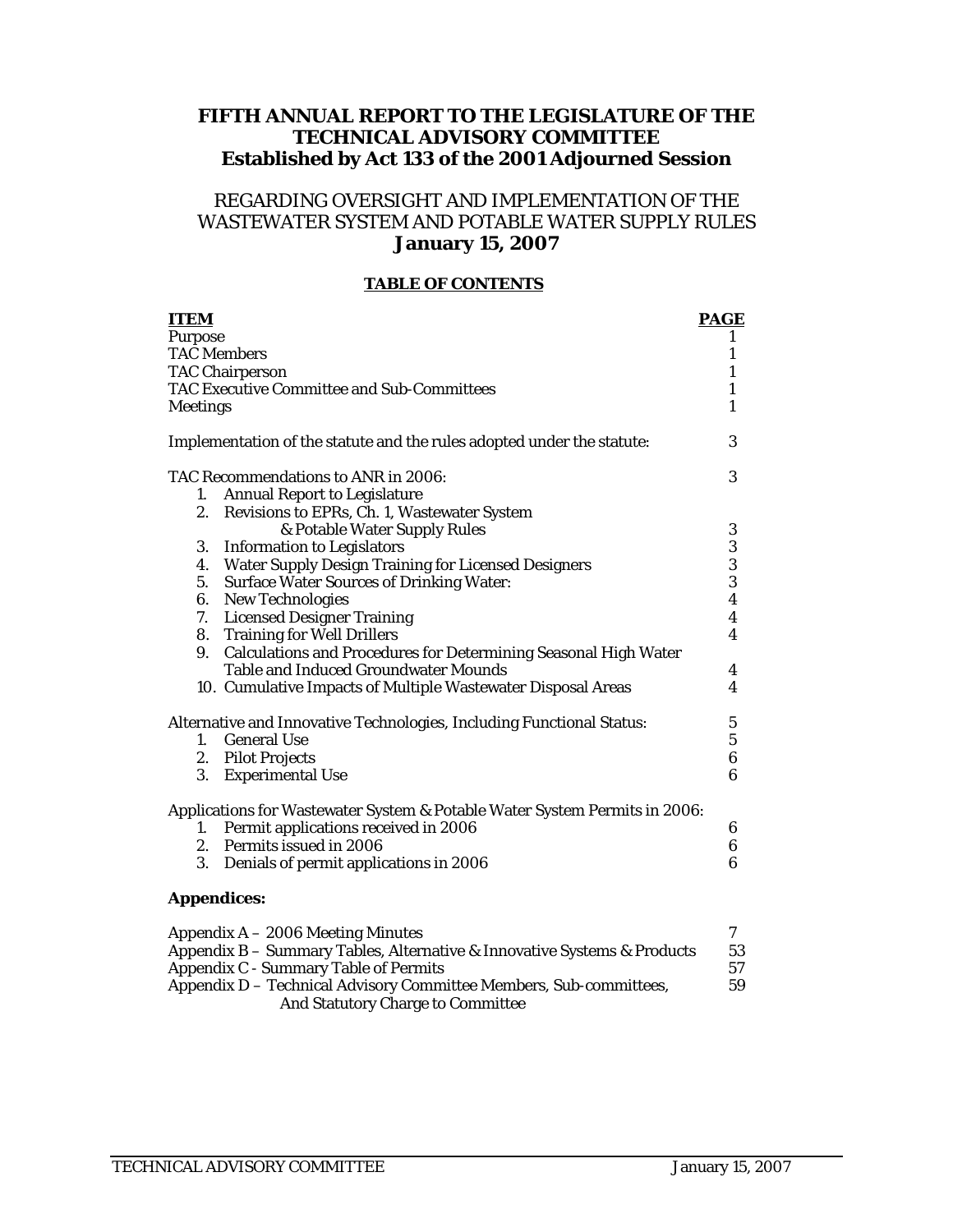**Purpose:** This report on implementation of the Wastewater and Potable Water Supply Rules is the fifth of five annual reports required by Act 133 of the 2001 Adjourned session. Section 1978 of 10 V.S.A., as established by the Act, focused on the need for the technical standards to be updated immediately to include new technologies and for revisions to the technical standards to be routinely accomplished in order that the standards remain current with known and proven technologies regarding potable water supplies and wastewater systems. The statute established a Technical Advisory Committee (TAC) to advise the Vermont Agency of Natural Resources (ANR) regarding the technical standards and implementation of Act 133.

The annual reports of the TAC are required to include information on the following topics:

- Implementation of the statute and the rules adopted under the statute,
- Number and type of alternative/innovative systems approved for general use, approved for use as a pilot project, and approved for experimental use,
- Functional status of alternative/innovative systems previously approved for use as a pilot project or for experimental use,
- Number of permit applications received during the previous year,
- Number of permits issued during the previous year,
- Number of permit applications denied during the previous year, including a summary of the basis for denial.

Annual reports from previous years are available at the website listed below under "Minutes".

**TAC Members:** In 2006, there were 17 regular members of the TAC and two alternates (see list on cover page, and details in Appendix D).

**TAC Chairperson:** The TAC agreed that it is advisory to both the ANR and the State Legislature. In that capacity, TAC members determined that the TAC should be chaired by someone who is not affiliated with ANR or the legislature. Accordingly, in 2006 John Forcier, P.E. continued his role as elected Chair of the TAC.

**TAC Executive Committee and Sub-Committees:** The TAC has an Executive Committee (5 members, 4 alternates), and nine sub-committees whose members focus on specific topics on an as-needed basis. Members of these committees are listed in Appendix D.

**Meetings:** Twelve (12) meetings were held by the TAC in 2006, with each meeting being approximately 3 hours in duration. Meetings were held on January 10, February 7, March 14, April 11, May 9, June 6, July 18, August 22, September 19, October 24, November 28, and December 19, 2006. Meeting attendance ranged from 7 to 14 members (generally about 10), and included guests at some of the meetings, such as Anne Whiteley (ANR attorney) at the September, November and December meetings; Scott Stewart (Water Supply Division) on August 22; and Bruce Douglas (P.E. and Hydrogeologist) at several meetings. Also usually attending was Frank O'Brien, Innovative Systems Engineer for the Wastewater Management Division.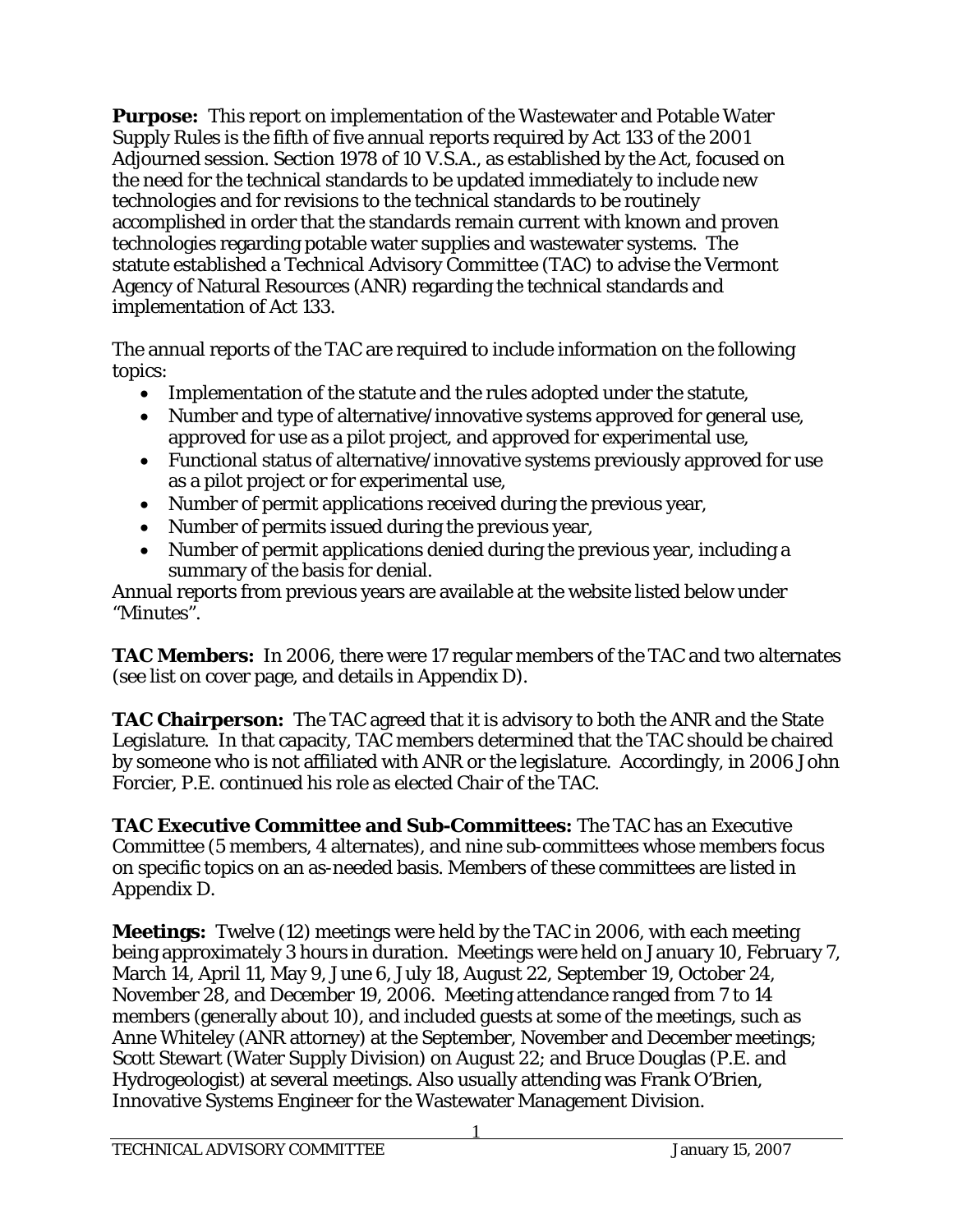Full minutes of each meeting are contained in Appendix A, and can also be viewed on-line at <u>http://www.anr.state.vt.us/dec/ww/EngServ.htm#tech</u> under the heading Technical Advisory Committee.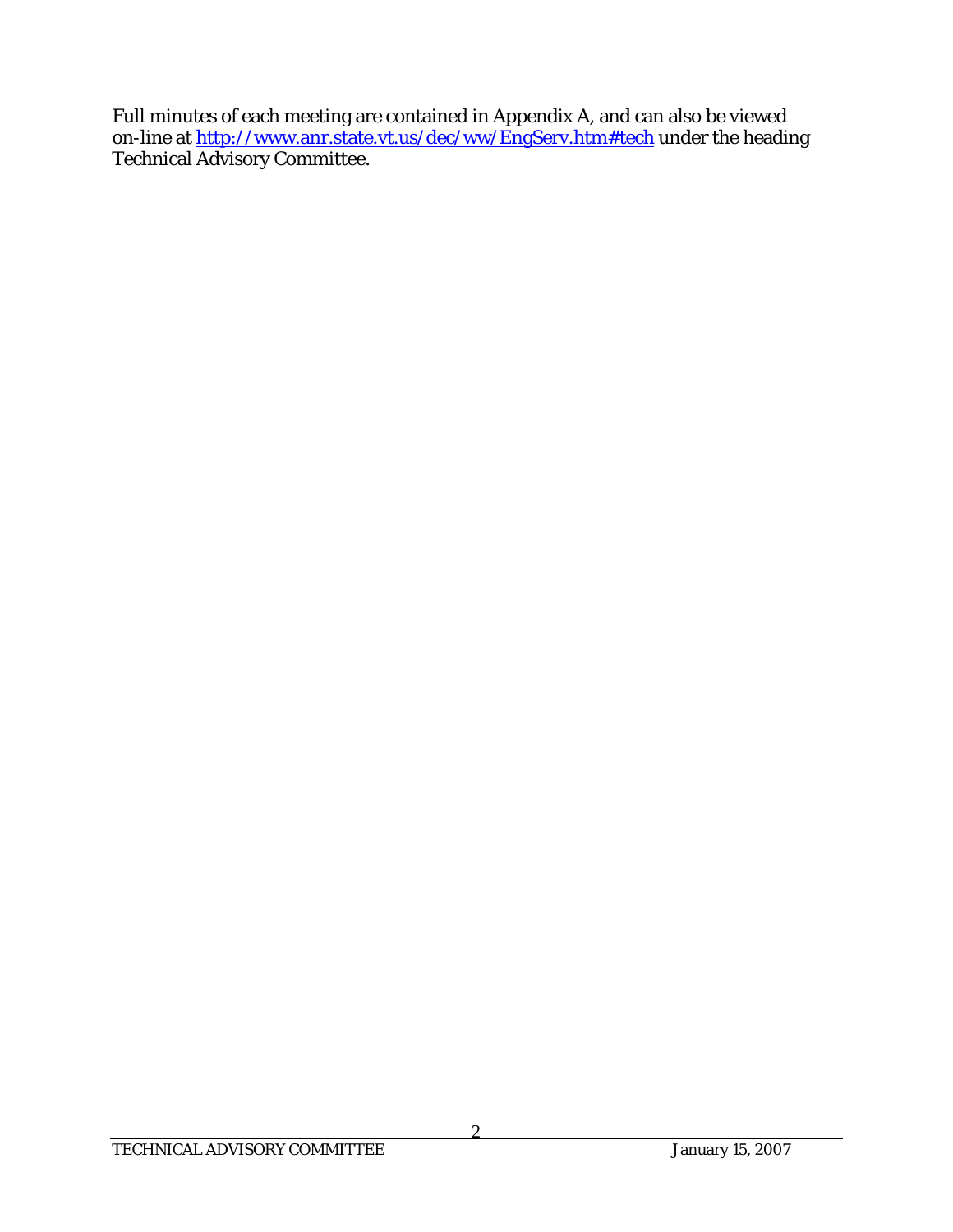## **Implementation of the statute and the rules adopted under the statute:**

**TAC RECOMMENDATIONS to ANR in 2006, regarding statute and rules:** The TAC made the following recommendations during the course of their meetings in 2006. Each item is followed by the meeting dates when related discussions were held.

- 1. **Annual Report to Legislature**  The TAC submitted its Fourth Annual Report to the Legislature to the Legislature on January 15, 2006. TAC representatives testified at the Senate and House Natural Resources Committees on Jan. 18, 2006 regarding this report.
- 2. **Revisions to EPRs, Ch. 1, Wastewater System and Potable Water Supply Rules** – The TAC provided advice to DEC at most of its 2006 meetings regarding revisions to the current rules being considered. We are working our way through a list of approximately 30 topics for consideration regarding possible revisions or new inclusions. The TAC received an early draft of the currently proposed rule revisions shortly before our July 18 meeting, and provided detailed comments to DEC at every meeting beginning with that meeting. The TAC continued to urge DEC to move forward with the adoption of revised rules soon, even if this meant postponing until future dates some revisions that DEC felt were not yet ready to take through the adoption process. Recently addressed by the TAC are the topics of specifications for mound sand – the TAC recommends the general concept of allowing coarser sand than is currently included, but not finer sand (11/28); and the policy addressing field changes from approved designs – the TAC recommends the DEC develop an easy process to identify acceptable field changes that would not require a permit amendment (10/24).
- 3. **Information to Legislators:** The TAC offered advice to DEC regarding the Addison County Septic Study that was included in legislation (4/11, 9/19, 11/28).
- 4. **Water Supply Design Training for Licensed Designers** The TAC provided comments and support to DEC on the details of training of Licensed Designers who are not engineers regarding the design of certain aspects of water supply systems.
- 5. **Surface Water Sources of Drinking Water** The TAC spent considerable time in 2006 on this difficult issue (difficult because there are hundreds of residences and public buildings in the state which use surface water as their source of potable water, although surface water is not currently considered an acceptable water source for new permit applications, due to significant water quality concerns). The TAC has a sub-committee specifically charged with addressing this issue. It met in early 2006, and provided several options for the full TAC's consideration. The TAC recommends that DEC not allow surface water sources for potable water systems for new uses, or existing uses with increased design demands (3/14, 4/11), and that a procedure be developed regarding existing surface water sources (such as educational, time-of-sale notification, and so on; 3/14).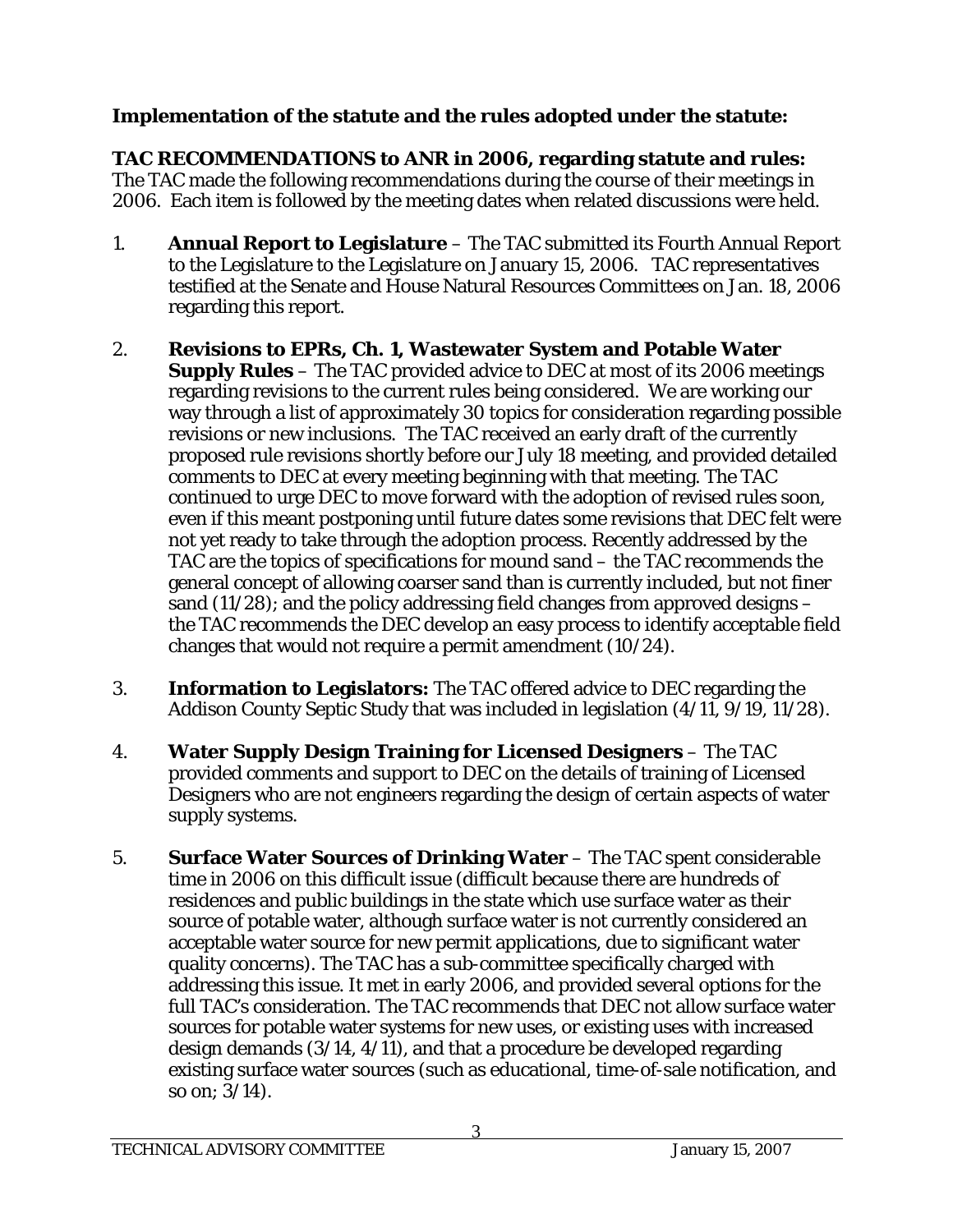- 6. **New Technologies** The TAC provided technical reviews and informal feedback to DEC regarding Innovative or Alternative Technologies under review by DEC. See page 5 and Appendix B for more details.
- 7. **Licensed Designer Training** The TAC recommended that more training opportunities be provided for Licensed Designers (1/10).
- 8. **Training for Well Drillers** The TAC recommended that DEC develop a checklist for well drillers to use as they site new wells, and to develop a focused training program (2/07). The TAC's sub-committee charged with these specific topics met several times (5/9, 8/22, 9/19), and is in the process of finalizing the checklist.
- 9. **Calculations and Procedures for Determining Seasonal High Water Table, and Induced Groundwater Mounds** – The TAC recommended that the current procedures for determining seasonal high water table be revised to more appropriately conform to performance-based designs (4/11). The TAC's hydrogeology sub-committee met in April and July to evaluate specific revisions, and presented options to the full TAC at the June meeting.
- 10. **Cumulative Impact of Multiple Wastewater Disposal Areas** The TAC recommended that there is no need for additional regulations on this issue, because it is generally addressed in the existing application review process  $(10/24)$ .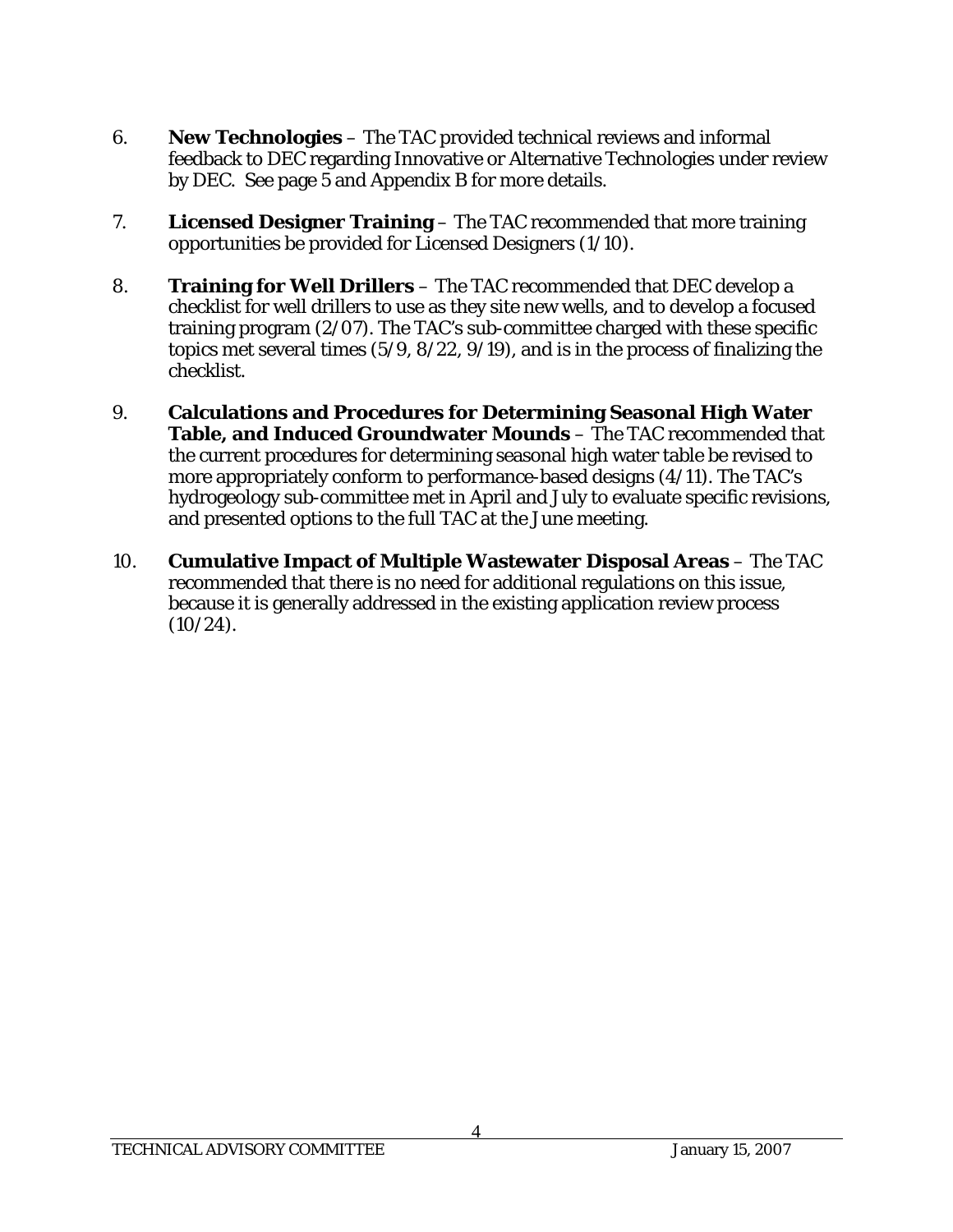## **INNOVATIVE AND ALTERNATIVE TECHNOLOGIES, Including Functional**

**Status:** The Rules allow for three categories of new technologies (innovative /alternative treatment systems and products):

- 1. General Use;
- 2. Pilot Project; and
- 3. Experimental Use.
- 1. **General Use:** In addition to the two advanced treatment systems that have been allowed in the Rules since 1996 (intermittent sand filter, and recirculating sand filter), a total of eleven other advanced treatment systems and twelve other devices are now approved for general use or as acceptable substitutes in Vermont. Applications from the manufacturers of six additional treatment systems and three devices are currently under review. Appendix B includes a summary of innovative/alternative technologies that are approved or being considered for their use in Vermont, and their current status. Numerous advanced treatment systems and other devices have already been approved for general or pilot use in previous years (also listed in Appendix B).

In 2006, the following five technologies, products or regulatory amendments were approved for the first time for general use in Vermont (listed alphabetically by manufacturer, with brief descriptions):

- Aqua Aire aerobic treatment system;
- Aqua Safe aerobic treatment system;
- Bio-Microbics RetroFAST fixed film aerated treatment system;
- Infiltrator increased application rate;
- Ecoflo Biofilter mixed media biofilter.

**Denials for General Use:** No applications for general use approval were denied in 2006, or have been denied since the revised Wastewater Disposal Rules went into effect on August 16, 2002.

## **Technologies currently under review for General Use:**

- **Advanced Wastewater Treatment Systems:** In 2006, manufacturers of advanced treatment systems filed five complete applications for approval for general use in Vermont. There have also been several requests for information on how to apply. Six advanced treatment systems have applications pending and currently under review, although three of those applications are awaiting additional information from the applicants, or are not currently approvable under the Rules. DEC is holding these applications open pending possible rule changes. Two of the systems have been issued draft approvals.
- **Wastewater Disposal Devices:** In 2006, one manufacturer of a wastewater disposal device applied for approval for general use based on an increased wastewater application rate. There have also been several requests for information on how to apply. One product and two requests for increased wastewater application rates are pending and currently under review,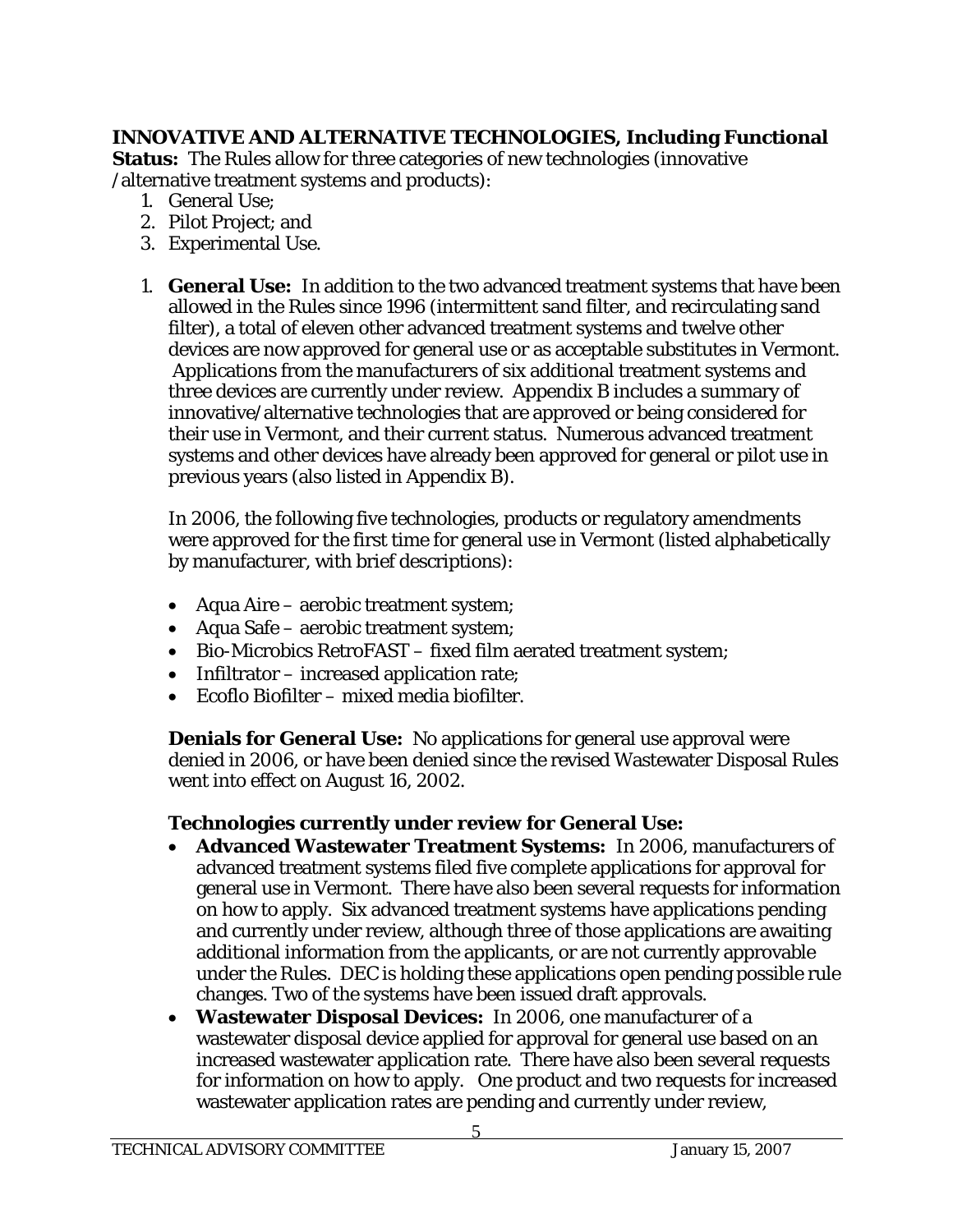although one of the requests for an increased wastewater application rate is also awaiting additional information from the applicants.

- 2. **Pilot Projects:** One pilot project (an aerated subsurface-flow wetland treatment system) was approved in 2005. No manufacturers of advanced treatment systems applied for approval for pilot projects in 2006. One advanced treatment system with an application pending since 2003 (a bottomless sand filter) is not currently approvable under the Rules, but DEC is holding the application open pending a possible rule change. No applications for pilot use were received prior to 2003. See Appendix B for the list of treatment systems and products currently under review for Pilot Projects.
- 3. **Experimental Use:** As in previous years, no manufacturers of advanced treatment systems or other products have applied for Experimental Use in 2005.

## **APPLICATIONS for Wastewater System and Potable Water System Permits in 2006:**

- 1. **Permit applications received in 2006:** The number of permit applications received in 2006 was 3284, which is an increase of 8.6% (260 applications) over the 3,042 applications received in 2005.
- 2. **Permits issued in 2006:** The number of permits issued during 2006 was 3283. This number includes permits issued for projects which have been pending for more than one year. The number of permits issued in 2006 is an increase of 10.2% (304 permits) from the 2,979 permits issued in 2005.
- 3. **Denials of permit applications in 2006:** The number of permit applications denied in 2006 was 17 which is a decrease of 26% (17 denials) from the 23 denials in 2005. 88% percent of the denied permit applications (all but 2 of 17) were rejected due to a lack of sufficient information.

**Note:** Appendix C includes a table listing the number of permit applications and permits issued /denied in 2003 through 2006.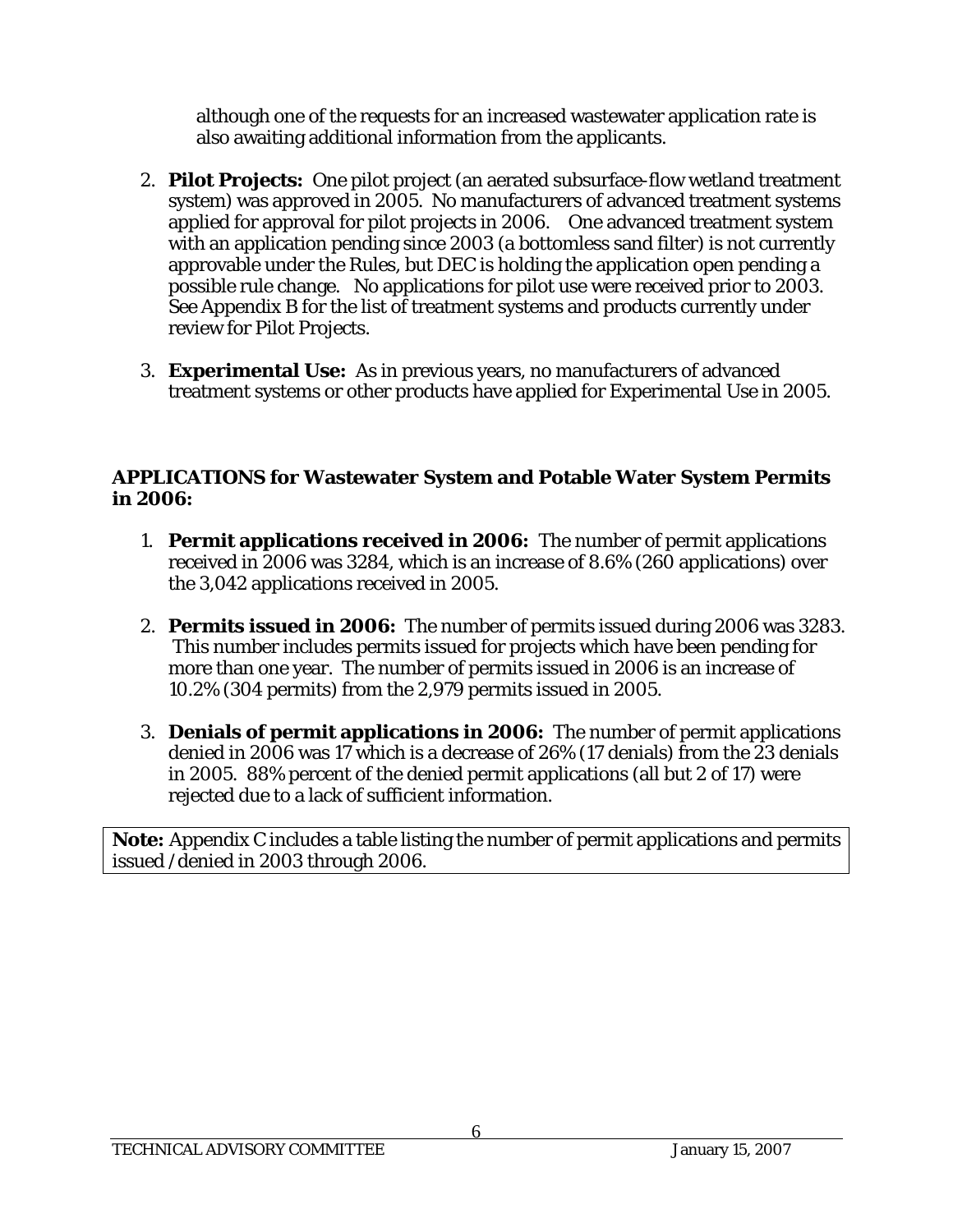## Appendix A **APPROVED MINUTES FOR TECHNICAL ADVISORY COMMITTEE MEETINGS (2006):**

Accepted Minutes of the Technical Advisory Committee Meeting January 10, 2006

| <b>Members present:</b> | Roger Thompson        | <b>Bernie Chenette</b> |
|-------------------------|-----------------------|------------------------|
|                         | Phil Deckert          | Alan Huizenga          |
|                         | John Forcier          | Kim Greenwood          |
|                         | <b>Allison Lowry</b>  | David Cotton           |
|                         | <b>Rodney Pingree</b> | <b>Barb Willis</b>     |
|                         | Craig Heindel         | <b>Spencer Harris</b>  |
|                         | Lance Phelps          |                        |
|                         |                       |                        |

**Others present:** Frank O'Brien Bruce Douglas

### **Scheduled meetings:**

| February 7, 2006 | 1-4 PM | Room 107 Stanley Hall |
|------------------|--------|-----------------------|
| March 14, 2006   | 1-4 PM | Room 107 Stanley Hall |

#### **Review of agenda**

The agenda was accepted as drafted with the addition of a topic on NOWRA.

#### **Review of minutes**

The draft minutes of the December 13, 2005 meeting were accepted as drafted.

## **Annual Report**

 Craig reviewed the annual report. The report is very similar to the one from last year with a couple of tweaks. John asked that the date of each of the committee's meetings be added to one paragraph where they had not been included. Increasing the loading rate should be added to the topic list. The report could include statistics on how many of each of the new systems have been used but it was decided to not try to collect this information as it might cause the report to be delayed beyond the January 15<sup>th</sup> deadline. These should be considered for next year's report. VNRC should be spelled out. A sentence should be added to the I/A section stating that none of the I/A systems will allow development of sites that do not meet the minimum standards. Maybe there should be a statement that "there are no black boxes."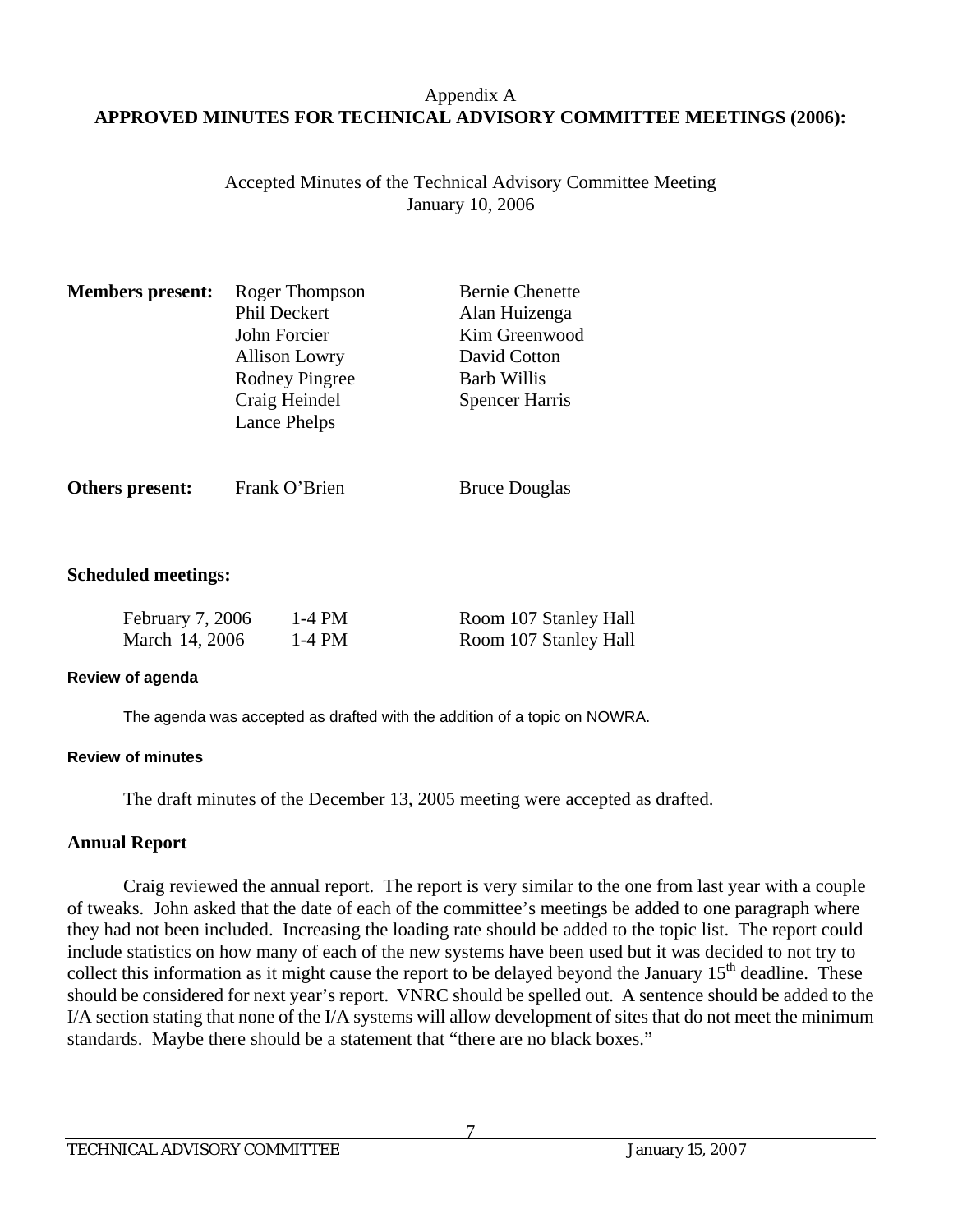## **Field visit report**

 Roger briefly noted that the reports, which were only collected from the Rutland Regional Office, were completed through the end of 2005 and transmitted to the legislators who were interested. It is not certain if they will continue but it does not appear that future ones would add much to the knowledge base.

## **Legislative rumors**

 John provided copies of a story from the Addison Independent which indicated that the Agency had not complied with the legislative direction from 2002 to update the rules that would include new innovative systems. This article was incorrect because the person interviewed for the article had been provided with incorrect information. That mis-information has been corrected. John suggested it would be important for the Agency to get the correct information out to the newspaper.

 Various legislative rumors were discussed, most of which seem to center around the fact that the Options Paper did not provide the low cost solution desired by legislators and that options #2 and #3 would require legislative action to change statutory requirements related to surface discharges to state waters, which might not be easy to complete.

## **NOWRA**

 David made a short presentation about NOWRA (National Onsite Wastewater Recycling Association**)** and outlined the purpose of the organization and the possible benefits from becoming members. In some cases, the state regulators are members and NOWRA and the regulators work together to support changes in the state rules. Vermont could form its own chapter or join with other New England States in YOWA (Yankee . . .) David and Bruce will bring more information to the next meeting.

## **Training**

 The Agency will put together a more comprehensive schedule of the year's training plans. Enough is needed so Class A and B technicians can meet their requirements.

## **Lake water systems**

The subcommittee will plan on bringing a proposal for discussion to the March meeting.

## **Mound sand specifications**

 There was a very brief discussion of this. Spencer noted that one pit that did supply mound sand has closed. It was noted that one pit was buying a large quantity of mound sand from another pit and transporting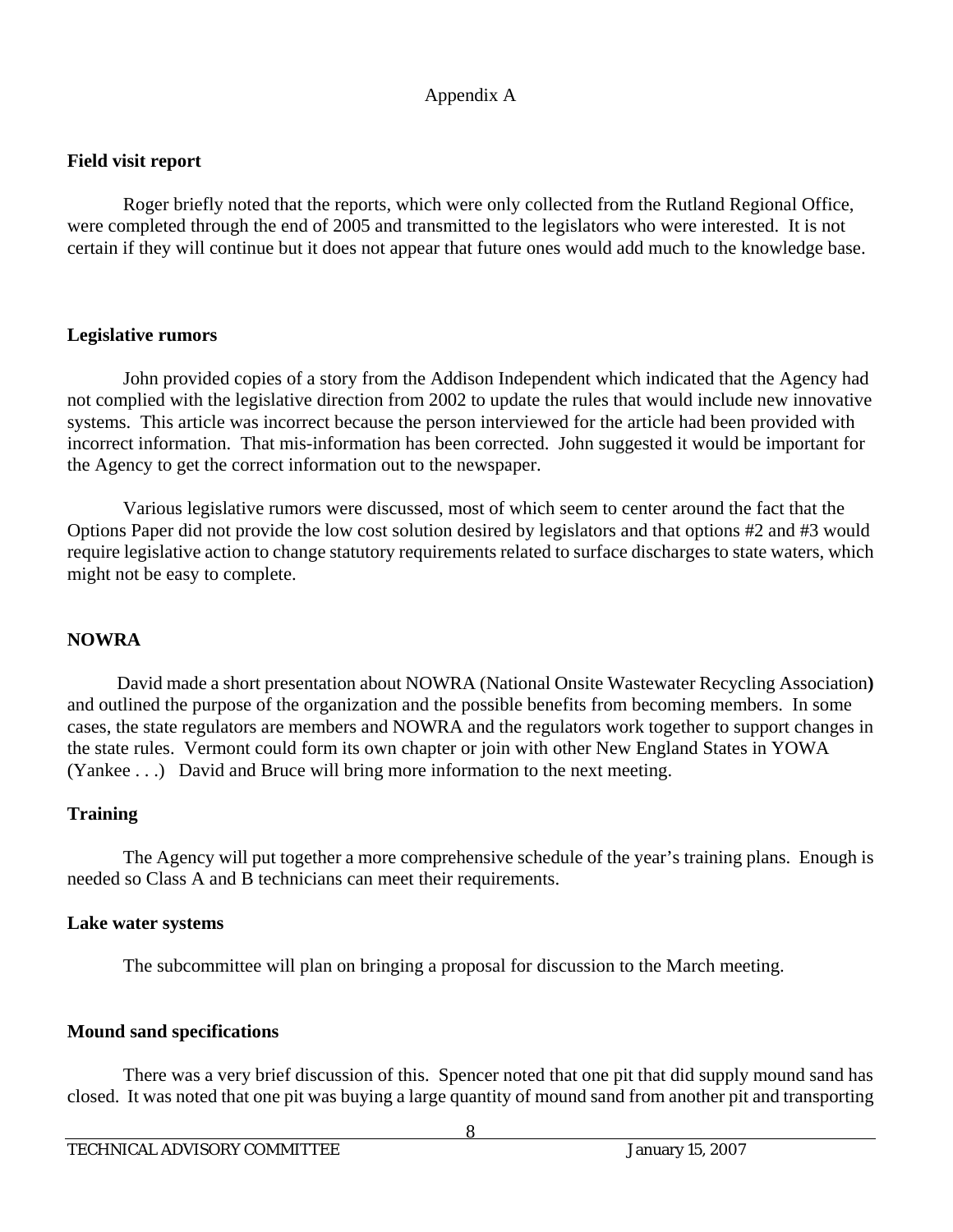back for later resale.

## **Ground water monitoring data**

 Roger distributed some information that was brought to his attention by Dan Wilcox. This is USGS data related to monitoring of groundwater elevations, including a few wells with shallow water tables in unconsolidated aquifers. This information does not appear to be very useful in the design of wastewater disposal systems. Craig noted that a good source of information would be from the Indirect Discharge Permit program as there are a large number of systems that require routine monthly monitoring of the depth to the water table. This has not been assembled but the data could be mined if someone wanted to take on the project.

## **Innovative systems**

Frank will check on the status of the Rotordisk system.

## **Feedback**

More training opportunities are needed.

Items prioritized for discussion with high, low, and medium ranking

- 1. Mound sand specifications **high**
- 2. Encourage I/A **low**
- 3. Soil identification vs. perc test **medium**
- 4. Colorado rule **low**
- 5. Permit by certification **low**
- 6. Lake water potable water supplies **high**
- 7. Curtain drain with presumption of effectiveness **high**
- 8. Terralift system **low**
- 9. Field change policy **high**
- 10. Revisions to desktop hydro chart **medium**
- 11. Minimum amount of sand under a mound **high**
- 12. Grandfathered design flow and conversion of use policy **high**
- 13. Updating of design flow chart **high**

Topics list - items not ready for drafting for inclusion in rule revisions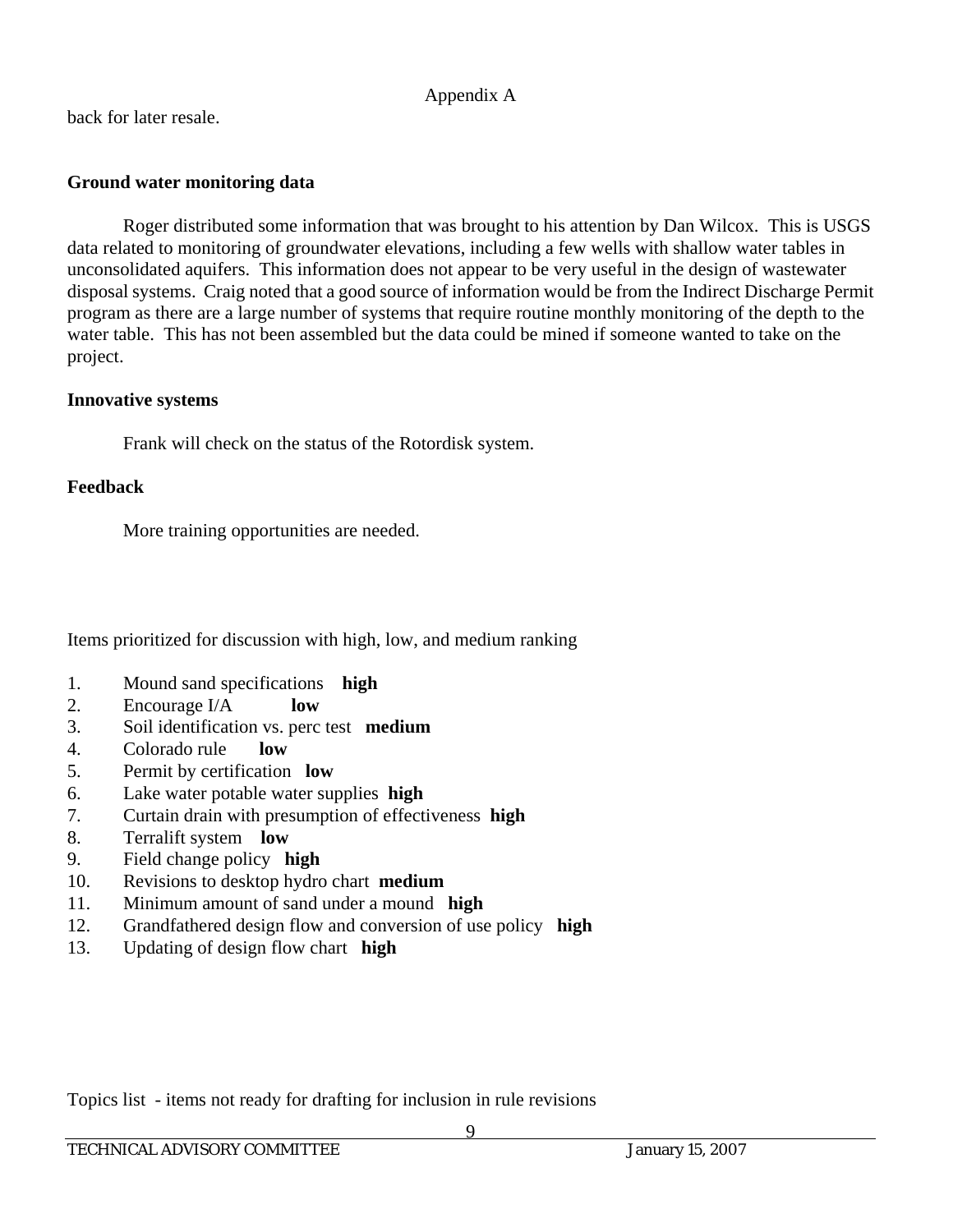- 1. Drip disposal
- 2. Mound sand requirements
- 3. Encourage I/A
- 4. Changing the 20% slope restriction to 30%
- 5. Replacing perc test with soil identification approach
- 6. Defining when effluent is no longer wastewater
- 7. Disinfection
- 8. Colorado Rule reduction in isolation distance to wells based on construction methods
- 9. Certification and audit approach to permitting
- 10. Lake water systems
- 11. Curtain drains
- 12. Terra-Lift System
- 13. Installation certification language
- 14. Field change policy
- 15. Revise existing desktop hydro chart
- 16. Conversion of use policy, including grandfathered flows
- 17. Revise design flows
- 18. Increased loading rate

#### **Executive Committee**

John Forcier, Steve Revell, Lance Phelps, Phil Dechert, and Roger Thompson Alternates – Chris Thompson, Bernie Chenette, Spencer Harris, Jeff Williams

#### **Subcommittees**

Hydrogeology - Allison Lowry, Craig Heindel, Dave Cotton and Steve Revell.

Training subcommittee - John Forcier, Roger Thompson, Allison Lowry, Dave Cotton, and Barbara Willis.

Licensed designers - Spencer Harris, Alan Huizenga, and Gerry Kittle.

Well driller's knowledge checklist - Jeff Williams, Rodney Pingree, Roger Thompson, Bernie Chenette, Gail Center and Steve Revell.

Interested in the delegation rules - Spencer Harris, Gerry Kittle, Phil Dechert, and Alan Huizenga

Drip Disposal – Frank O'Brien, Roger Thompson, Dave Cotton, Steve Revell, Alan Huizenga

Legislative field trip – Phil Dechert, Gerry Kittle, Dave Cotton, Roger Thompson

Lake water – Alan Huizenga, Gail Center, Rodney Pingree, Lance Phelps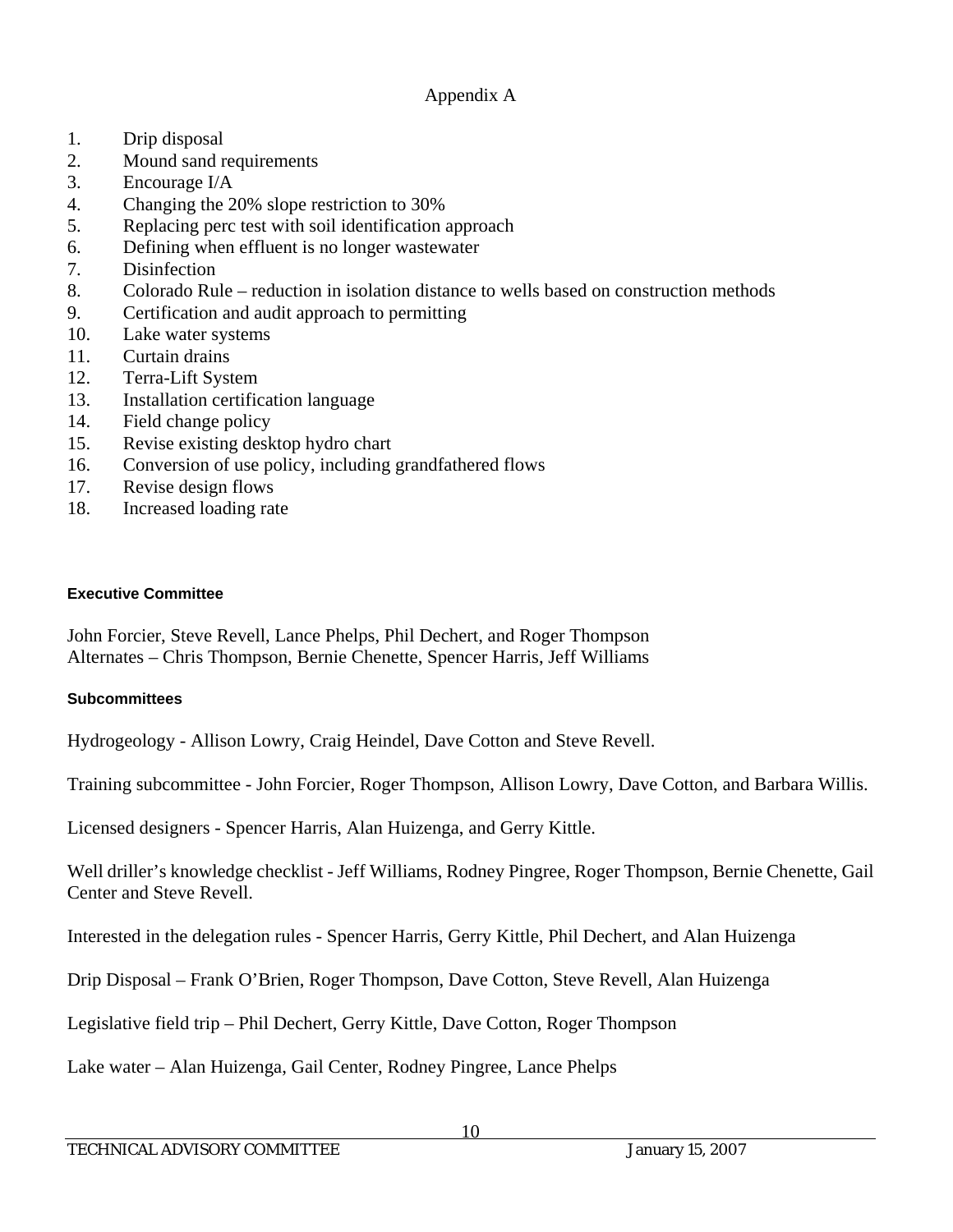Surfacing systems – Craig Heindel, Steve Revell, Frank O'Brien, Roger Thompson, Bruce Douglas, Gail Center, and Brian Kooiker.

## Approved Minutes of the Technical Advisory Committee Meeting February 7, 2006

| <b>Members present:</b> | Roger Thompson<br><b>Bernie Chenette</b><br>Rodney Pingree<br>Gerry Kittle | Gail Center<br><b>Allison Lowry</b><br>Craig Heindel |
|-------------------------|----------------------------------------------------------------------------|------------------------------------------------------|
| Others present:         | Chris Thompson<br><b>Bruce Douglas</b>                                     | Frank O'Brien                                        |
|                         |                                                                            |                                                      |

**Scheduled meetings:** 

March 14, 2006 1-4 PM Room 107 Stanley Hall

## **Review of agenda**

An item was added related to the well driller's concerns

## **Review of minutes**

 The draft minutes of the January 10, 2006 meeting were reviewed. Because they were not sent to committee members prior to the meeting, Roger will e-mail them with a request for comments.

## **Status of the Options Paper**

 Roger reported that about 750 notices of the Options Paper, with referral to the web site or an option for a hard copy were mailed. There were only about 5 responses. A responsiveness summary is being prepared which will be mailed to the legislative committees working on the issue.

## **Meeting with Senate and House NR Committees**

 There was a short meeting of the two committees on January 18, 2006. Commissioner Wennberg and Anne Whiteley did the opening overview of the charge to TAC. John Forcier was the next witness and covered the annual report and the Options Paper very briefly, as he had to leave for another appointment. Alan Huizenga took over for John and mainly had to answer the legislative question of whether TAC had any recommendation on how to proceed, which Alan answered in the negative. This question was also put the Agency with the same result. One legislator was very concerned about the availability of mound sand.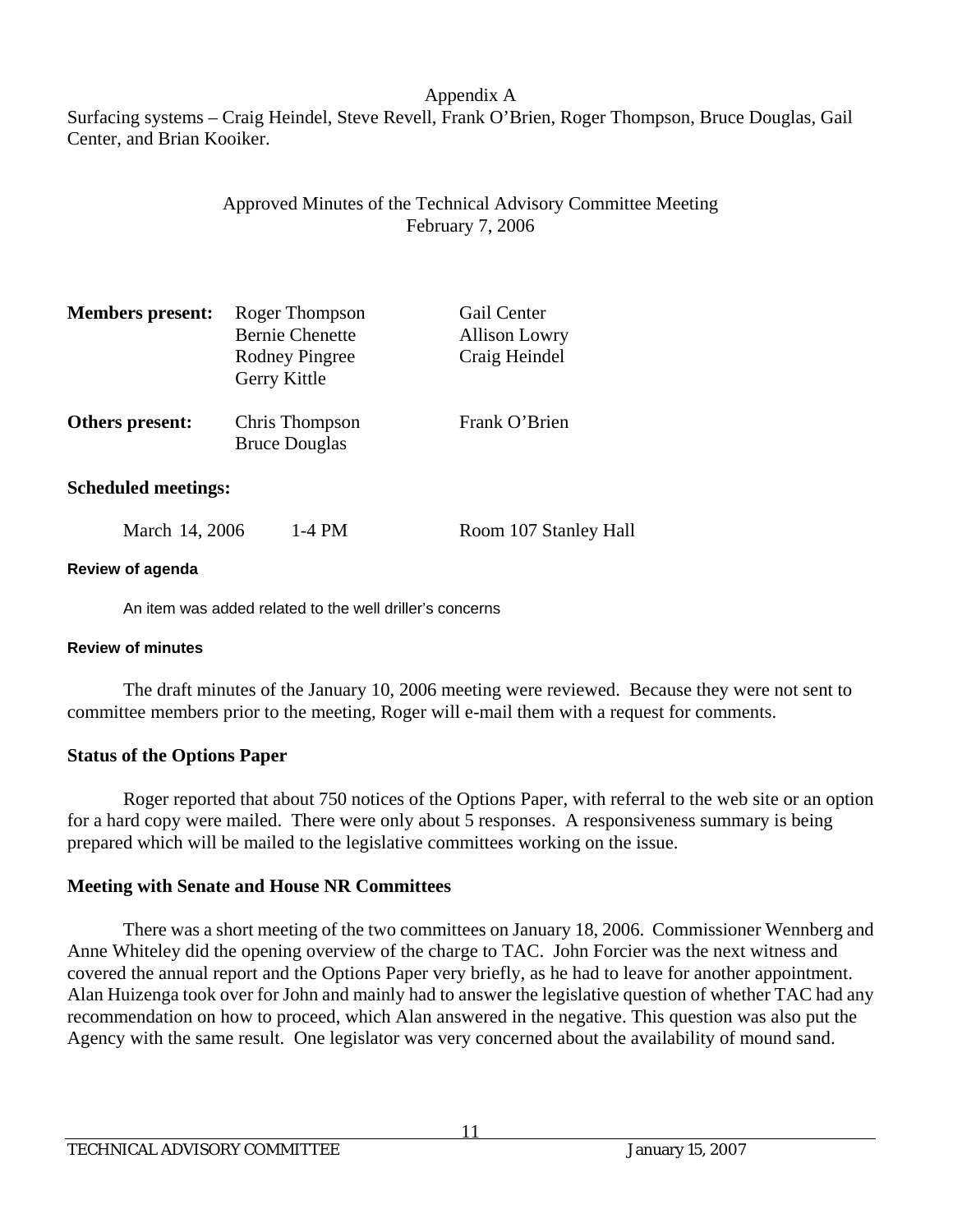### **Follow-up to Addison Independent story**

 Craig reported that he had contacted Senator Ayres and Senator Giard about the story. They both returned his call and Craig reviewed the status of innovative systems, which is that TAC had looked at each of the reviews and draft approvals prepared by Frank O'Brien and that each of the systems with favorable comments from TAC had been approved for use in Vermont. Craig noted that none of the approved system can overcome the most severe site limitations such as those found on flat, clay soil, sites and that he was unaware of any unapproved systems that would overcome the site limitations. The current rules require that the effluent remains below ground surface on a year-round basis and none of the innovative systems change the ability of the soil to do this. Craig noted that cluster systems and spray disposal systems are approaches that can be used, though they are not effective for scattered development.

## **Status of rule update**

 Roger reported that an electronic copy including Anne Whiteley's most recent work had be obtained which he would update with the items identified since 2004. The first task is to overlay the changes proposed in the 2004 draft onto the rules as adopted January 1, 2005. This work will move forward over the next couple of months and hopefully Anne will be able to help. Alex Elliott, who works mostly with the Water Supply Division, is the backup for Anne on this.

### **Well driller's concerns**

 There have been recent inquires to Rodney and Roger about how the well drillers will be affected when the jurisdiction changes July 1, 2007. The Agency is still on track to provide for well drillers to have limited designer authority that would allow them to site replacement wells for single family homes that are on pre-existing and existing exempt homes. These are the only wells that are currently unregulated. The Agency and TAC will develop check lists and a limited training program so that the well drillers understand the basic concepts of the work.

## **Lake water systems**

The subcommittee will plan on bringing a proposal for discussion to the March meeting.

## **Mound sand specifications**

 There was a very brief discussion of this. Craig indicated that he would be comfortable with a small increase at the coarse end of the range, but would be concerned about using sand with an increased fraction of fine material.

## **Well shields**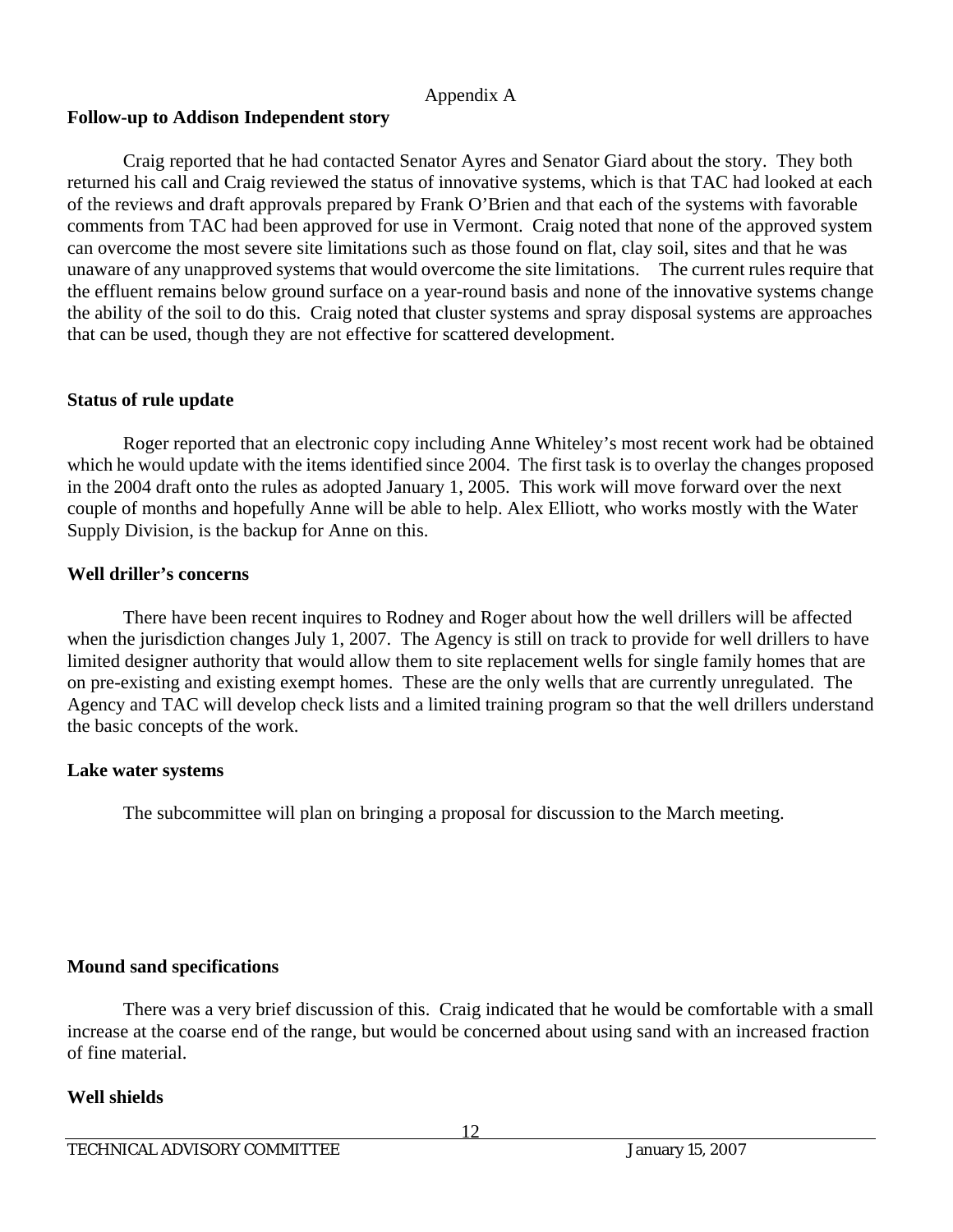It was decided to add the question of well shields extending onto neighboring properties to the list of items for review.

## **Innovative systems**

 Frank said that he now had a response to his questions about the Infiltrator leaching chambers which he would be reviewing in the next few weeks.

Items prioritized for discussion with high, low, and medium ranking

- 1. Mound sand specifications **high**
- 2. Encourage I/A **low**
- 3. Soil identification vs. perc test **medium**
- 4. Colorado rule **low**
- 5. Permit by certification **low**
- 6. Lake water potable water supplies **high**
- 7. Curtain drain with presumption of effectiveness **high**
- 8. Terralift system **low**
- 9. Field change policy **high**
- 10. Revisions to desktop hydro chart **medium**
- 11. Minimum amount of sand under a mound **high**
- 12. Grandfathered design flow and conversion of use policy **high**
- 13. Updating of design flow chart **high**

Topics list - items not ready for drafting for inclusion in rule revisions

- 19. Drip disposal
- 20. Mound sand requirements
- 21. Encourage I/A
- 22. Changing the 20% slope restriction to 30%
- 23. Replacing perc test with soil identification approach
- 24. Defining when effluent is no longer wastewater
- 25. Disinfection
- 26. Colorado Rule reduction in isolation distance to wells based on construction methods
- 27. Certification and audit approach to permitting
- 28. Lake water systems
- 29. Curtain drains
- 30. Terra-Lift System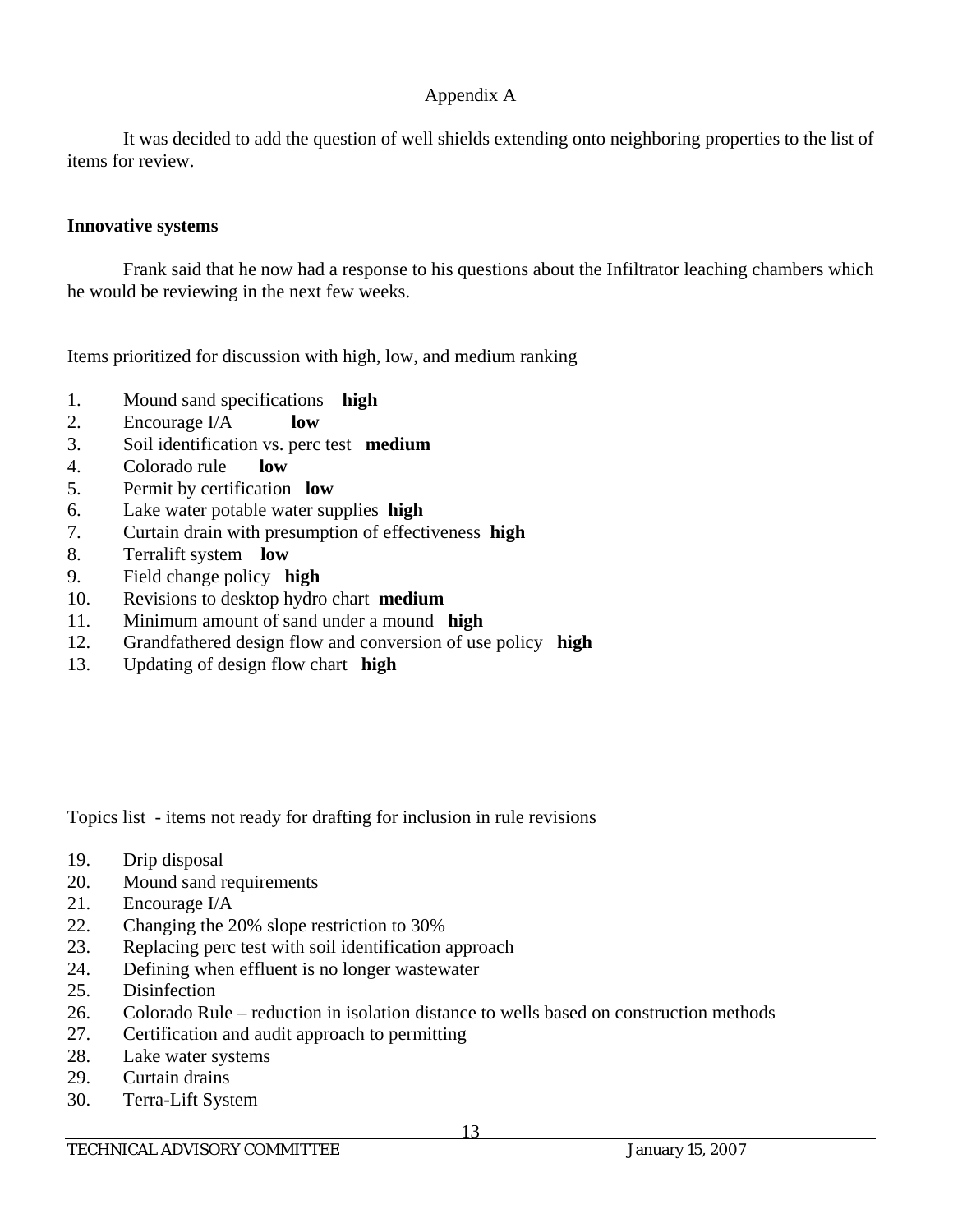- 31. Installation certification language
- 32. Field change policy
- 33. Revise existing desktop hydro chart
- 34. Conversion of use policy, including grandfathered flows
- 35. Revise design flows
- 36. Increased loading rate
- 37. Wells shields across property lines

## **Executive Committee**

John Forcier, Steve Revell, Lance Phelps, Phil Dechert, and Roger Thompson Alternates – Chris Thompson, Bernie Chenette, Spencer Harris, Jeff Williams

## **Subcommittees**

Hydrogeology - Allison Lowry, Craig Heindel, Dave Cotton and Steve Revell.

Training subcommittee - John Forcier, Roger Thompson, Allison Lowry, Dave Cotton, and Barbara Willis.

Licensed designers - Spencer Harris, Alan Huizenga, and Gerry Kittle.

Well driller's knowledge checklist - Jeff Williams, Rodney Pingree, Roger Thompson, Bernie Chenette, Gail Center and Steve Revell.

Interested in the delegation rules - Spencer Harris, Gerry Kittle, Phil Dechert, and Alan Huizenga

Drip Disposal – Frank O'Brien, Roger Thompson, Dave Cotton, Steve Revell, Alan Huizenga

Legislative field trip – Phil Dechert, Gerry Kittle, Dave Cotton, Roger Thompson

Lake water – Alan Huizenga, Gail Center, Rodney Pingree, Lance Phelps

Surfacing systems – Craig Heindel, Steve Revell, Frank O'Brien, Roger Thompson, Bruce Douglas, Gail Center, and Brian Kooiker.

## Approved Minutes of the Technical Advisory Committee Meeting March 14, 2006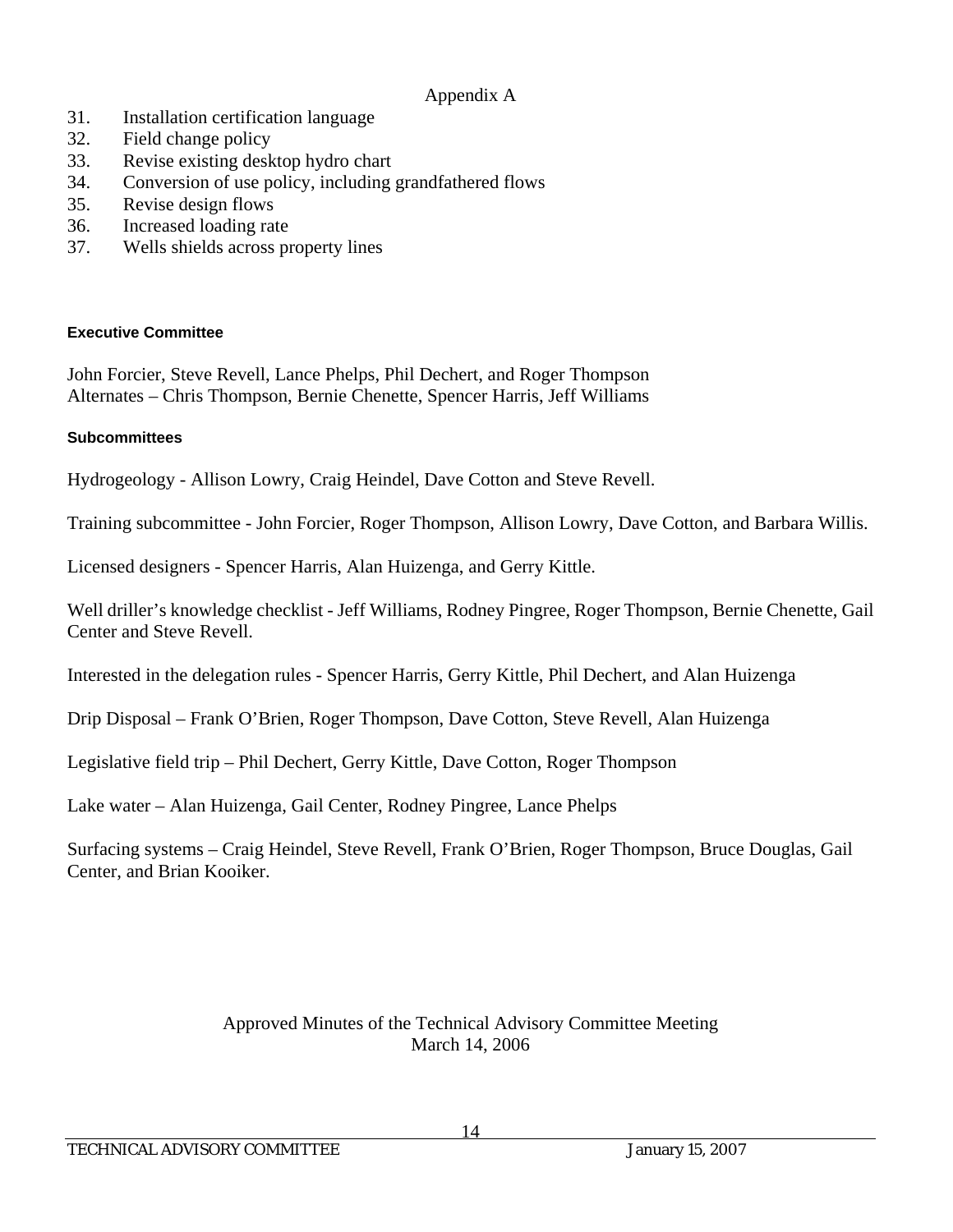| <b>Members</b> present: | Roger Thompson<br>Alan Huizenga | <b>Bernie Chenette</b><br><b>Barb Willis</b> |
|-------------------------|---------------------------------|----------------------------------------------|
|                         | <b>Allison Lowry</b>            | Gail Center                                  |
|                         | <b>Steve Revell</b>             | Jeff Williams                                |
|                         | <b>Spencer Harris</b>           | Kim Greenwood                                |
|                         | Phil Dechert                    | Rodney Pingree                               |
| Gerry Kittle            | John Forcier                    |                                              |
| Others present:         | Frank O'Brien                   |                                              |

#### **Scheduled meetings:**

| April 11, 2006 | 1-4 PM | Mad Tom Room, Osgood Building |
|----------------|--------|-------------------------------|
| May 9, 2006    | 1-4 PM | Room 100 Stanley Hall         |
| June 6, 2006   | 1-4 PM | Room 100 Stanley Hall         |

#### **Review of agenda**

An item was added related to the well driller's concerns

#### **Review of minutes**

The draft minutes of the February 7, 2006 meeting were reviewed and accepted as drafted.

#### **Status of the Options Paper**

 Roger reported that Commissioner Wennberg had written to the Senate Natural Resources and Energy Committee, in response to their request for an Agency position on the Options Paper for discharging systems. He had indicated support for the technical requirements proposed for seasonal discharging systems related to design, construction, maintenance and oversight. He indicated concerns with the cost of these systems, \$38k - \$40k. He also indicated that a statutory change would be needed so that sheet flow that eventually reaches surface waters would not be considered to be a direct discharge subject to the NPDES requirements.

 Steve said he had talked to a few legislators about the report. They had indicated that the systems were too expensive.

 Roger noted that the Commissioner's letter indicated that the Agency is committed to pursuing other options.

## **Other Options**

 Rodney asked about use of incinerating toilets. Roger stated that they are acceptable now, along with composting toilets. Roger noted that TAC might evaluate systems that depend on reuse of treated wastewater with a smaller leachfield. These have been approved for the Sharon Rest Area. John noted that ski areas are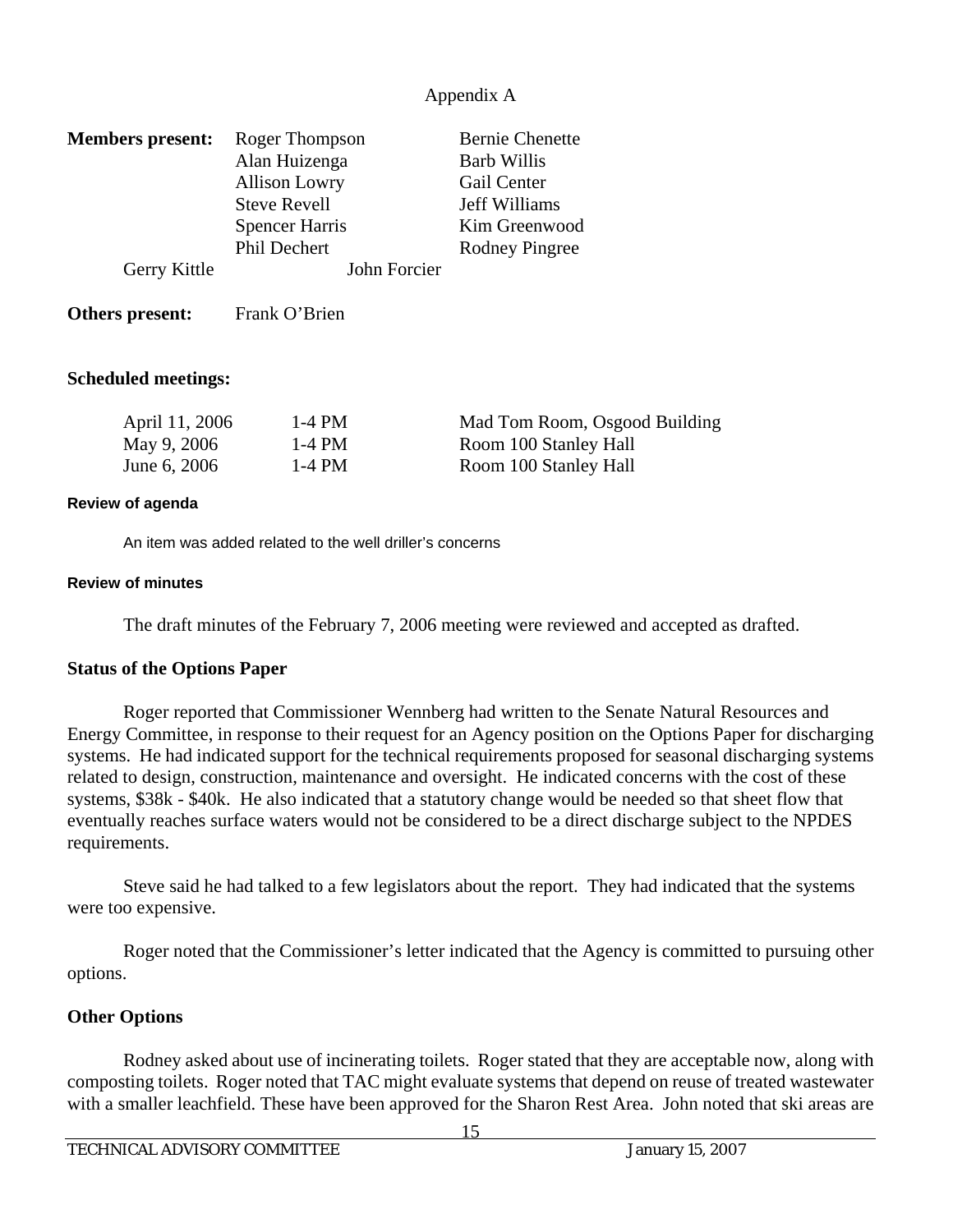reusing treated water for toilet flushing. There are at least a few zero discharge systems that depend on evapo-transpiration. Steve suggested that TAC should not spend too much time on "chase your tail" approaches.

 Phil suggested that TAC should do some work on small community systems (decentralized) that would help promote growth centers.

 Spencer raised the concept of management zones, where the rules would require larger lots, with large leachfields with large setbacks to property lines. The systems would be large mounds designed prescriptively and that wet toes would be acceptable.

 Steve discussed the "working" issues, with a suggestion that while many replacement systems constructed using the best fix approach seem to work, that in some cases this is because of under utilization. Frank suggested that some people with marginal systems are likely to be careful with water use.

## **Status of rule revisions**

 Roger has to take all of the changes that were drafted for revision that were not adopted in 2005 and add those changes to the 2005 version of the rules. In addition there is a checklist of issues that have been identified since 2005 that are being included as well. The goal is to have these out for internal review within two months.

## **Legislative Rumors**

 John noted that there is proposed legislation that would require continuing education for professional engineers.

## **Surface Water Systems**

 Rodney reviewed the options paper for surface water systems. The subcommittee met February 13, 2006 and reviewed issues that needed to be addressed. These issues are presented in the current draft of the paper. It appears that there are systems that are technically capable of treating the commonly known threats. They are expensive and require maintenance in order to ensure proper operation. One big issue with surface water is the rapid changes in water quality that occur from season to season, when the wind blows, and when large rainfalls occur which may also result in overflows from wastewater treatment facilities. There are also concerns about the approvals that would be needed from the Corps of Engineers for the intake structure because year-round systems would require a system installed below grade from the building out into water deep enough to not freeze at any time during the year. This type of construction needs permits and could be difficult with rocky or bedrock shorelines. Rodney noted that the subcommittee was inclined to not be supportive of surface water sources for new uses, including conversions from seasonal to year-round use.

 Kim noted that the Agency Lakes and Ponds section might also require permits for any intake structures.

The committee reviewed the options paper and concluded that it would not support the use of new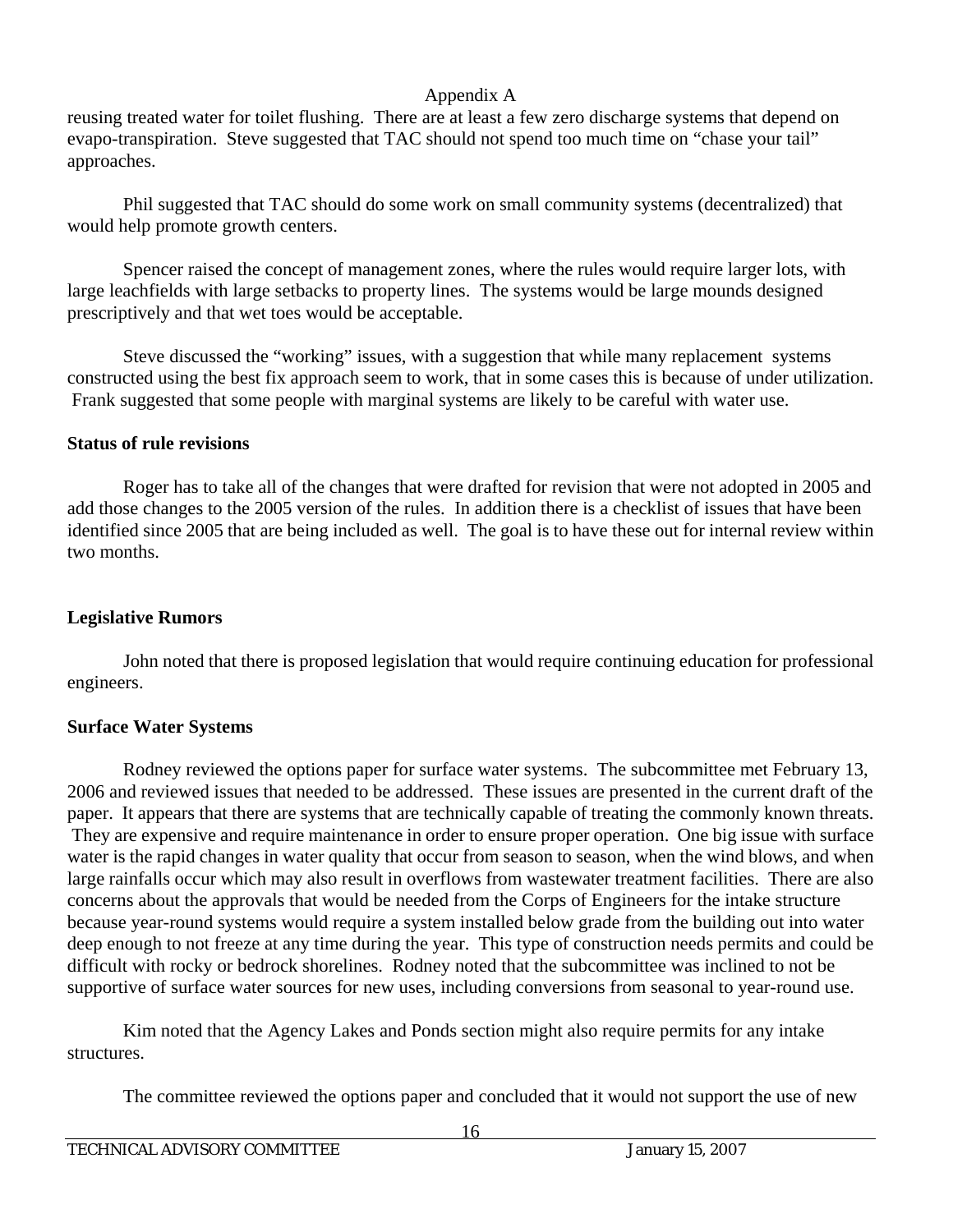surface water systems.

 Alan indicated that the rules should deal with the continued use of existing systems because the existing rules would consider most of them to be failed systems. John echoed this, noting that this comes up in property transfers.

## **Sub-committees:**

The subcommittee to look into ground water monitoring and calculated ground water mounding will include Craig, Steve, Allison, Bruce Douglas, Dave Cotton, and Roger.

 The subcommittee to look into the use of the "window" approach will include Steve, Spencer, Justin Willis, Lance Phelps, and Roger

 Rodney will try to arrange for the well driller's subcommittee to meet just before a regular TAC meeting.

## **San Francisco Conference**

 Frank reported on a conference he attended in San Francisco. The concept of decentralized systems was a major issue. There is some tension between SORA and NOWRA. California is working on concepts that would protect some areas using the concepts of pollution trading. This would include the TMDL concepts. Joyce Hudson, EPA, spoke about management issues and a new tracking system. Julie Beth Hinds indicated that under the current approach all the money is being directed towards stormwater management and that wastewater issues should get some of this to help protect surface waters.

## **Innovative systems**

 Frank said that two draft approvals have been issued, with copies to TAC members. He said that a draft approval for the Infiltrator system should be issued soon.

## **Possible rule changes**

 The issue of whether, in some cases, only 6" of sand should be required under a mound was identified and John asked that it be added to the list.

 The mound sand requirements were discussed briefly, and Alan suggested contacting pits to see what is actually available.

Items prioritized for discussion with high, low, and medium ranking

- 1. Mound sand specifications **high**
- 2. Encourage I/A **low**
- 3. Soil identification vs. perc test **medium**
- 4. Colorado rule **low**
- 5. Permit by certification **low**
- 6. Lake water potable water supplies **high**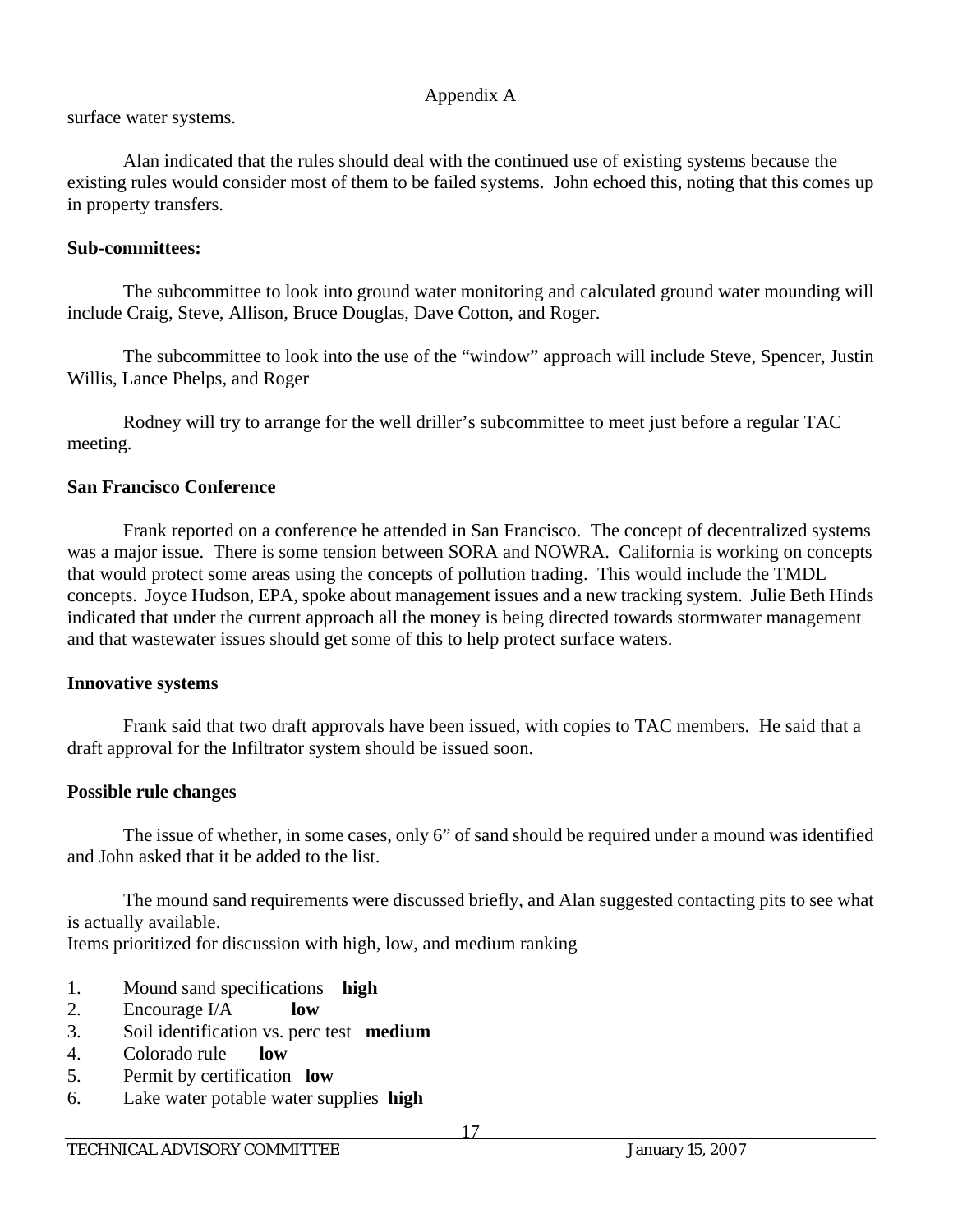- 7. Curtain drain with presumption of effectiveness **high**
- 8. Terralift system **low**
- 9. Field change policy **high**
- 10. Revisions to desktop hydro chart **medium**
- 11. Minimum amount of sand under a mound **high**
- 12. Grandfathered design flow and conversion of use policy **high**
- 13. Updating of design flow chart **high**

Topics list - items not ready for drafting for inclusion in rule revisions

- 38. Drip disposal
- 39. Mound sand requirements
- 40. Encourage I/A
- 41. Changing the 20% slope restriction to 30%
- 42. Replacing perc test with soil identification approach
- 43. Defining when effluent is no longer wastewater
- 44. Disinfection
- 45. Colorado Rule reduction in isolation distance to wells based on construction methods
- 46. Certification and audit approach to permitting
- 47. Lake water systems
- 48. Curtain drains
- 49. Terra-Lift System
- 50. Installation certification language
- 51. Field change policy
- 52. Revise existing desktop hydro chart
- 53. Conversion of use policy, including grandfathered flows
- 54. Revise design flows
- 55. Increased loading rate
- 56. Wells shields across property lines
- 57. Whether less than 12" of sand should be allowed under mound systems

## **Executive Committee**

John Forcier, Steve Revell, Lance Phelps, Phil Dechert, and Roger Thompson Alternates – Chris Thompson, Bernie Chenette, Spencer Harris, Jeff Williams

## **Subcommittees**

Hydrogeology - Allison Lowry, Craig Heindel, Dave Cotton and Steve Revell.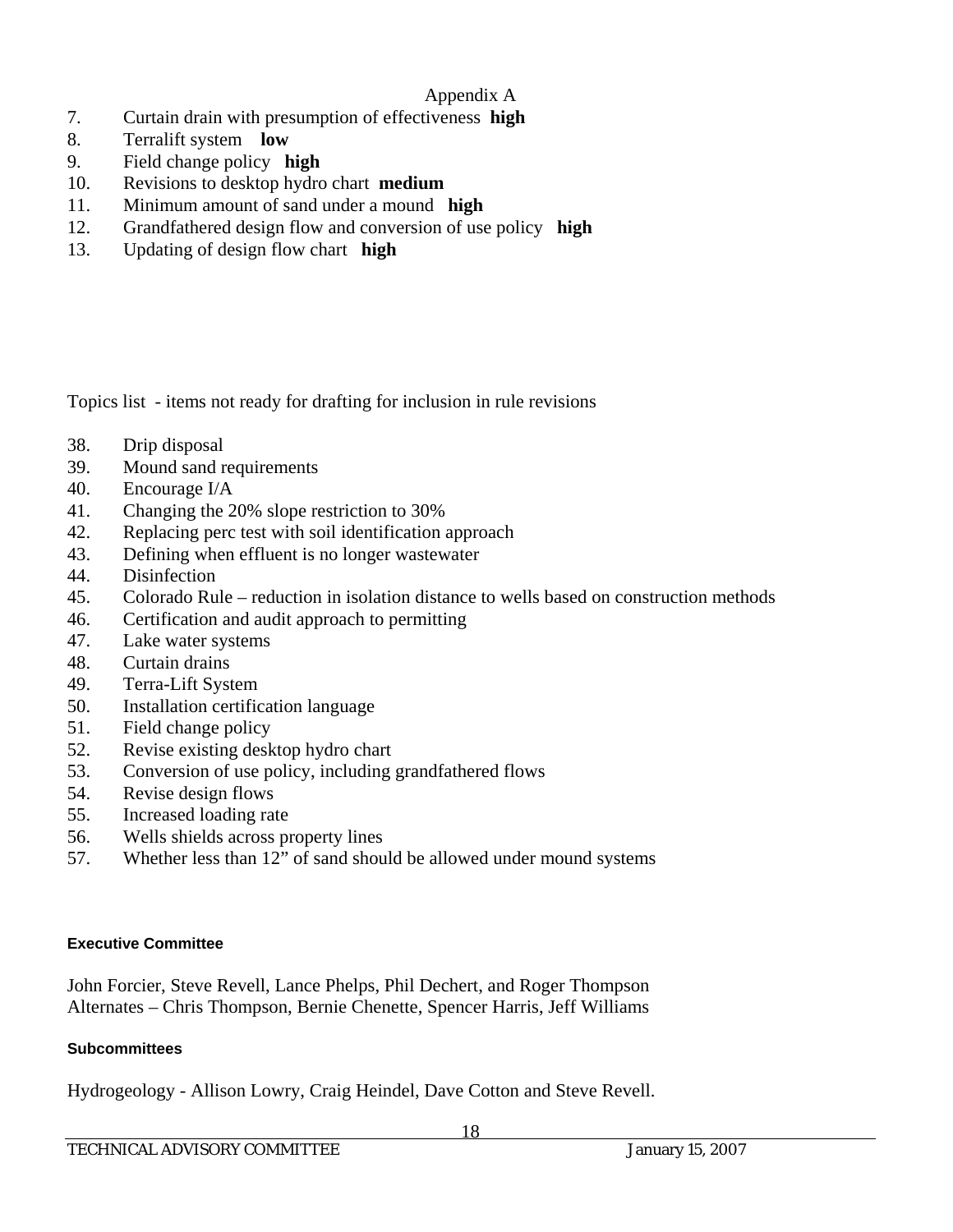Training subcommittee - John Forcier, Roger Thompson, Allison Lowry, Dave Cotton, and Barbara Willis.

Licensed designers - Spencer Harris, Alan Huizenga, and Gerry Kittle.

Well driller's knowledge checklist - Jeff Williams, Rodney Pingree, Roger Thompson, Bernie Chenette, Gail Center and Steve Revell.

Interested in the delegation rules - Spencer Harris, Gerry Kittle, Phil Dechert, and Alan Huizenga

Drip Disposal – Frank O'Brien, Roger Thompson, Dave Cotton, Steve Revell, Alan Huizenga

Legislative field trip – Phil Dechert, Gerry Kittle, Dave Cotton, Roger Thompson

Lake water – Alan Huizenga, Gail Center, Rodney Pingree, Lance Phelps

Surfacing systems – Craig Heindel, Steve Revell, Frank O'Brien, Roger Thompson, Bruce Douglas, Gail Center, and Brian Kooiker.

> Approved Minutes of the Technical Advisory Committee Meeting April 11, 2006

| <b>Members</b> present:     | <b>Allison Lowry</b><br><b>Jeff Williams</b><br><b>Phil Dechert</b> | <b>Steve Revell</b><br>Kim Greenwood<br>Dave Cotton |
|-----------------------------|---------------------------------------------------------------------|-----------------------------------------------------|
|                             | Gail Center                                                         | Rodney Pingree                                      |
|                             | Roger Thompson<br>Craig Heindel                                     | John Forcier                                        |
| Others present:             | Frank O'Brien                                                       | <b>Bruce Douglas</b>                                |
| <b>Scheduled meetings:</b>  |                                                                     |                                                     |
| May 9, 2006<br>June 6, 2006 | $1-4$ PM<br>$1-4$ PM                                                | Room 100 Stanley Hall<br>Room 100 Stanley Hall      |
|                             |                                                                     |                                                     |

#### **Review of agenda**

An item was added related NOWRA

#### **Review of minutes**

The draft minutes of the March 14, 2006 meeting were reviewed and accepted as drafted.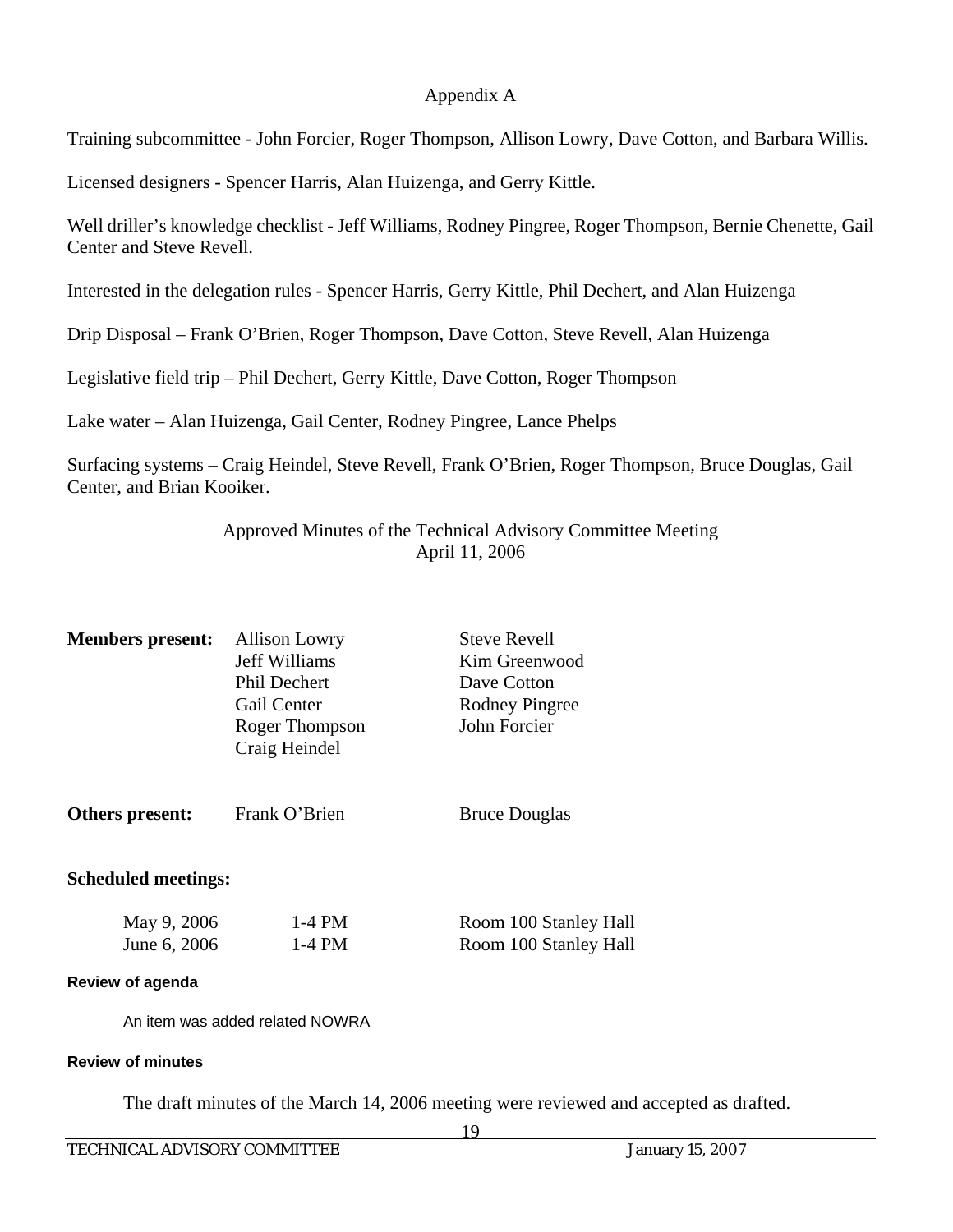## **Hydrogeology Subcommittee**

 The subcommittee met just prior to this meeting to discuss the issues related to groundwater monitoring and how to overlay the induced mounding associated with a leachfield onto the monitoring results. Bruce outlined the issues from the subcommittee meeting. The current approach is to add the calculated mound (from a desktop approach of some type) to the highest reading from the monitoring period. This is probably too conservative. The committee is going to run some trial calculations related to what happens when there is a short term spike in the SHWT hoping to form an estimate of whether or not the free water level that represents the combination of the SHWT and the effluent from the leachfield, will rise to less than 6" from the ground surface.

 Steve noted that when looking at "critical levels" that are less than 24" from the surface of the naturally occurring ground, one or more of the steps that allow the SHWT to rise above the critical level for a few day must be dropped. The subcommittee agreed that the first step to drop is the one allowing the water table to be above the critical depth for 30 days. If only one step is dropped process would then be 0-6" above the critical depth for not more than 20 days, 6-12" above the critical depth for not more than 10 days, and with no days more than 12 inches above the critical depth.

 Following further discussion of how this issue might be analyzed, Steve suggested that consultation with somebody like George Pinder might be useful

## **Options paper for surface water sources**

 After considering the report from the subcommittee, the Technical Advisory Committee decided to recommend against permitting private water supplies drawing from surface water sources for any new project or any increase in design flow for an existing project. This decision was based on concerns about the extreme variability of surface water quality. Seasonal water temperature changes, changes in wind direction, and unforeseen discharges could dramatically change the water quality. Any system that is fully prepared to deal with all possible contaminants is too expensive for an individual to construct or operate. These types of systems, with proper treatment systems, may be the best fix solution in some cases.

 Jeff asked if there are concerns about getting mercury from surface water other than through consumption of fish. Gail indicated there was little chance of this happening.

 Gail asked if surface water with a treatment system would be acceptable if it was expected that well water would be high in sulfur, hardness, or subject to similar problems. Roger stated that as long as there is reliable treatment for the contaminants in the well water it should be used.

## **Addison County septic study**

 Roger noted that the agency had been contacted about some draft language for a bill that would authorize a study of working systems in Addison County. Sen. Ayre has proposed doing a study to see if there is some process that could lead to better understanding of the clay soils and possibly some type of system that would work reliably. Roger had prepared an outline of the issues, particularly that solving the problem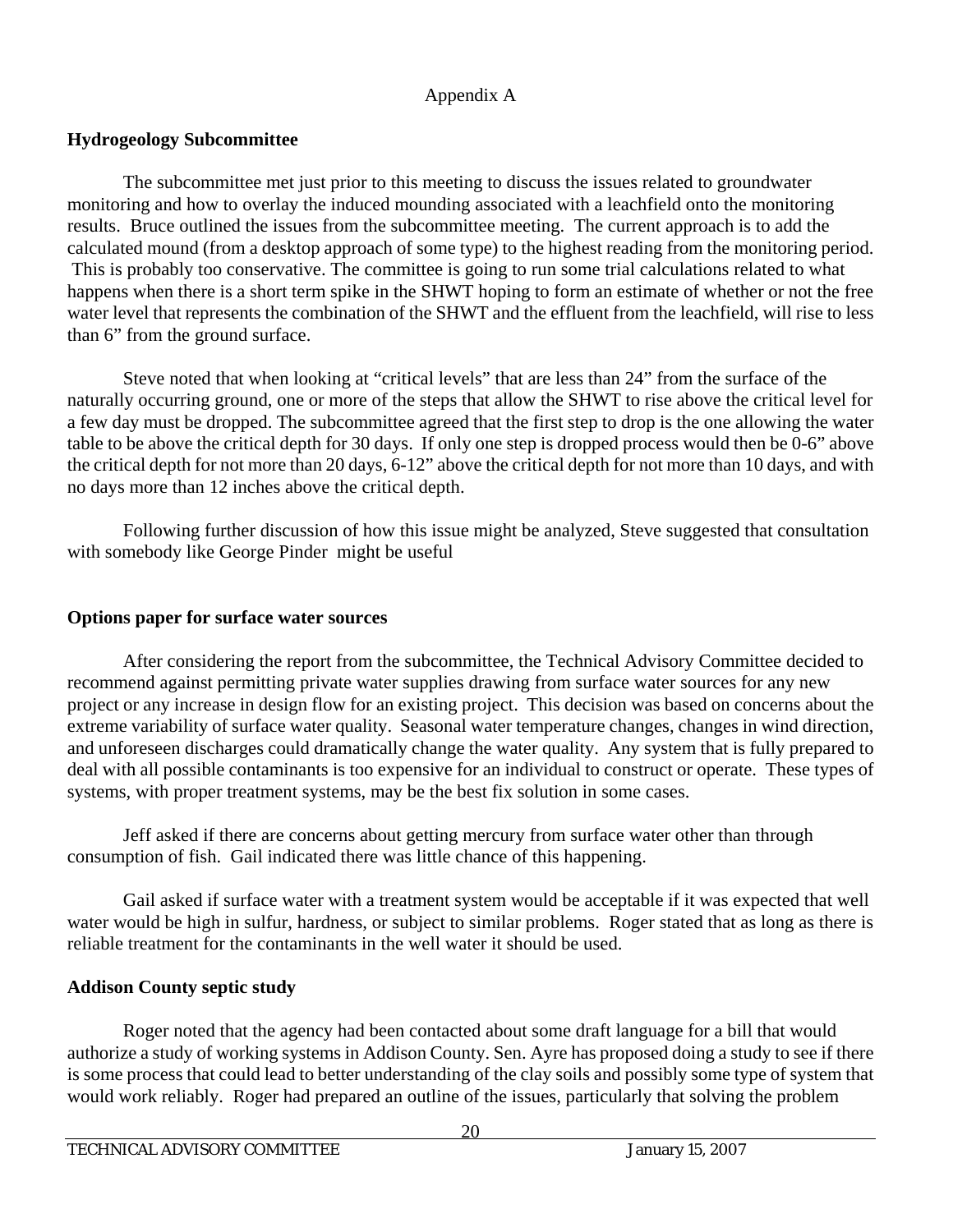involves more than just finding some systems that are working. In order to change the outcome, there needs to be some process that separates the sites that will work from those that do not. Steve Revell and Lance Phelps were also contacted by Sen. Ayre for advice. A conference call took place with Sen. Lyons, Sen. Ayre, Steve, Lance, Chris Thompson, and Roger with Steve advising that the first step should be an inventory process to identify a population of systems that should be evaluated. Cost was discussed and about \$120k to \$150k was estimated. Lance was contacted the next day for an estimate of the inventory and he estimated about \$30k. David asked if there is a benefit in doing the inventory. Steve, Craig, and John thought it might be better to use the money for doing good land use planning and education.

 Roger stated that he would like to do an evaluation of the spray disposal concept in light of the change in economics and the new treatment technologies. It was decided to discuss this at a future meeting.

## **Status of the rule update**

 Roger has the documents back at this point and is updating the 2005 version to show the changes proposed in 2004 that were not included plus changes suggested since the 2005 version was adopted. If Anne is not available, Alex Elliott will help.

## **NOWRA – YOWA**

 Dave wanted to review the benefits of joining one of these groups. He thinks that YOWA (Yankee On-Site Wastewater Association) might be a good choice and wants to form a Vermont Chapter. He has started a list of people who might like to be members, including designers and regulators, and who might like to be on a steering committee. This could serve as a good source of training in Vermont. He has a contractor who would like to see installers licensed.

 Craig asked about the YOWA leaders. John Higgins, former Mass. regulator and Tom Groves from NEIWPCC (New England Interstate Water Pollution Control Commission) along with regulators from N.H., Maine, and Mass. George Loomis from Rhode Island is involved as well.

 Gail asked about the difference between NOWRA (National On-site Wastewater Recycling Association) and YOWA. Bruce said that you become a member of NOWRA if you join YOWA but joining YOWA gives a more bottom up approach. Steve said this should help with training. Dave and Bruce said training is the main focus of NOWRA. These organizations want state and local regulators to participate.

 Frank noted that at a convention he recently attended in San Francisco there was tension between NOWRA and SORA (State On-Site Regulators Association) because NOWRA is proposing a one page performance based code, SORA is looking for more control and response to an individual state's concerns.

## **Innovative systems**

Frank has issued final approvals for Aqua Safe and Aqua Aire.

## **Seasonal approvals**

The question of whether there should be different site standards for systems operated only seasonally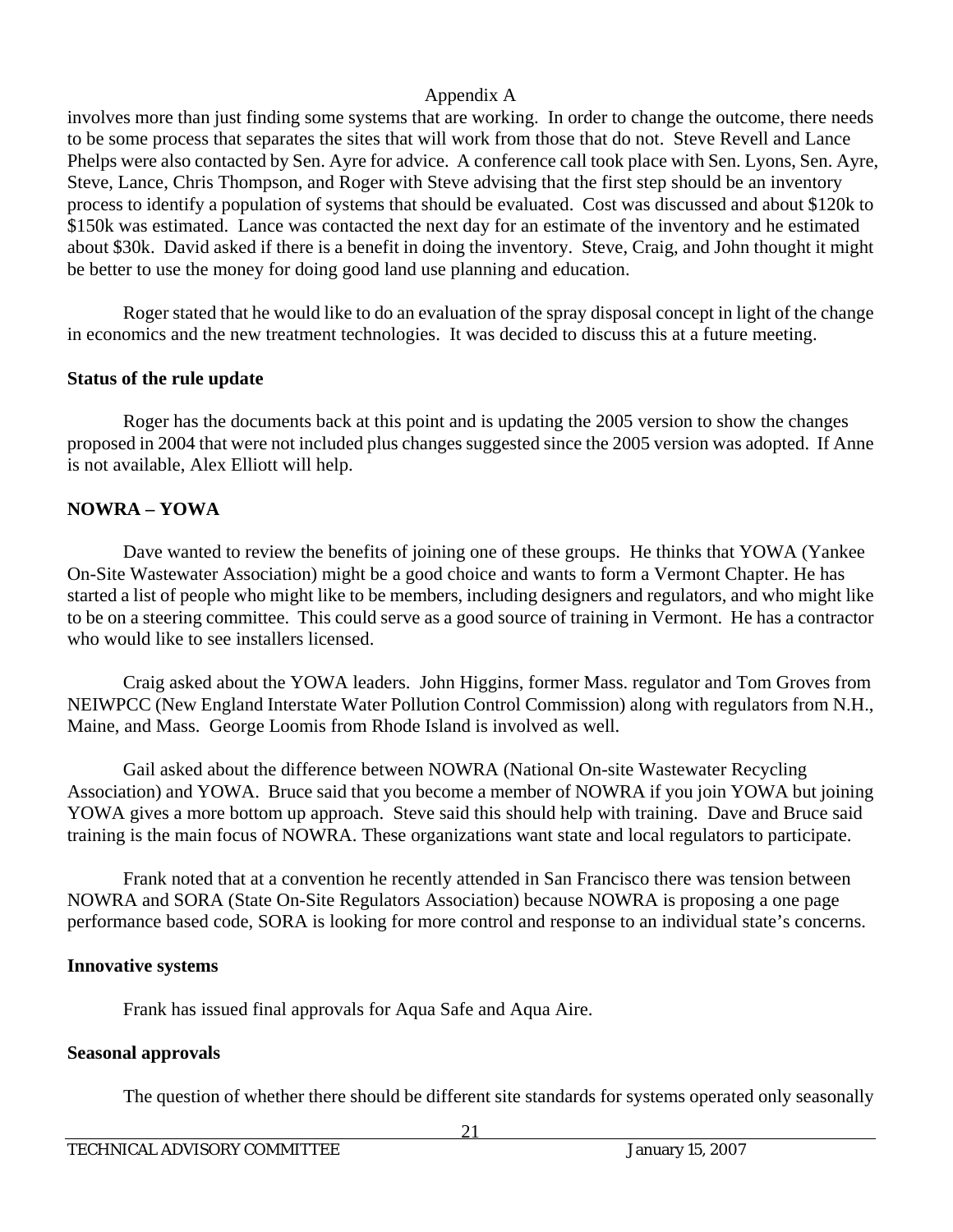was discussed. Dave noted that some states do allow this. It was decided to make this a medium priority on the list of topics to be discussed.

## **Feedback**

 John noted that he had submitted an application to the Rutland for a connection to a municipal sewer for a failed system and got a two week turn around.

Items prioritized for discussion with high, low, and medium ranking

- 1. Mound sand specifications **high**
- 2. Encourage I/A **low**
- 3. Soil identification vs. perc test **medium**
- 4. Colorado rule **low**
- 5. Permit by certification **low**
- 6. Lake water potable water supplies **high**
- 7. Curtain drain with presumption of effectiveness **high**
- 8. Terralift system **low**
- 9. Field change policy **high**
- 10. Revisions to desktop hydro chart **medium**
- 11. Minimum amount of sand under a mound **high**
- 12. Grandfathered design flow and conversion of use policy **high**
- 13. Updating of design flow chart **high**

Topics list - items not ready for drafting for inclusion in rule revisions

- 58. Drip disposal
- 59. Mound sand requirements
- 60. Encourage I/A
- 61. Changing the 20% slope restriction to 30%
- 62. Replacing perc test with soil identification approach
- 63. Defining when effluent is no longer wastewater
- 64. Disinfection
- 65. Colorado Rule reduction in isolation distance to wells based on construction methods
- 66. Certification and audit approach to permitting
- 67. Lake water systems
- 68. Curtain drains
- 69. Terra-Lift System
- 70. Installation certification language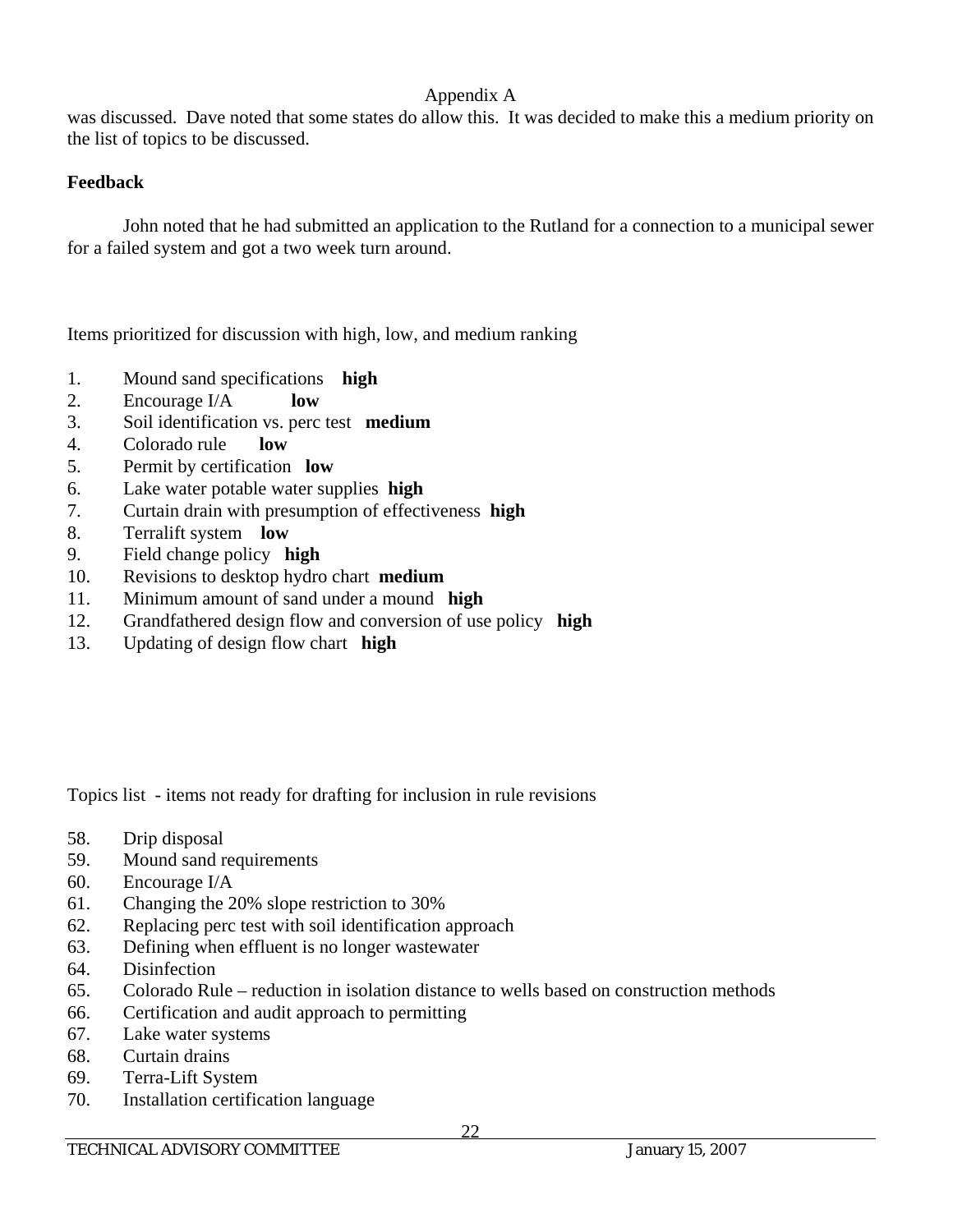- 71. Field change policy
- 72. Revise existing desktop hydro chart
- 73. Conversion of use policy, including grandfathered flows
- 74. Revise design flows
- 75. Increased loading rate
- 76. Wells shields across property lines
- 77. Whether less than 12" of sand should be allowed under mound systems

### **Executive Committee**

John Forcier, Steve Revell, Lance Phelps, Phil Dechert, and Roger Thompson Alternates – Chris Thompson, Bernie Chenette, Spencer Harris, Jeff Williams

### **Subcommittees**

Hydrogeology - Allison Lowry, Craig Heindel, Dave Cotton and Steve Revell.

Training subcommittee - John Forcier, Roger Thompson, Allison Lowry, Dave Cotton, and Barbara Willis.

Licensed designers - Spencer Harris, Alan Huizenga, and Gerry Kittle.

Well driller's knowledge checklist - Jeff Williams, Rodney Pingree, Roger Thompson, Bernie Chenette, Gail Center and Steve Revell.

Interested in the delegation rules - Spencer Harris, Gerry Kittle, Phil Dechert, and Alan Huizenga

Drip Disposal – Frank O'Brien, Roger Thompson, Dave Cotton, Steve Revell, Alan Huizenga

Legislative field trip – Phil Dechert, Gerry Kittle, Dave Cotton, Roger Thompson

Lake water – Alan Huizenga, Gail Center, Rodney Pingree, Lance Phelps

Surfacing systems – Craig Heindel, Steve Revell, Frank O'Brien, Roger Thompson, Bruce Douglas, Gail Center, and Brian Kooiker.

## Approved Minutes of the Technical Advisory Committee Meeting May 9, 2006

**Members present:** Roger Thompson Barb Willis

Allison Lowry Gerry Kittle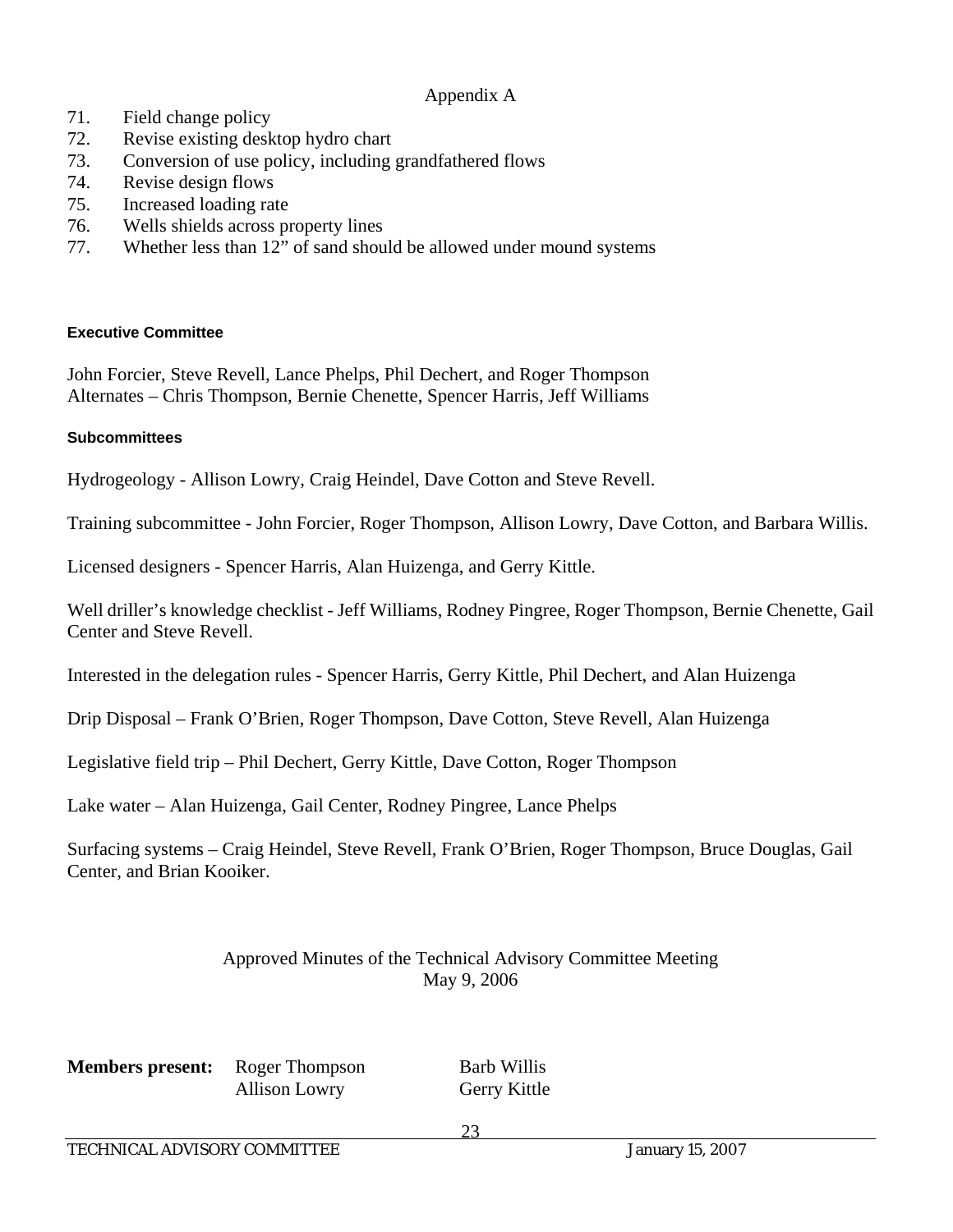|                            | Appendix A                             |                       |  |
|----------------------------|----------------------------------------|-----------------------|--|
|                            | <b>Spencer Harris</b><br>Alan Huizenga |                       |  |
|                            | Craig Heindel                          | <b>Rodney Pingree</b> |  |
|                            | <b>Bernie Chenette</b>                 | John Forcier          |  |
| Others present:            | Frank O'Brien                          | <b>Bruce Douglas</b>  |  |
| <b>Scheduled meetings:</b> |                                        |                       |  |
| June 6, 2006               | 1-4 PM                                 | Room 100 Stanley Hall |  |

#### **Review of agenda**

Added topics for the well driller's checklist and for the seasonal use conversion procedure

#### **Review of minutes**

The draft minutes of the April 11, 2006 meeting were reviewed and accepted as drafted.

#### **Legislative septic study**

 It appears that there will be money in the budget for at least the initial portion of a study to evaluate existing systems in Addison County. The plan is to find systems on sites that do not comply with the Rules and find ways to identify these systems, with a goal of being able to permit systems on lots, that work by keeping the wastewater below ground surface, that do not meet the current Rules.

#### **Rule rewrite update**

 Anne has started working on the updates. Anne is aiming for July to begin the public process which starts with scheduling a meeting with ICAR (Inter-Agency Committee on Administrative Rules). TAC will get draft copies for comment before the public process begins as there are many issues that have been reviewed by TAC that will be included in the proposed new rules.

Roger will ask Anne if towns can regulate bedroom additions that are exempt under the Rules.

## **Spray/drip disposal systems with storage lagoons**

 Roger reviewed some preliminary thoughts about this process which would involve treating and disinfecting the effluent and then storage of the effluent during high seasonal water table periods. There are several issues related to the amount of storage required. If spray disposal is used, the spraying can only occur during periods when the ground is not frozen, and in non-forested areas, the ground is frozen for significant periods in at least some years. Drip disposal might overcome the frozen ground limitation, but most manufacturers and regulators indicate a need to keep the emitters above the water table to avoid clogging of, or backflow through, the emitters.

 Roger said that some basic calculations show that for a 420 GPD design flow, the storage for 60 days would be 25,200 gallons or 3369 cubic feet. A storage pond 40' by 40' and 2.1' deep would be large enough, though extra storage for precipitation would be required plus whatever freeboard was desired. In actual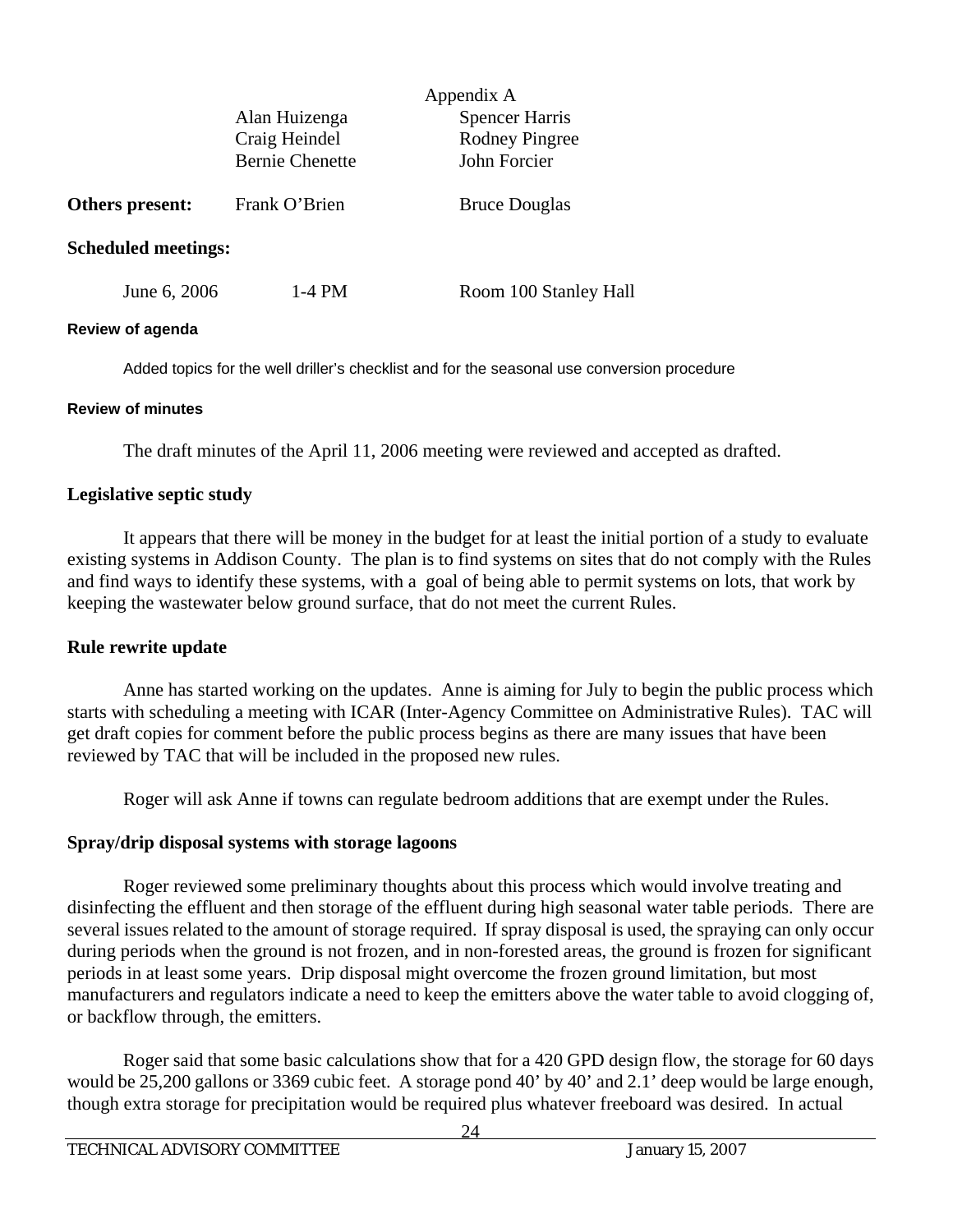practice, as long as there was room for expansion to full size, a system could be constructed based on less than half the 420 GPD design flow so the described pond could hold 120 days of flow. Such a pond might require about 300 cubic yards of material that John estimates at about \$12/cubic yard if the material is onsite plus about \$1/square foot for the liner. Larger systems are less expensive on a per gallon of storage basis so a system that could serve several house would be more practical.

 Craig noted that high level chlorination would be a problem. The effluent would need to be dechlorinated especially during the period when the discharge goes directly to the disposal system instead of into the storage pond where the dechlorination would occur naturally.

 Spencer asked how much different this is than the store and dose approach already in the rules. Roger noted that there is not a lot of difference in the concepts but that storage ponds are probably cheaper than storage tanks once the capacity gets above a few thousand gallons.

## **Well drillers checklist**

 Rodney reviewed the subcommittee's meeting he had with Jeff Williams and Bernie Chenette. There will be a draft checklist, training outline, and variance form for use when isolation distances cannot be met. Rodney will try to have a draft ready for the next TAC meeting.

## **Seasonal use conversions**

 Roger reviewed the policy for these conversions. Spencer was concerned that this was not practical because there will be no way to know when people convert and enforcement will be non-existent. This is likely to be controversial because some people have homes that are constructed so they are ready for year-round use but which have not yet been occupied on a year-round basis. Roger noted that while some of these are covered by state and local permits, or section 1-403(a)(3) of the Rules and will be accepted for year-round use, people in towns that have never regulated septic systems will be surprised. The Agency is going to do some mailings and education to let as many people as possible know what is happening.

## **Innovative systems**

 Frank gave a short up-date on the draft approval he had issued for the Infiltrator, noting that the draft approval does not require distribution piping within the chambers when gravity distribution would be approved for a pipe and stone system. Frank reported that he and Steve Revell made a presentation of the history of innovative systems in Vermont to the Vermont Chapter of the Construction Specifications Institute, comprised of architects and designers, on April  $27<sup>th</sup>$ .

Items prioritized for discussion with high, low, and medium ranking

- 1. Mound sand specifications **high**
- 2. Encourage I/A **low**
- 3. Soil identification vs. perc test **medium**
- 4. Colorado rule **low**
- 5. Permit by certification **low**
- 6. Lake water potable water supplies **high**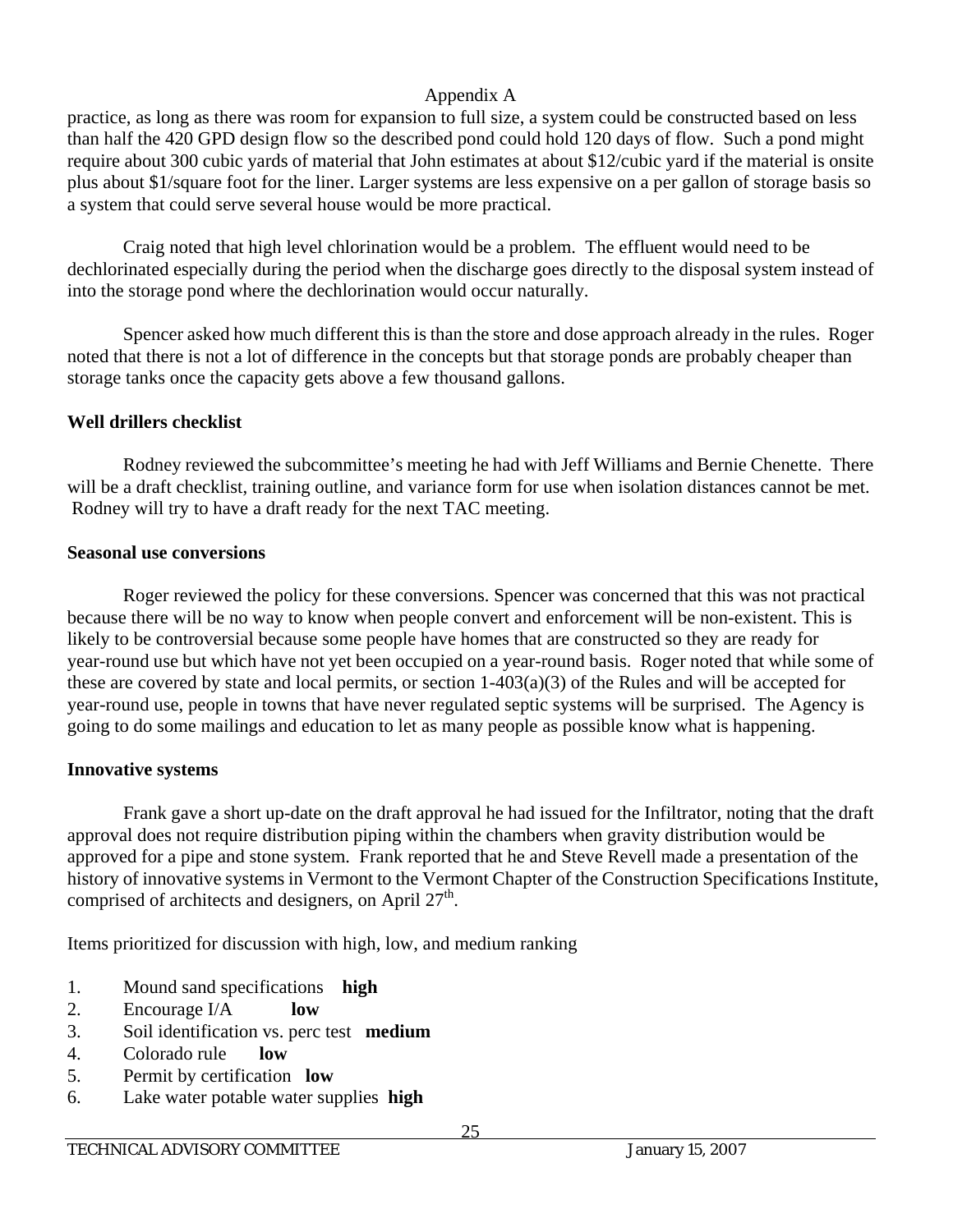- 7. Curtain drain with presumption of effectiveness **high**
- 8. Terralift system **low**
- 9. Field change policy **high**
- 10. Revisions to desktop hydro chart **medium**
- 11. Minimum amount of sand under a mound **high**
- 12. Grandfathered design flow and conversion of use policy **high**
- 13. Updating of design flow chart **high**

Topics list - items not ready for drafting for inclusion in rule revisions

- 78. Drip disposal
- 79. Mound sand requirements
- 80. Encourage I/A
- 81. Changing the 20% slope restriction to 30%
- 82. Replacing perc test with soil identification approach
- 83. Defining when effluent is no longer wastewater
- 84. Disinfection
- 85. Colorado Rule reduction in isolation distance to wells based on construction methods
- 86. Certification and audit approach to permitting
- 87. Lake water systems
- 88. Curtain drains
- 89. Terra-Lift System
- 90. Installation certification language
- 91. Field change policy
- 92. Revise existing desktop hydro chart
- 93. Conversion of use policy, including grandfathered flows
- 94. Revise design flows
- 95. Increased loading rate
- 96. Wells shields across property lines
- 97. Whether less than 12" of sand should be allowed under mound systems

## **Executive Committee**

John Forcier, Steve Revell, Lance Phelps, Phil Dechert, and Roger Thompson Alternates – Chris Thompson, Bernie Chenette, Spencer Harris, Jeff Williams

## **Subcommittees**

Hydrogeology - Allison Lowry, Craig Heindel, Dave Cotton and Steve Revell.

Training subcommittee - John Forcier, Roger Thompson, Allison Lowry, Dave Cotton, and Barbara Willis.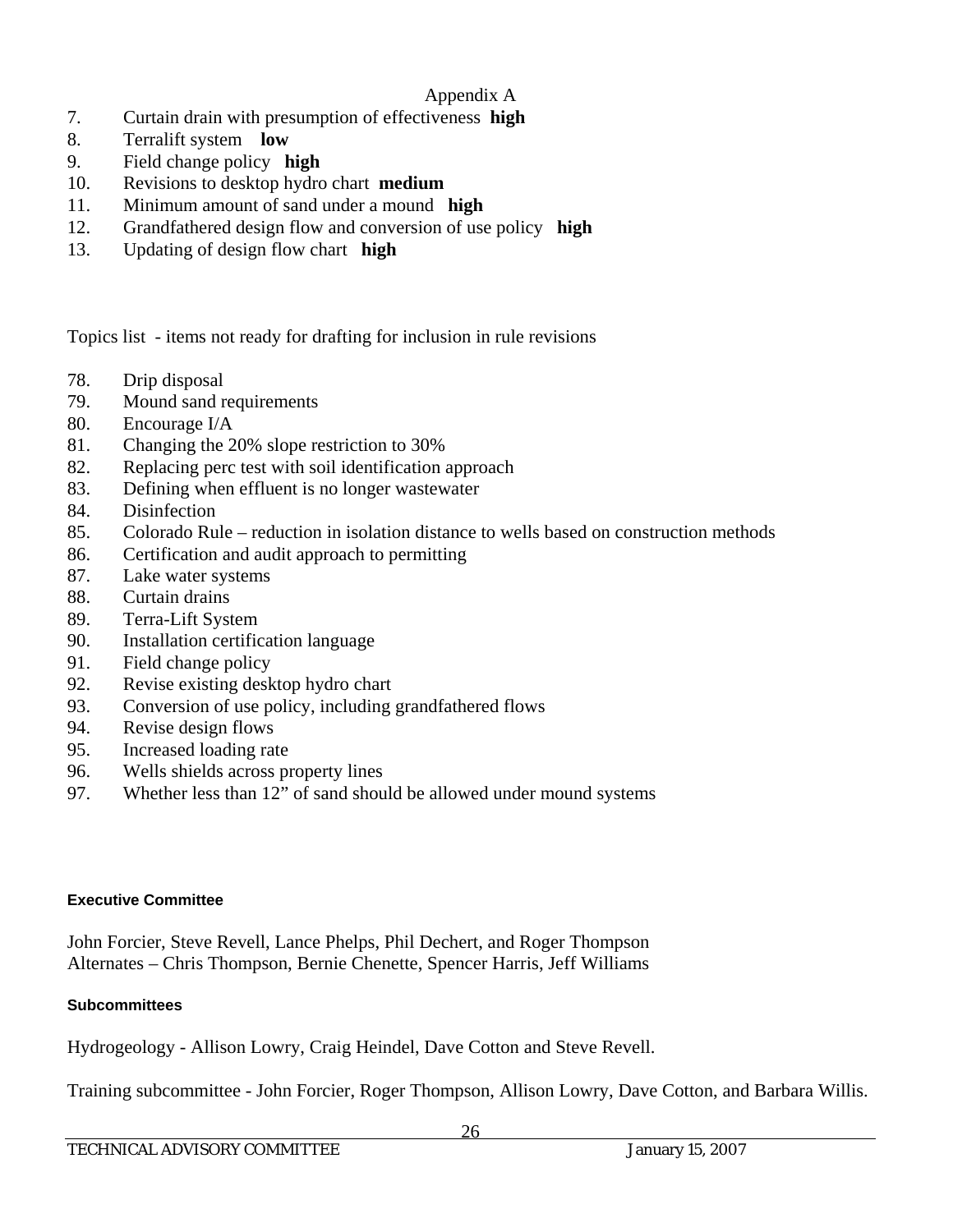Licensed designers - Spencer Harris, Alan Huizenga, and Gerry Kittle.

Well driller's knowledge checklist - Jeff Williams, Rodney Pingree, Roger Thompson, Bernie Chenette, Gail Center and Steve Revell.

Interested in the delegation rules - Spencer Harris, Gerry Kittle, Phil Dechert, and Alan Huizenga

Drip Disposal – Frank O'Brien, Roger Thompson, Dave Cotton, Steve Revell, Alan Huizenga

Legislative field trip – Phil Dechert, Gerry Kittle, Dave Cotton, Roger Thompson

Lake water – Alan Huizenga, Gail Center, Rodney Pingree, Lance Phelps

Surfacing systems – Craig Heindel, Steve Revell, Frank O'Brien, Roger Thompson, Bruce Douglas, Gail Center, and Brian Kooiker.

## Approved Minutes of the Technical Advisory Committee Meeting June 6, 2006

| <b>Members present:</b>    | Roger Thompson<br><b>Steve Revell</b><br>Rodney Pingree<br>John Forcier | <b>Phil Dechert</b><br>Gerry Kittle<br>Craig Heindel |
|----------------------------|-------------------------------------------------------------------------|------------------------------------------------------|
| Others present:            | Frank O'Brien                                                           |                                                      |
| <b>Scheduled meetings:</b> |                                                                         |                                                      |
| July 18, 2006              | $1-4$ PM                                                                | Secretary's Conference Room<br>(Human Services)      |
| <b>August 22, 2006</b>     | $1-4$ PM                                                                | Room 100 Stanley Hall                                |
| September 19, 2006         | 1-4 PM                                                                  | Room 107 Stanley Hall                                |

#### **Review of agenda**

The agenda was amended to add items related to the legislative study update and discussion of seasonal to year-round conversions.

## **Review of minutes**

 The draft minutes of the May 9, 2006 meeting were reviewed. Craig noted that his remarks about dealing with chlorination issues related to spray disposal were not based on a belief that the chlorine level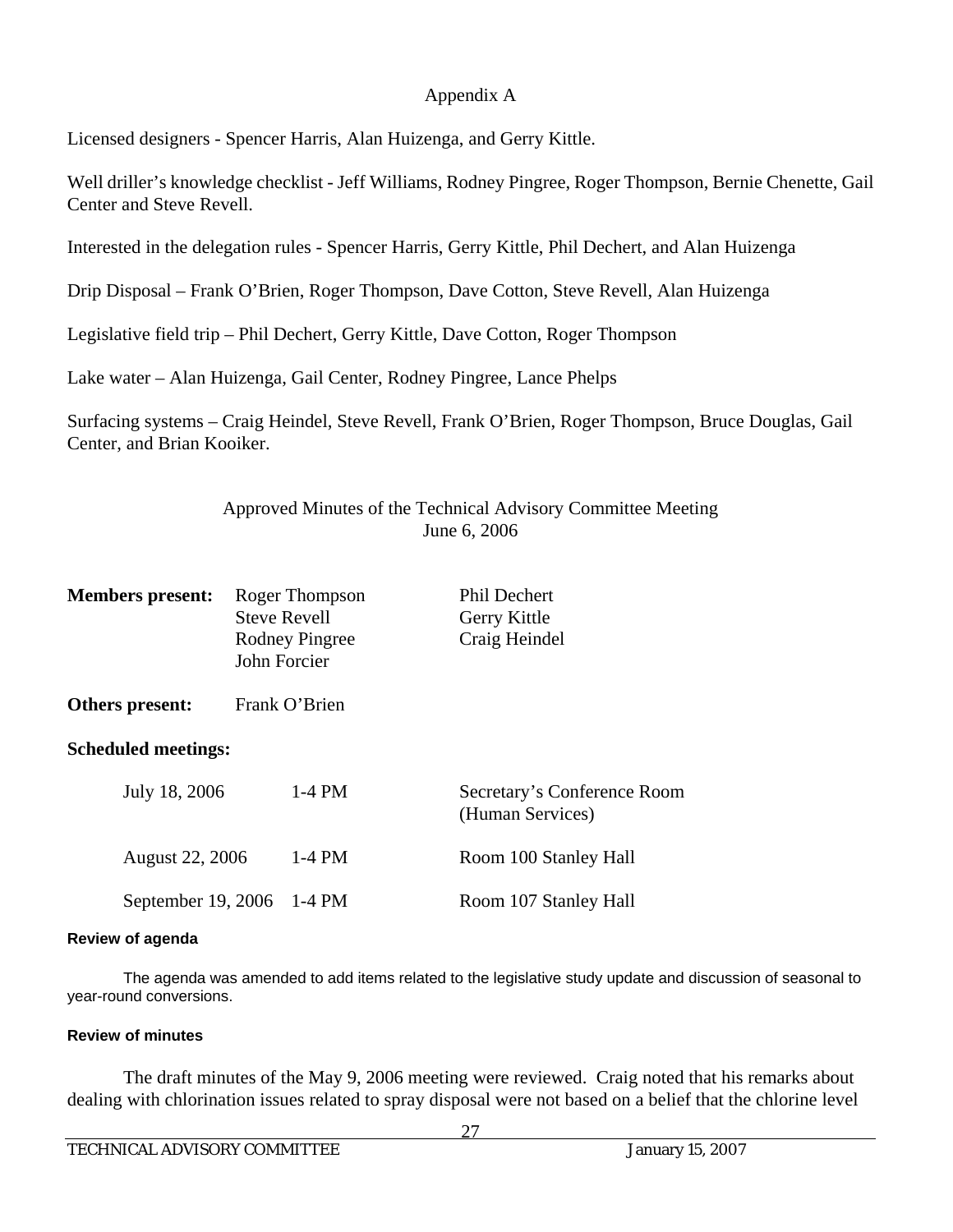itself was high; rather that chlorine released into the environment is an issue that must be addressed in some way.

## **Legislative septic study**

 Roger reviewed the status of the proposed Addison County Septic Study. The Agency will prepare an RFP asking for proposals on how best to spend the \$90 K. John noted that Peg Elmer (Agency of Commerce and Community Development) had contacted him to remind him of the Addison County Demonstration Project that had been done about 5-8 years ago. Phil said that Regional Planning Commissions might have resources to make the septic study more efficient.

## **Seasonal Conversion**

 Craig reviewed some of his questions about the procedure that the Department had issued. One question was whether the 180 days of occupancy in a year could be 180 days between July 1, 2006 and July 1, 2007. Roger stated that this would probably be allowed as the goal is to be permissive in allowing people to grandfather into the system. The water system requirements were also discussed. If the conversion occurred after July 1, 2007, the property must have access to one fully complying water system. This could be the system in use if fully complying, or a proposed water system that when constructed would be fully complying.

## **Rule rewrite update**

 The rules update is progressing fairly well. A preliminary draft will be circulated to staff and TAC for review. This draft will not include all of the changes that will be proposed but the goal will be to get feedback on whatever has been completed while the Agency works on the rest.

## **Meeting schedule**

It was decided that the next three meetings would be July 18th, August 22nd, and September 19<sup>th</sup>.

## **Well Driller's Checklist**

There was a short discussion of the well driller's check list. Roger had some concerns about the sections related to soil identification as this might limit the number of well driller's who would be able or willing to be the designer for replacement wells for single family residences. Roger will review the checklist and have comments for the next meeting.

## **Innovative systems**

Frank gave a short update on NEIWPCC.

Items prioritized for discussion with high, low, and medium ranking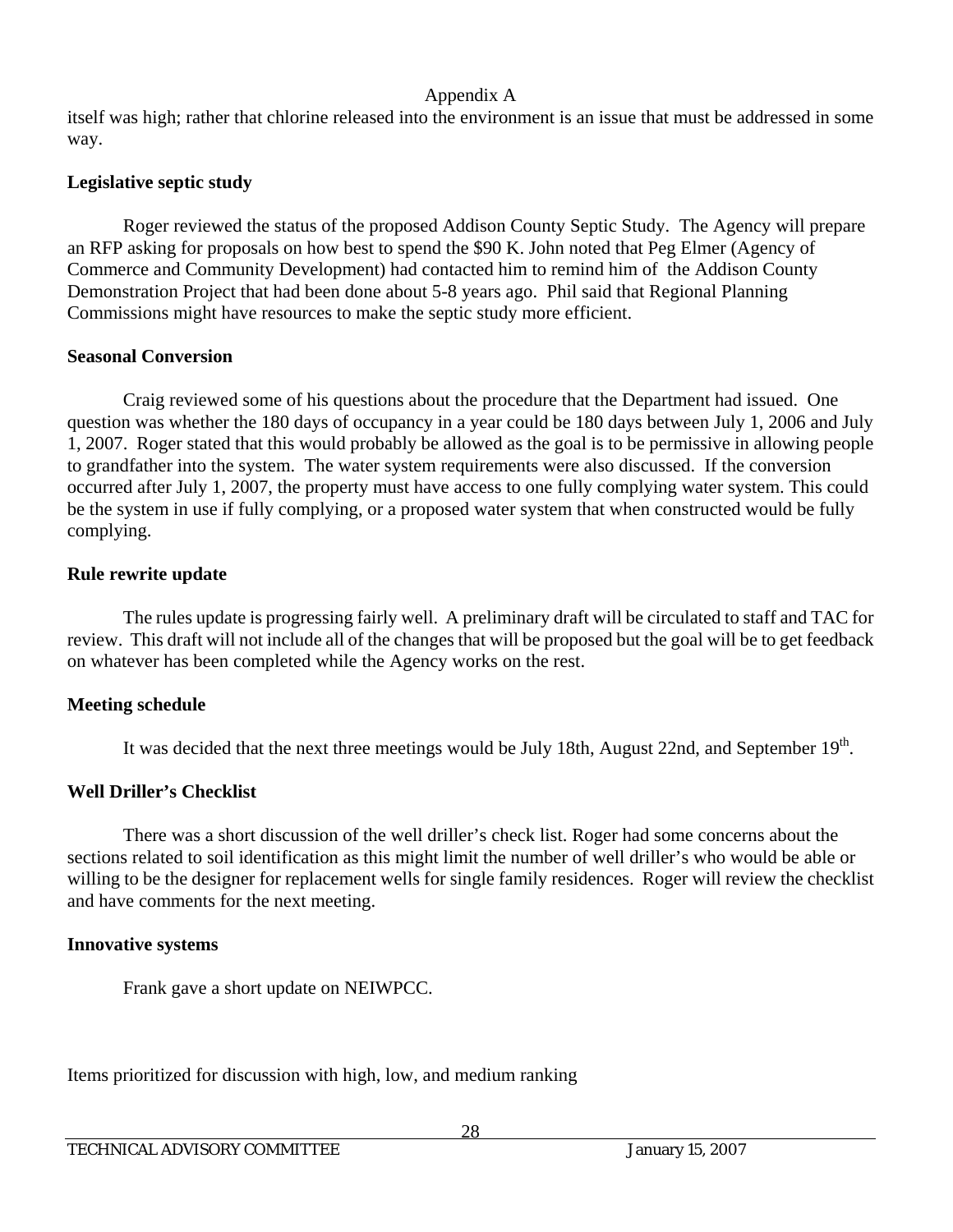- 1. Mound sand specifications **high**
- 2. Encourage I/A **low**
- 3. Soil identification vs. perc test **medium**
- 4. Colorado rule **low**
- 5. Permit by certification **low**
- 6. Lake water potable water supplies **high**
- 7. Curtain drain with presumption of effectiveness **high**
- 8. Terralift system **low**
- 9. Field change policy **high**
- 10. Revisions to desktop hydro chart **medium**
- 11. Minimum amount of sand under a mound **high**
- 12. Grandfathered design flow and conversion of use policy **high**
- 13. Updating of design flow chart **high**

Topics list - items not ready for drafting for inclusion in rule revisions

- 98. Drip disposal
- 99. Mound sand requirements
- 100. Encourage I/A
- 101. Changing the 20% slope restriction to 30%
- 102. Replacing perc test with soil identification approach
- 103. Defining when effluent is no longer wastewater
- 104. Disinfection
- 105. Colorado Rule reduction in isolation distance to wells based on construction methods
- 106. Certification and audit approach to permitting
- 107. Lake water systems
- 108. Curtain drains
- 109. Terra-Lift System
- 110. Installation certification language
- 111. Field change policy
- 112. Revise existing desktop hydro chart
- 113. Conversion of use policy, including grandfathered flows
- 114. Revise design flows
- 115. Increased loading rate
- 116. Wells shields across property lines
- 117. Whether less than 12" of sand should be allowed under mound systems

## **Executive Committee**

John Forcier, Steve Revell, Lance Phelps, Phil Dechert, and Roger Thompson Alternates – Chris Thompson, Bernie Chenette, Spencer Harris, Jeff Williams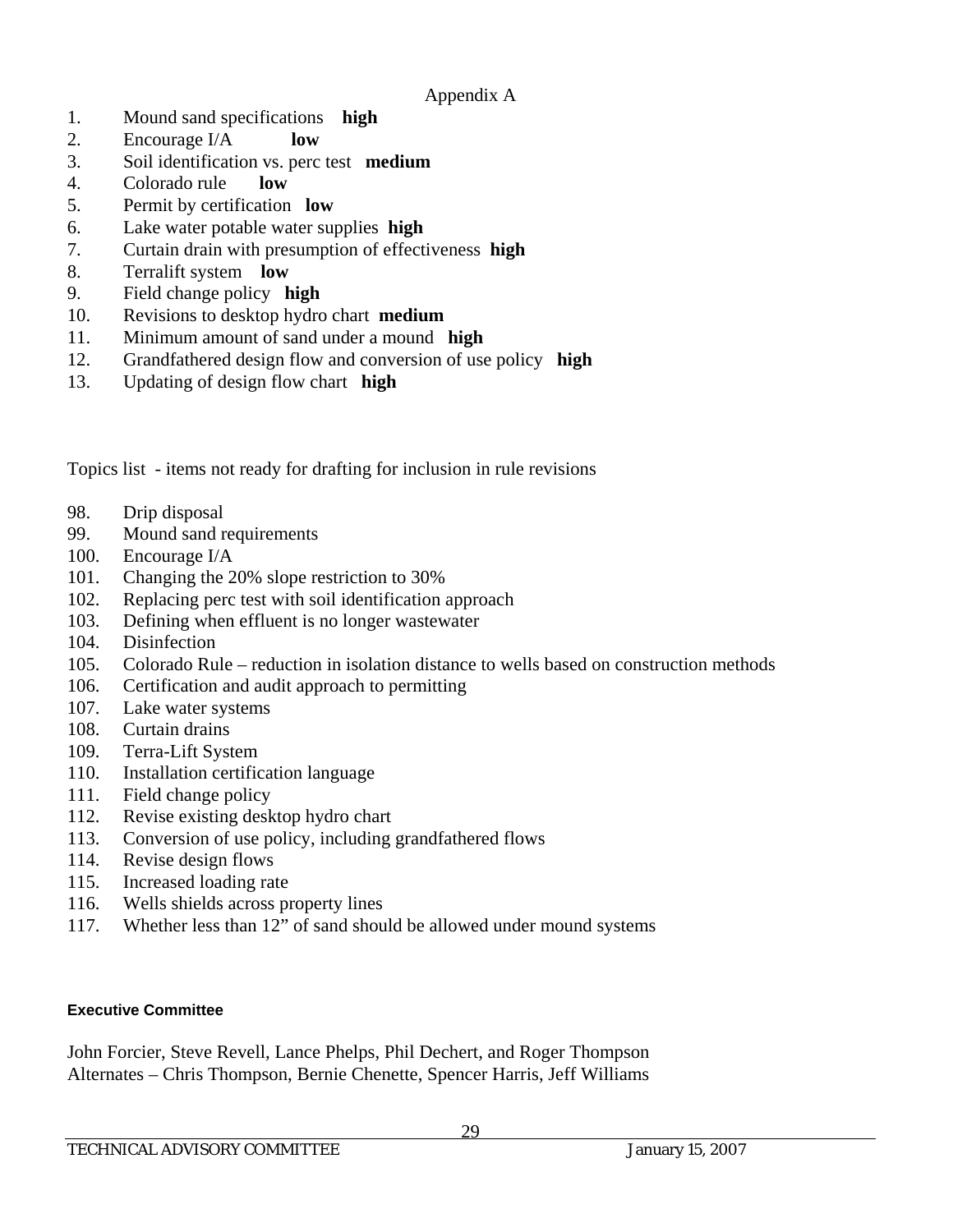## **Subcommittees**

Hydrogeology - Allison Lowry, Craig Heindel, Dave Cotton and Steve Revell.

Training subcommittee - John Forcier, Roger Thompson, Allison Lowry, Dave Cotton, and Barbara Willis.

Licensed designers - Spencer Harris, Alan Huizenga, and Gerry Kittle.

Well driller's knowledge checklist - Jeff Williams, Rodney Pingree, Roger Thompson, Bernie Chenette, Gail Center and Steve Revell.

Interested in the delegation rules - Spencer Harris, Gerry Kittle, Phil Dechert, and Alan Huizenga

Drip Disposal – Frank O'Brien, Roger Thompson, Dave Cotton, Steve Revell, Alan Huizenga

Legislative field trip – Phil Dechert, Gerry Kittle, Dave Cotton, Roger Thompson

Lake water – Alan Huizenga, Gail Center, Rodney Pingree, Lance Phelps

Surfacing systems – Craig Heindel, Steve Revell, Frank O'Brien, Roger Thompson, Bruce Douglas, Gail Center, and Brian Kooiker.

## Approved Minutes of the Technical Advisory Committee Meeting July 18, 2006

| <b>Members</b> present:    | Roger Thompson<br>Lance Phelps<br><b>Bruce Douglas</b><br><b>Spencer Harris</b><br>Jeffrey Williams<br>Barb Willis<br><b>Allison Lowry</b> | <b>Phil Dechert</b><br><b>Bernie Chenette</b><br><b>Steve Revell</b><br><b>Rodney Pingree</b><br>Gail Center<br>Craig Heindel<br>John Forcier |
|----------------------------|--------------------------------------------------------------------------------------------------------------------------------------------|-----------------------------------------------------------------------------------------------------------------------------------------------|
| Others present:            | Chris Thompson                                                                                                                             | Frank O'Brien                                                                                                                                 |
| <b>Scheduled meetings:</b> |                                                                                                                                            |                                                                                                                                               |
| <b>August 22, 2006</b>     | $1-4$ PM                                                                                                                                   | Room 100 Stanley Hall                                                                                                                         |
|                            | September 19, 2006 1-4 PM                                                                                                                  | Room 107 Stanley Hall                                                                                                                         |
| Review of agenda           |                                                                                                                                            |                                                                                                                                               |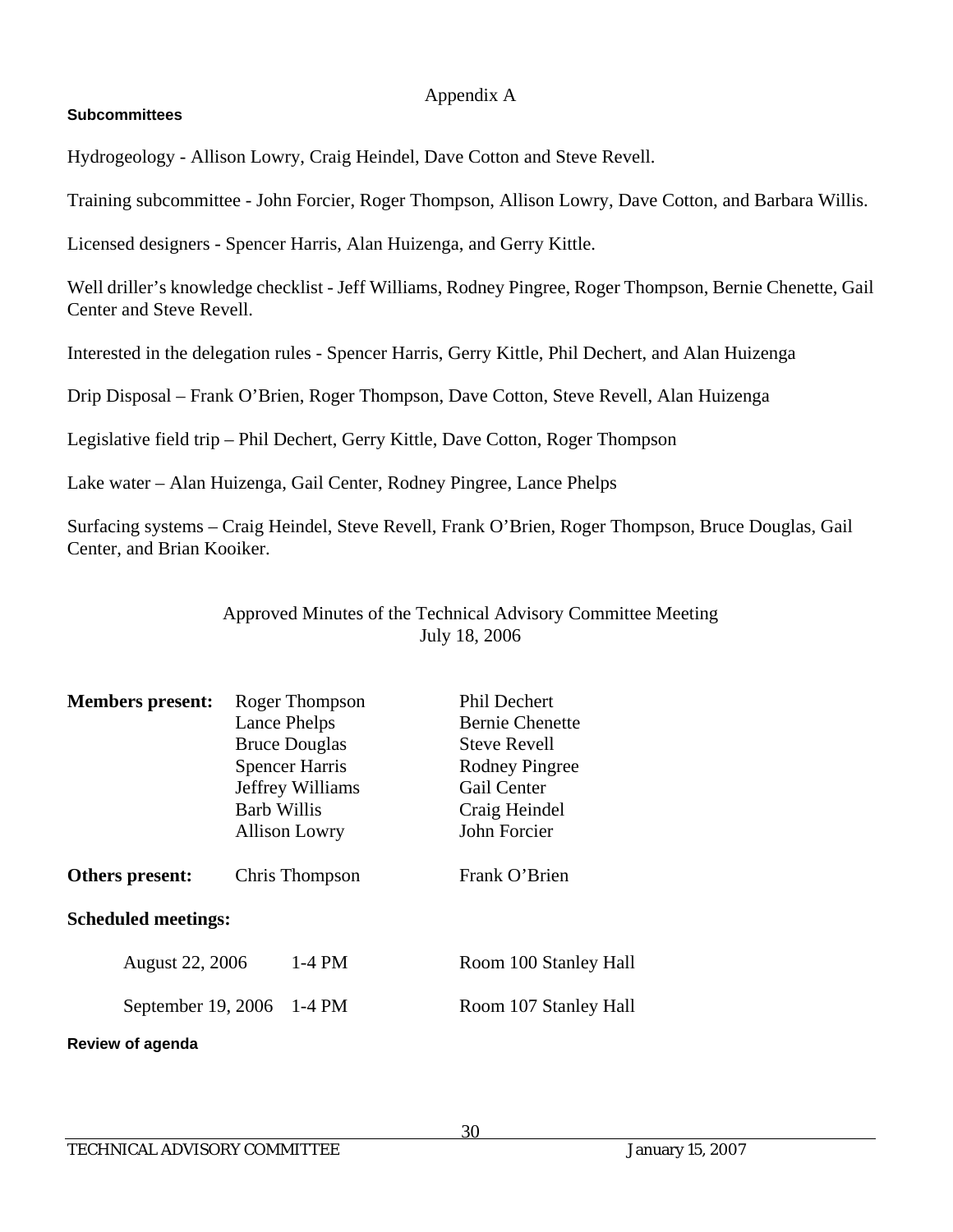The agenda was amended to add items related to the options paper for lake water systems and the well driller's licensing for replacement wells.

#### **Review of minutes**

The draft minutes of the June 6, 2006 meeting were reviewed.

## **Mounding subcommittee**

 The subcommittee dealing with groundwater monitoring and related mounding caused by effluent application met just prior to the meeting. Allison, Steve, Bruce, Roger, and Dave Cotton (by speaker phone) met to discuss the issue.

 Bruce provided a review of the situation and the basis of the subcommittee discussion. The main issue is whether the calculated mounding related to the application of effluent should be added to the single highest reading from a springtime ground water monitoring program when deciding if there will always be at least 6" of unsaturated, naturally occurring soil at the down gradient toe of the system. Bruce had run a computer model of groundwater mounding using several choices for the length of time and the thickness of the saturated aquifer and the subcommittee reviewed this information in an attempt to understand the influence of short term rises in the naturally occurring seasonal water table. It is clear that the total saturated thickness is key, with sites having relatively large saturated thicknesses having a smaller rise in the mounded water table when effluent is applied to the site. It is also clear that the mounded water table rises over a period of time from when the application starts until it reaches a stable state which may take months to achieve. No decision has been made yet about how this information might be applied to a change in the existing approach of adding the calculated mounding to the highest water table measurement.

## **Lake water supplies**

 Lance asked about the outcome of the options paper. Roger reviewed the minutes of the April 11, 2006 meeting where the issue was discussed. Lance noted that some work is required to make sure that the existing lake water systems do not all become failed systems under the rules as of July 1, 2007.

## **Addison County septic study**

 Chris explained that the \$90K of funding for this was in the "water fall" portion of the budget and that a final determination of whether there would be enough money to fund this study would not be known for another month or two.

## **Well driller's knowledge checklist**

 Jeff said that he was anxious to get this checklist firmed up so he could start planning the training events which need to be done during the winter when the well drillers generally have more time to attend meetings. Spencer asked about whether well drillers would be able to design water supplies and Roger noted that what is proposed is only for well drillers to select a site for a replacement well serving a single family residence on a pre-existing or existing exempt lot. It was decided that the well driller's subcommittee would meet at 11:30 AM before the next TAC meeting. They will meet at the Sewing Building.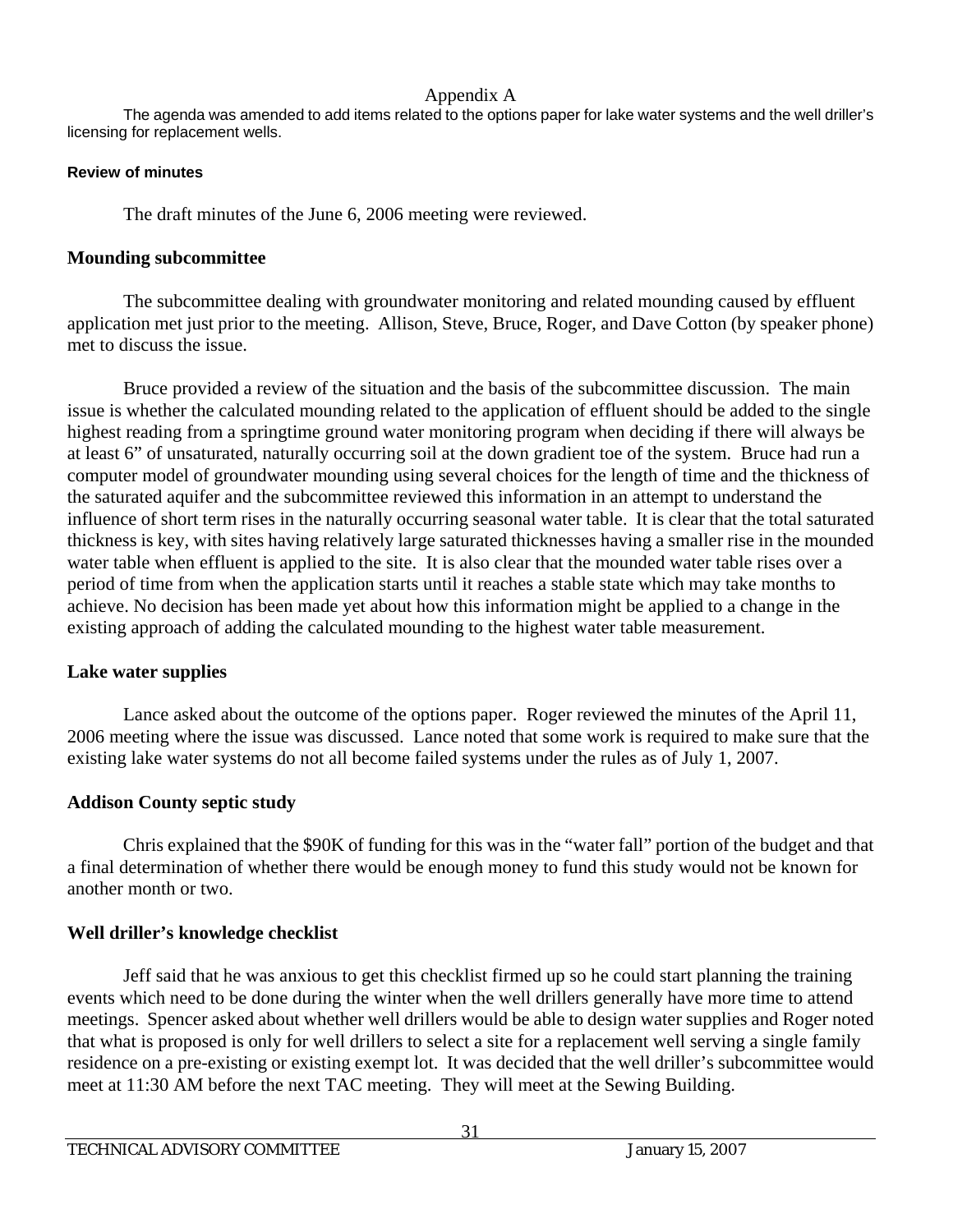## **Discussion of draft rules**

 Roger provided copies of the current draft of possible revisions to the rules and led a discussion about some of the changes. It was decided to not go page by page as members of the committee thought it would be better to talk about issues that the members had identified as important. There was some review of definitions with some such as "kitchen" and "living unit" raising concerns for understanding and usability. Phil noted that as a town official he had been working with these issues for a long time and is OK with having these concepts in the rules. There was discussion about clarifying that when it came to whether or not a building was accepted for year-round use, the only local permit that would be a basis for making this decision would be a permit related to septic systems, not a zoning permit for the construction of the building. Craig noted that language specifying what well drillers will be able to do must be added. Steve noted that design flows should be updated, particularly the flows for dentist offices.

## **Feedback**

John said it will be important to change the mental outlook, and the methods of operation of the regional office staff in preparation for the increased workload starting July 1, 2007.

Items prioritized for discussion with high, low, and medium ranking

- 1. Mound sand specifications **high**
- 2. Encourage I/A **low**
- 3. Soil identification vs. perc test **medium**
- 4. Colorado rule **low**
- 5. Permit by certification **low**
- 6. Lake water potable water supplies **high**
- 7. Curtain drain with presumption of effectiveness **high**
- 8. Terralift system **low**
- 9. Field change policy **high**
- 10. Revisions to desktop hydro chart **medium**
- 11. Minimum amount of sand under a mound **high**
- 12. Grandfathered design flow and conversion of use policy **high**
- 13. Updating of design flow chart **high**

Topics list - items not ready for drafting for inclusion in rule revisions

- 118. Drip disposal
- 119. Mound sand requirements
- 120. Encourage I/A
- 121. Changing the 20% slope restriction to 30%
- 122. Replacing perc test with soil identification approach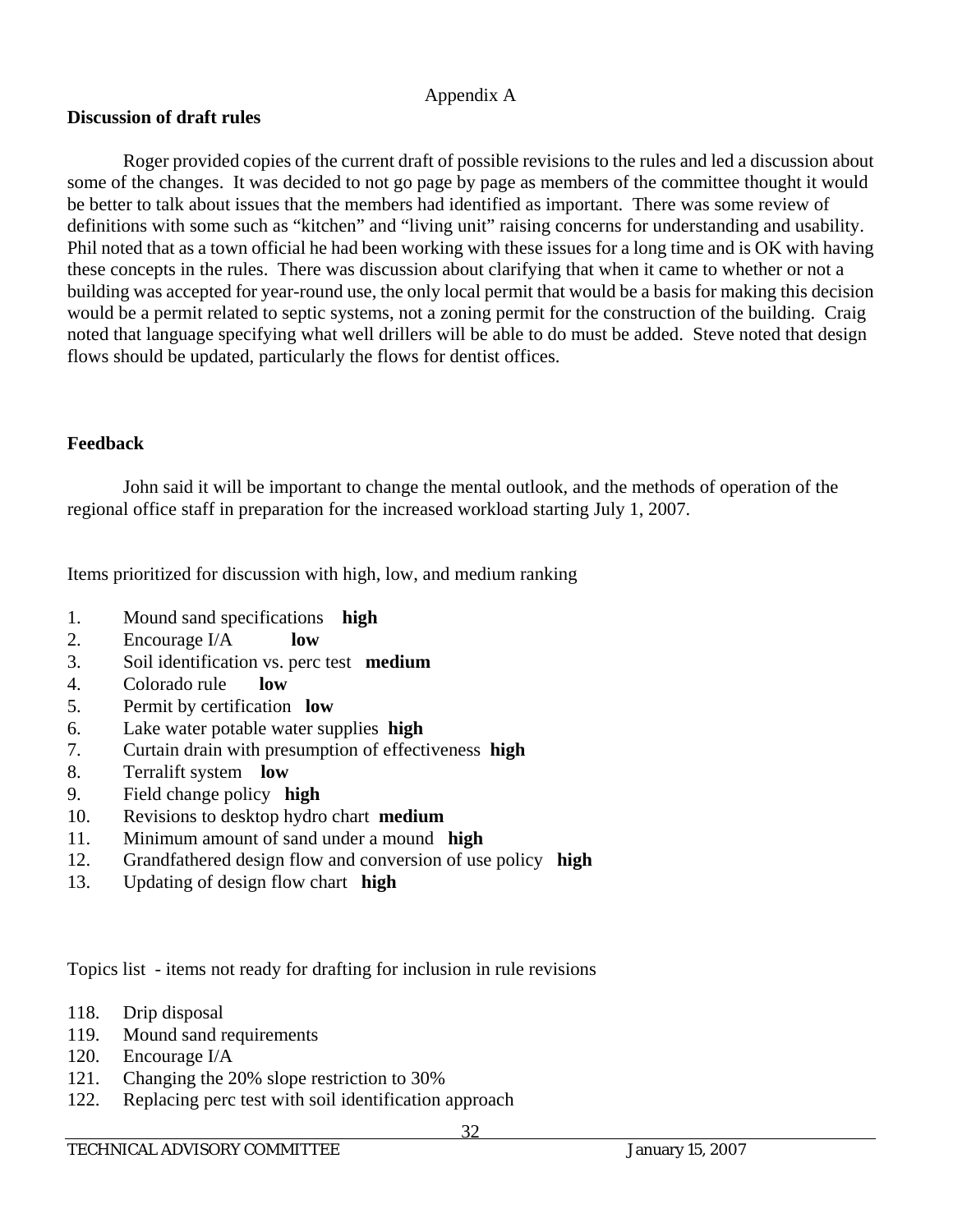- 123. Defining when effluent is no longer wastewater
- 124. Disinfection
- 125. Colorado Rule reduction in isolation distance to wells based on construction methods
- 126. Certification and audit approach to permitting
- 127. Lake water systems
- 128. Curtain drains
- 129. Terra-Lift System
- 130. Installation certification language
- 131. Field change policy
- 132. Revise existing desktop hydro chart
- 133. Conversion of use policy, including grandfathered flows
- 134. Revise design flows
- 135. Increased loading rate
- 136. Wells shields across property lines
- 137. Whether less than 12" of sand should be allowed under mound systems

#### **Executive Committee**

John Forcier, Steve Revell, Lance Phelps, Phil Dechert, and Roger Thompson Alternates – Chris Thompson, Bernie Chenette, Spencer Harris, Jeff Williams

### **Subcommittees**

Hydrogeology - Allison Lowry, Craig Heindel, Dave Cotton and Steve Revell.

Training subcommittee - John Forcier, Roger Thompson, Allison Lowry, Dave Cotton, and Barbara Willis.

Licensed designers - Spencer Harris, Alan Huizenga, and Gerry Kittle.

Well driller's knowledge checklist - Jeff Williams, Rodney Pingree, Roger Thompson, Bernie Chenette, Gail Center and Steve Revell.

Interested in the delegation rules - Spencer Harris, Gerry Kittle, Phil Dechert, and Alan Huizenga

Drip Disposal – Frank O'Brien, Roger Thompson, Dave Cotton, Steve Revell, Alan Huizenga

Legislative field trip – Phil Dechert, Gerry Kittle, Dave Cotton, Roger Thompson

Lake water – Alan Huizenga, Gail Center, Rodney Pingree, Lance Phelps

Surfacing systems – Craig Heindel, Steve Revell, Frank O'Brien, Roger Thompson, Bruce Douglas, Gail Center, and Brian Kooiker.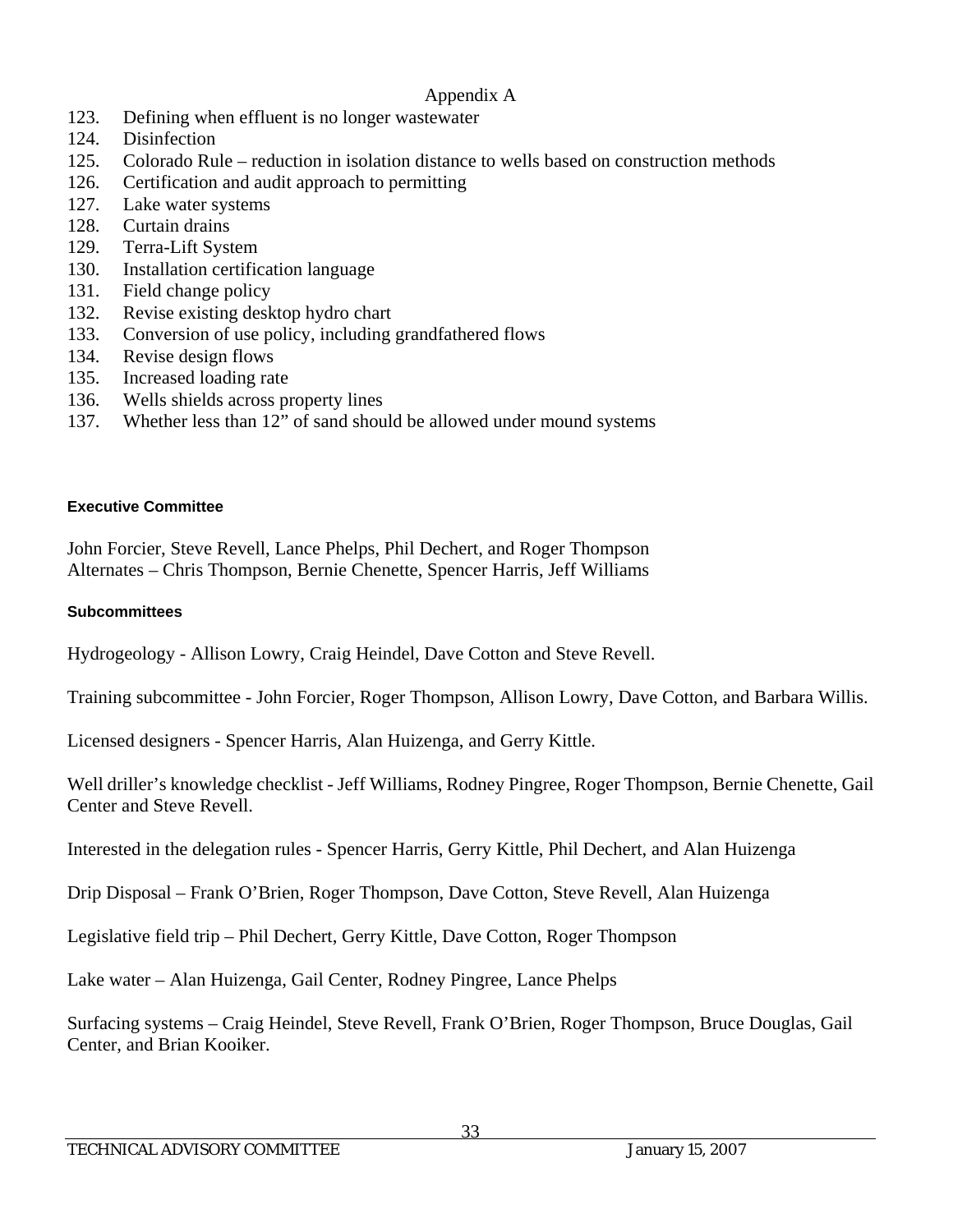## Appendix A Approved Minutes of the Technical Advisory Committee Meeting August 22, 2006

| <b>Members</b> present:    | Roger Thompson<br><b>Steve Revell</b><br>Jeffrey Williams<br><b>Phil Dechert</b><br>John Forcier | Gerry Kittle<br><b>Spencer Harris</b><br><b>Bernie Chenette</b><br><b>Rodney Pingree</b> |
|----------------------------|--------------------------------------------------------------------------------------------------|------------------------------------------------------------------------------------------|
| Others present:            | Frank O'Brien                                                                                    | <b>Scott Stewart</b>                                                                     |
| <b>Scheduled meetings:</b> |                                                                                                  |                                                                                          |
|                            | September 19, 2006 1-4 PM                                                                        | Room 107 Stanley Hall                                                                    |

#### **Review of agenda**

The agenda was accepted as drafted.

#### **Review of minutes**

The draft minutes of the July 18, 2006 meeting were accepted.

#### **Well drillers subcommittee**

 Roger reviewed the subcommittee meeting that occurred just prior to this meeting. The goal is to have a process accessible to any well driller who wants to participate. Test pits and soil identification at the level of a designer would not be required. Some probing with hand tools might be needed. The draft checklist of well driller's knowledge will be revised to reflect this. Jeff noted that this seems to be heading in the right direction in that any well driller can choose to do it. What is now important is to get the training process established so training can occur prior to springtime. There are 30-50 drillers that may participate in the training.

The subcommittee will meet at 11:30 prior the next meeting.

## **Randolph training**

 There were a lot of comments that this was more like a trade show than continuing education, though most people attending thought it was worthwhile.

 Steve noted that some sort of decision tree is needed in order to decide when and how to use an advanced treatment system.

 Spencer noted that using the Presby system in a mound held the cost to around \$13K versus \$18k for a pre-treatment system plus a mound.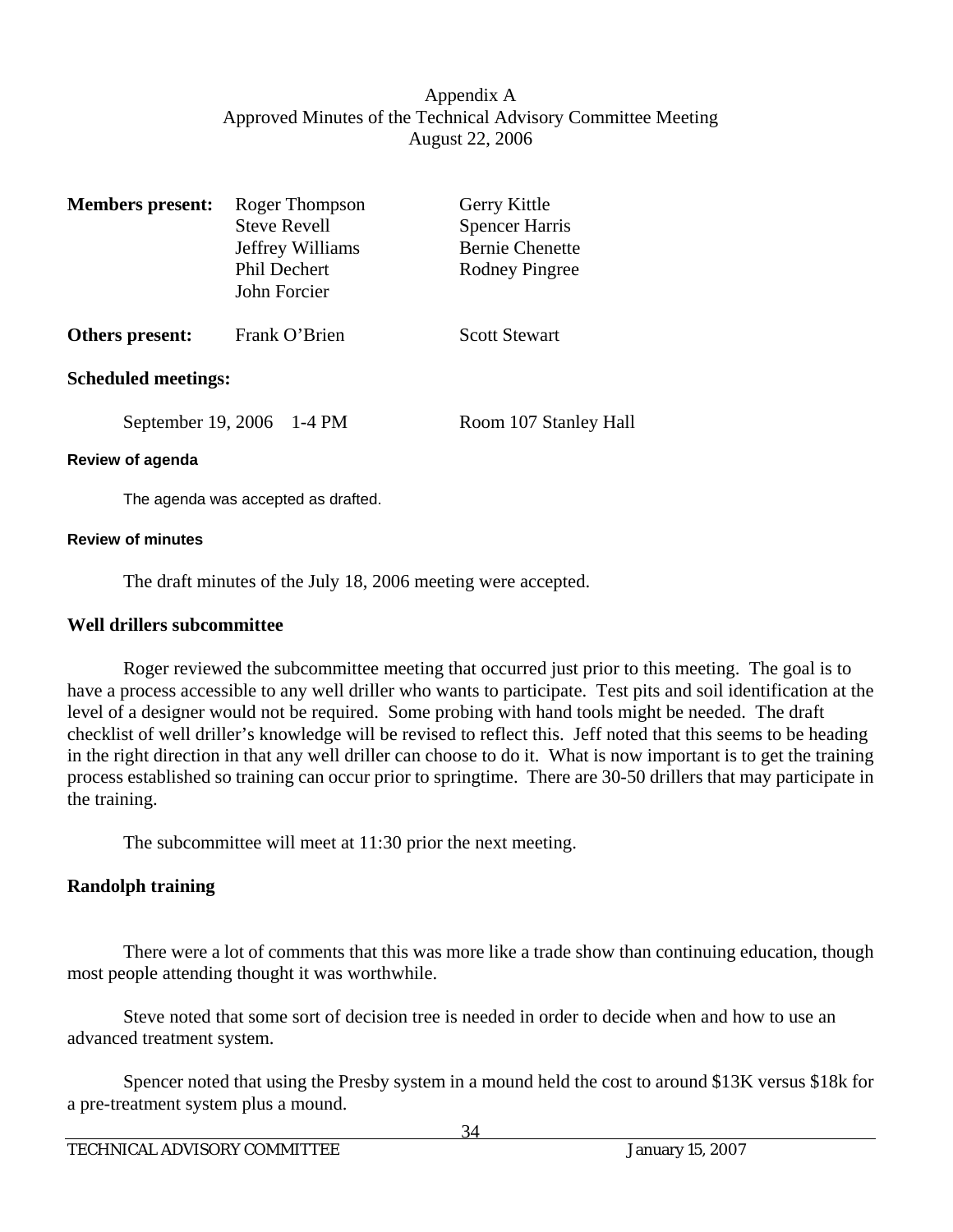Bernie said that he has found people using Vermont mound sand instead of the system sand specified in the Presby manual.

 John suggested training on practical applications. Use an example site with problems with slow permeability, high seasonal water table, and/or limited area and discuss the options.

 Steve noted that different systems work better on different sites. When the Advantex system is installed over a septic tank there can be grade issues. The whole confined space question needs to be considered by designers.

 There was a short discussion on getting people to do the annual inspections. There needs to be a penalty for missed inspections. If there is no penalty, there is less incentive to keep up-to-date on the inspections.

John suggested there be a standard checklist for installation inspections.

## **Kaizen**

 Roger gave a short review of the Kiazen process and a list of those attending. Steve participated and reviewed his two days in the process and gave a positive assessment. The Agency plans to move ahead with implementation of changes that should help deal with the workload increase on July 1, 2007.

Items prioritized for discussion with high, low, and medium ranking

- 1. Mound sand specifications **high**
- 2. Encourage I/A **low**
- 3. Soil identification vs. perc test **medium**
- 4. Colorado rule **low**
- 5. Permit by certification **low**
- 6. Lake water potable water supplies **high**
- 7. Curtain drain with presumption of effectiveness **high**
- 8. Terralift system **low**
- 9. Field change policy **high**
- 10. Revisions to desktop hydro chart **medium**
- 11. Minimum amount of sand under a mound **high**
- 12. Grandfathered design flow and conversion of use policy **high**
- 13. Updating of design flow chart **high**

Topics list - items not ready for drafting for inclusion in rule revisions

- 138. Drip disposal
- 139. Mound sand requirements
- 140. Encourage I/A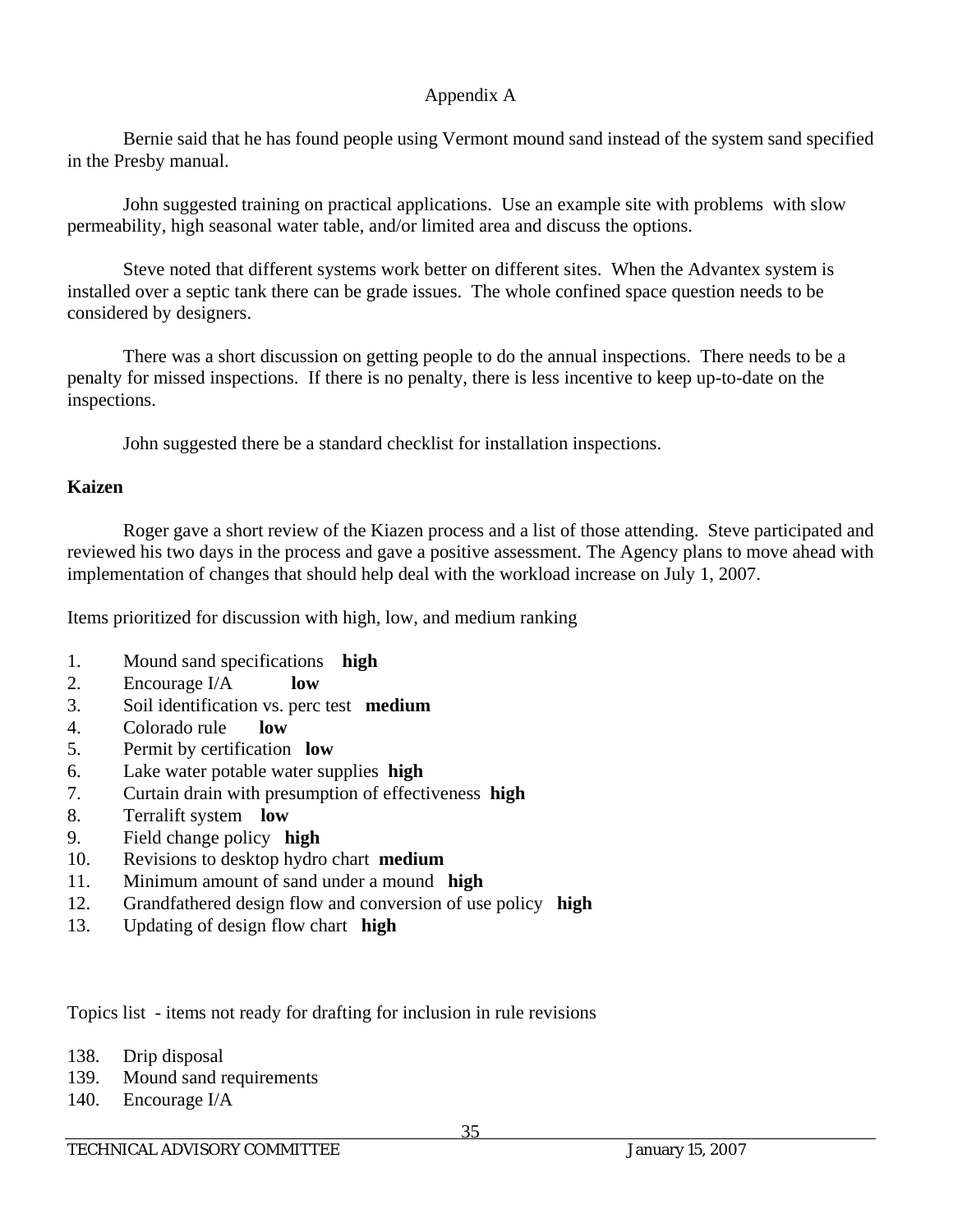- 141. Changing the 20% slope restriction to 30%
- 142. Replacing perc test with soil identification approach
- 143. Defining when effluent is no longer wastewater
- 144. Disinfection
- 145. Colorado Rule reduction in isolation distance to wells based on construction methods
- 146. Certification and audit approach to permitting
- 147. Lake water systems
- 148. Curtain drains
- 149. Terra-Lift System
- 150. Installation certification language
- 151. Field change policy
- 152. Revise existing desktop hydro chart
- 153. Conversion of use policy, including grandfathered flows
- 154. Revise design flows
- 155. Increased loading rate
- 156. Wells shields across property lines
- 157. Whether less than 12" of sand should be allowed under mound systems

#### **Executive Committee**

John Forcier, Steve Revell, Lance Phelps, Phil Dechert, and Roger Thompson Alternates – Chris Thompson, Bernie Chenette, Spencer Harris, Jeff Williams

## **Subcommittees**

Hydrogeology - Allison Lowry, Craig Heindel, Dave Cotton and Steve Revell.

Training subcommittee - John Forcier, Roger Thompson, Allison Lowry, Dave Cotton, and Barbara Willis.

Licensed designers - Spencer Harris, Alan Huizenga, and Gerry Kittle.

Well driller's knowledge checklist - Jeff Williams, Rodney Pingree, Roger Thompson, Bernie Chenette, Gail Center and Steve Revell.

Interested in the delegation rules - Spencer Harris, Gerry Kittle, Phil Dechert, and Alan Huizenga

Drip Disposal – Frank O'Brien, Roger Thompson, Dave Cotton, Steve Revell, Alan Huizenga

Legislative field trip – Phil Dechert, Gerry Kittle, Dave Cotton, Roger Thompson

Lake water – Alan Huizenga, Gail Center, Rodney Pingree, Lance Phelps

Surfacing systems – Craig Heindel, Steve Revell, Frank O'Brien, Roger Thompson, Bruce Douglas, Gail Center, and Brian Kooiker.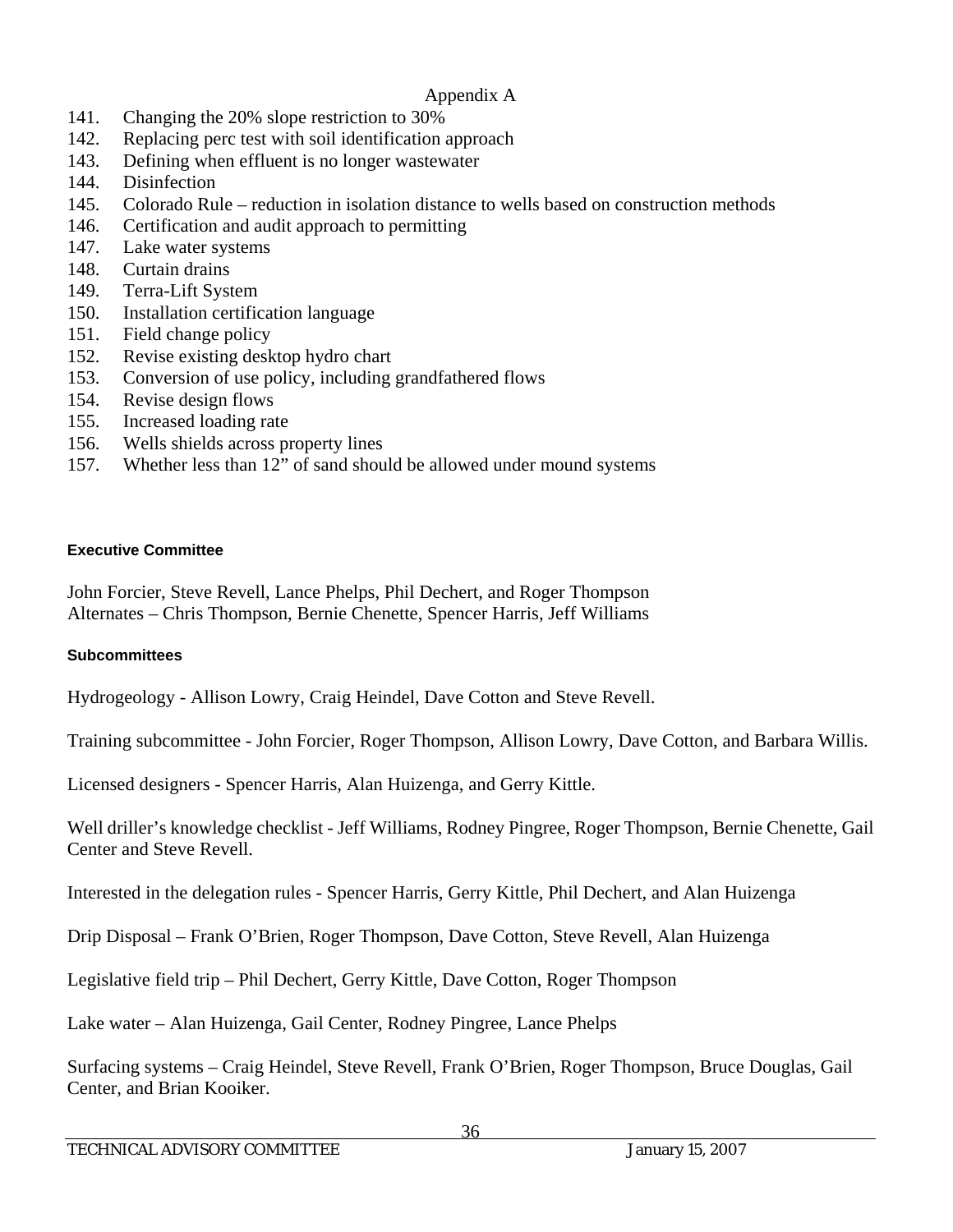## Approved Minutes of the Technical Advisory Committee Meeting September 19, 2006

| <b>Members present:</b>    | Roger Thompson<br><b>Jeff Williams</b><br>Craig Heindel<br><b>Barb Willis</b><br>Kim Greenwood<br><b>Steve Revell</b> |                             | <b>Bernie Chenette</b><br>Gail Center<br><b>Rodney Pingree</b><br>Gerry Kittle<br><b>Allison Lowry</b> |  |
|----------------------------|-----------------------------------------------------------------------------------------------------------------------|-----------------------------|--------------------------------------------------------------------------------------------------------|--|
| Others present:            | Frank O'Brien                                                                                                         |                             | Anne Whiteley                                                                                          |  |
| <b>Scheduled meetings:</b> |                                                                                                                       |                             |                                                                                                        |  |
| October 24, 2006           |                                                                                                                       | $1-4$ PM<br>Conference Room | Human Services Secretary's                                                                             |  |
| November 28, 2006          |                                                                                                                       | $1-4$ PM                    | Appalachian Gap Room                                                                                   |  |
| December 19, 2006          |                                                                                                                       | $1-4$ PM                    | Mad Tom Room                                                                                           |  |

#### **Review of agenda**

A spot in the agenda was added for Anne Whiteley

#### **Review of minutes**

The draft minutes of the August 22, 2006 meeting were accepted.

## **Anne Whiteley**

 Anne reviewed the Kaizen process which is used to improve a production process. A group of staff, private engineers and site technicians, town officials, VLCT, title insurance and private practice attorneys, Act 250, and others reviewed the regional office application process. The first step was to identify all of the steps, handoffs, decision points, and value added points in the existing process. The process was then redesigned to eliminate as many non-value added steps as possible. The Agency is proposing to use checklists for application completeness and technical review. Applications not meeting the checklists will be returned for lack of completeness or denied if not technically acceptable. Applications that are denied will have to pay a new fee when reapplying.

 Anne also covered the certification and targeted review process that is proposed. An administratively complete application would usually be issued based on the certification of the designer. A percentage of the applications will be reviewed and a process will be developed to focus the majority of the review on the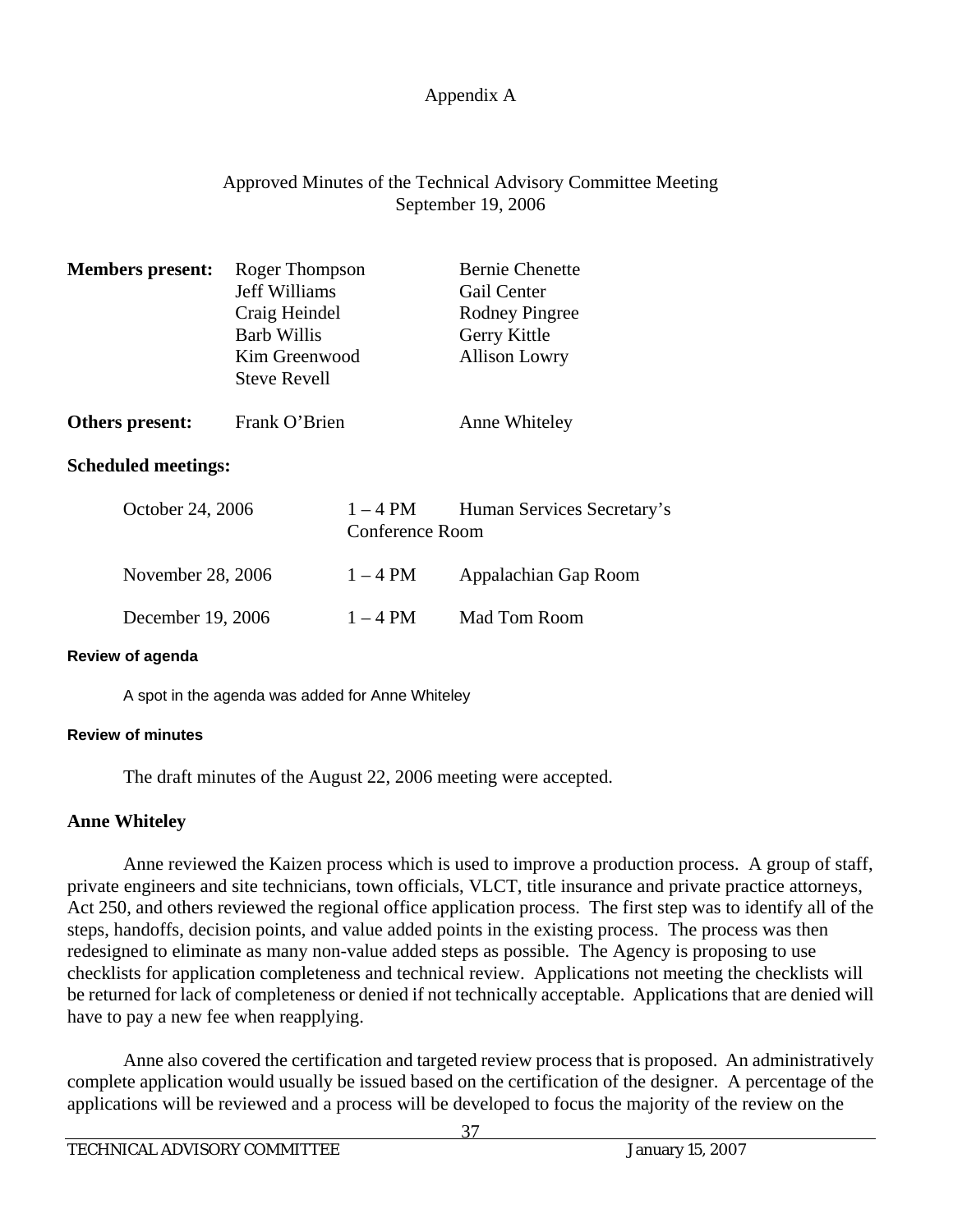higher risk projects. These reviews could be pre-application, pre-issuance of the permit, at the time of the cover-up inspection, or after the project is complete. Only significant health or environmental issues would result in any denials, enforcement, or require corrective actions.

 Anne is also working on a major restructuring of the rules to move the information about whether or not a permit is required to the front of the rules instead of being on page 42. If the proposed "clean slate" approach is accepted as a concept, the exemption sections can be revised with most exemptions being deleted and the rest included in a separate section. The "clean slate" concept is that whatever existed at a certain point in time would be grandfathered. This would give everyone a clean slate for past violations. This would greatly improve the process of dealing with older projects as is it would no longer require detailed histories of everything that was or could have been done to every building since 1969. Anne's redrafting would not affect the technical portion of the rules, though the work of the TAC that has already been included in a previous draft and any other TAC work that is completed, will be included in Anne's work.

## **Well drillers subcommittee**

 There was a short follow-up on the previous work. There are about 50 well drillers who may want the training. Roger and Rodney will work with Jeff to get this established for January – February.

## **Septic study RFP**

Roger reviewed the status of this process. The deadline in statute that the report must be complete by December 1, 2006 is the main obstacle to getting a good study done. Because it is a statutory requirement, the Agency will put the RFP out for bid and see what proposals are received.

## **Mound sand**

 The issue of mound sand was discussed once again. The consensus of those present was to keep the same specifications for the fine grained particles but allow for increased coarse particles. Roger will attempt to draft a specification chart.

## **Field change policy**

 Many projects are not constructed exactly as designed and permitted. The TAC discussed the significance of these changes which range from negligible to very significant. Everyone agrees there should be some easy process to document the changes that have little or no impact but which may be significant when a future amendment or construction on neighboring lots is proposed.

Items prioritized for discussion with high, low, and medium ranking

- 1. Mound sand specifications **high**
- 2. Encourage I/A **low**
- 3. Soil identification vs. perc test **medium**
- 4. Colorado rule **low**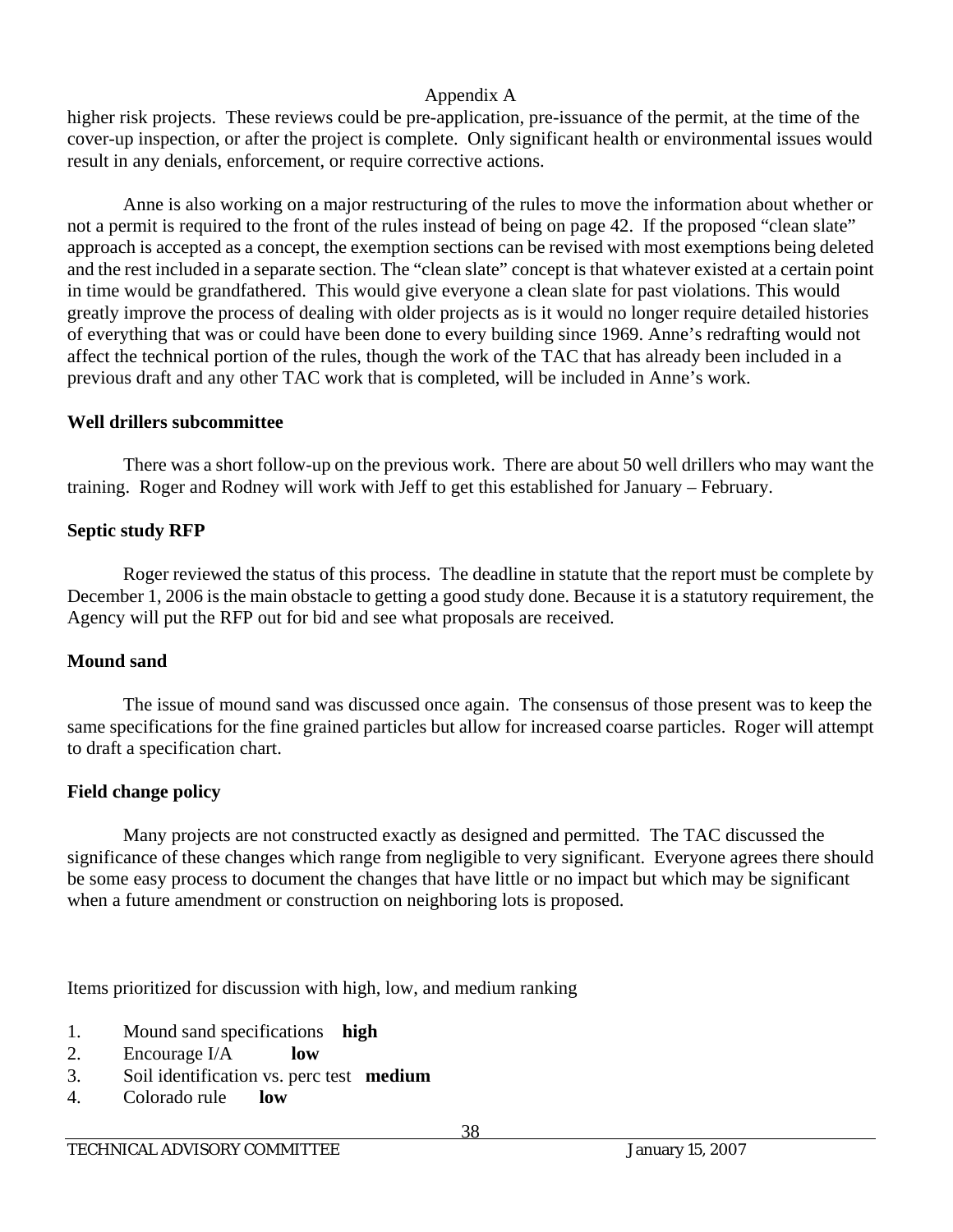- 5. Permit by certification **low**
- 6. Lake water potable water supplies **high**
- 7. Curtain drain with presumption of effectiveness **high**
- 8. Terralift system **low**
- 9. Field change policy **high**
- 10. Revisions to desktop hydro chart **medium**
- 11. Minimum amount of sand under a mound **high**
- 12. Grandfathered design flow and conversion of use policy **high**
- 13. Updating of design flow chart **high**

Topics list - items not ready for drafting for inclusion in rule revisions

- 158. Drip disposal
- 159. Mound sand requirements
- 160. Encourage I/A
- 161. Changing the 20% slope restriction to 30%
- 162. Replacing perc test with soil identification approach
- 163. Defining when effluent is no longer wastewater
- 164. Disinfection
- 165. Colorado Rule reduction in isolation distance to wells based on construction methods
- 166. Certification and audit approach to permitting
- 167. Lake water systems
- 168. Curtain drains
- 169. Terra-Lift System
- 170. Installation certification language
- 171. Field change policy
- 172. Revise existing desktop hydro chart
- 173. Conversion of use policy, including grandfathered flows
- 174. Revise design flows
- 175. Increased loading rate
- 176. Wells shields across property lines
- 177. Whether less than 12" of sand should be allowed under mound systems

#### **Executive Committee**

John Forcier, Steve Revell, Lance Phelps, Phil Dechert, and Roger Thompson Alternates – Chris Thompson, Bernie Chenette, Spencer Harris, Jeff Williams

#### **Subcommittees**

Hydrogeology - Allison Lowry, Craig Heindel, Dave Cotton and Steve Revell.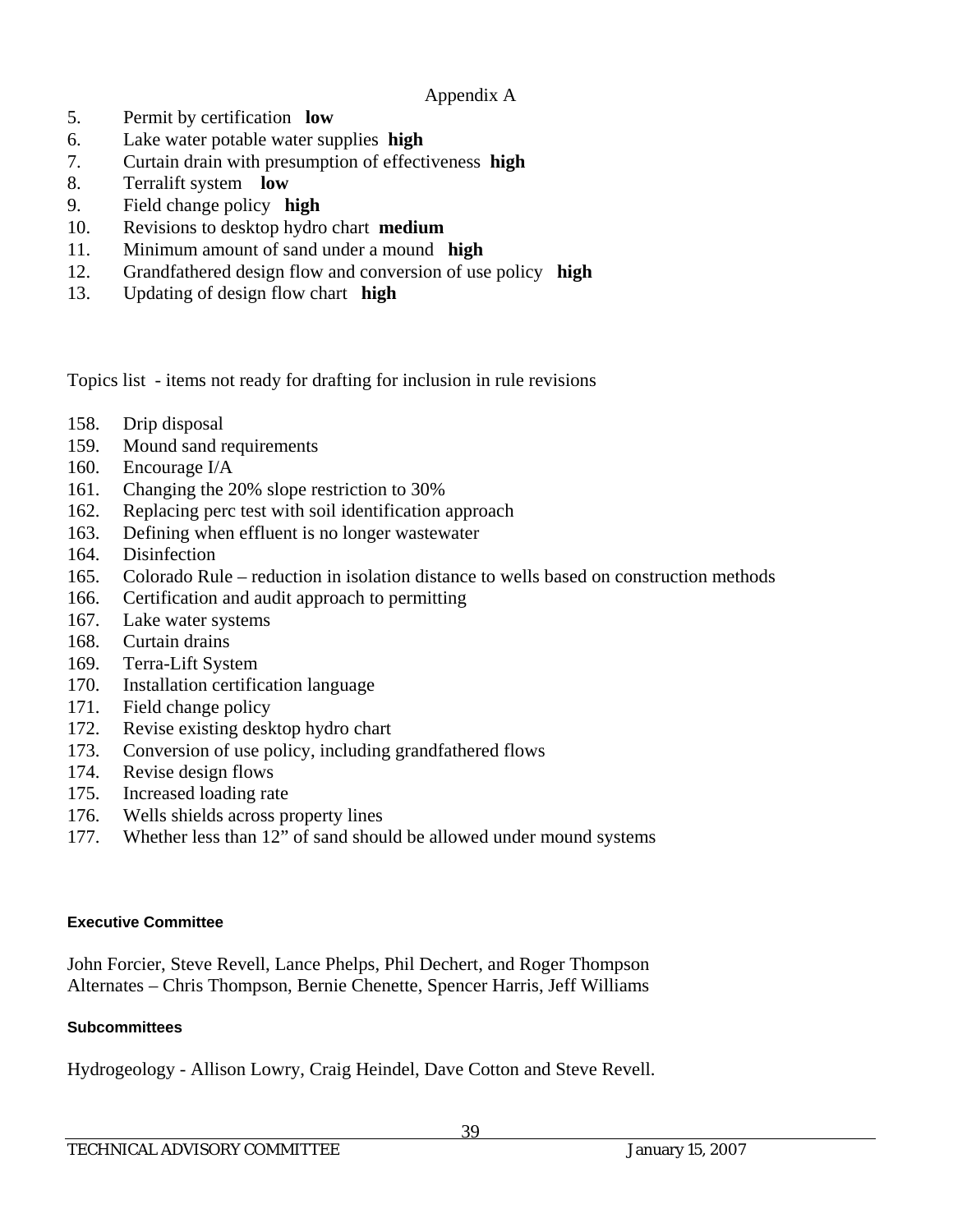Training subcommittee - John Forcier, Roger Thompson, Allison Lowry, Dave Cotton, and Barbara Willis.

Licensed designers - Spencer Harris, Alan Huizenga, and Gerry Kittle.

Well driller's knowledge checklist - Jeff Williams, Rodney Pingree, Roger Thompson, Bernie Chenette, Gail Center and Steve Revell.

Interested in the delegation rules - Spencer Harris, Gerry Kittle, Phil Dechert, and Alan Huizenga

Drip Disposal – Frank O'Brien, Roger Thompson, Dave Cotton, Steve Revell, Alan Huizenga

Legislative field trip – Phil Dechert, Gerry Kittle, Dave Cotton, Roger Thompson

Lake water – Alan Huizenga, Gail Center, Rodney Pingree, Lance Phelps

Surfacing systems – Craig Heindel, Steve Revell, Frank O'Brien, Roger Thompson, Bruce Douglas, Gail Center, and Brian Kooiker.

## Approved Minutes of the Technical Advisory Committee Meeting October 24, 2006

| <b>Members present:</b> | <b>Spencer Harris</b> | Phil Dechert        |
|-------------------------|-----------------------|---------------------|
|                         | <b>Rodney Pingree</b> | <b>Steve Revell</b> |
|                         | <b>Allison Lowry</b>  | <b>Barb Willis</b>  |
|                         | Gerry Kittle          | John Forcier        |
|                         | Craig Heindel         | Kim Greenwood       |
|                         | Roger Thompson        |                     |
|                         |                       |                     |

# **Others present:** Frank O'Brien

## **Scheduled meetings:**

| November 28, 2006 | $1 - 4$ PM | Appalachian Gap Room |
|-------------------|------------|----------------------|
| December 19, 2006 | $1 - 4$ PM | Mad Tom Room         |

## **Review of agenda**

A spot in the agenda was added for certification versus permit review, composting toilets, cumulative impact, and well shields

## **Review of minutes**

The draft minutes of the September 19, 2006 meeting were accepted.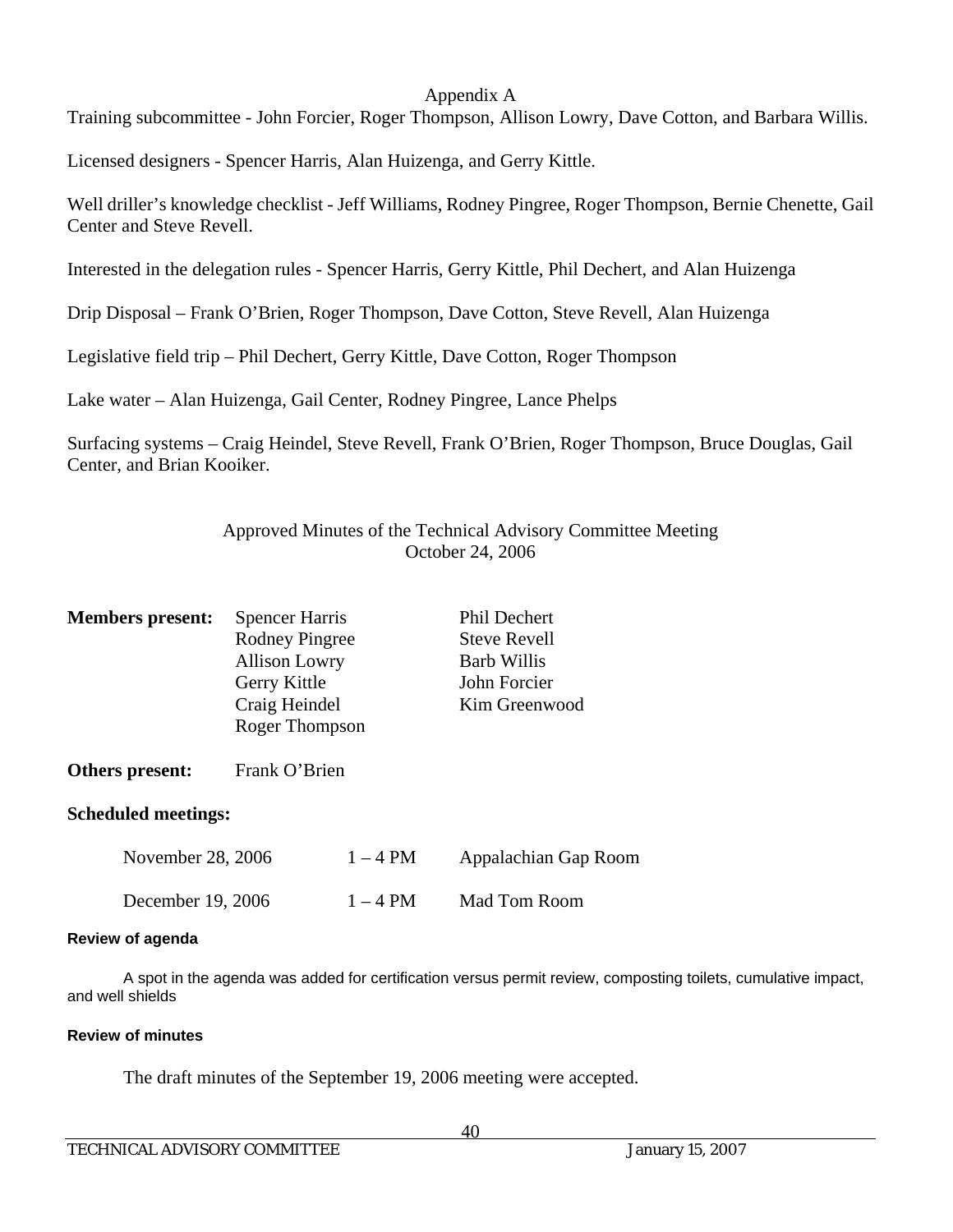## **Annual Report**

Craig agreed to once again draft the annual report to the legislature.

## **Addison County RFP**

 The RFP for the Addison County based evaluation of septic systems was advertised with a completion date of December 1, 2006. At the close of bidding, one proposal was structured around meeting the date. There were 3 or 4 proposals that were outlined if the deadline was extended. The Agency will review the proposals and decide if the goals of the RFP would be met by the one bid indicating compliance with the December  $1<sup>st</sup>$  deadline. If not, the RFP will be modified and re-advertised.

## **Certification versus permit review**

 Spencer asked about how the process differs if certification and targeted review is used versus a regular permit review. Roger stated that the requirements for what is built and on the plans are the same. The main differences are, that based on certification, there would be less pre-application site review and, for the first time, a limited number of pre-cover-up inspections. There will be a list of issues that are so critical that finding out after issuing the permit will require correction, including reconstruction of the systems or, in the worst case, discontinuance of the occupancy of the building. There would be another list of items that are important to ensure proper design and installation of systems which might result in review letters, or review by the designer's licensing authority but which would not require alterations to the existing construction.

## **Composting toilets**

 Composting or incinerating toilets can be used in any building or structure. New buildings or those with an increase in design flow must have room for a full sized system using conventional toilets. The benefit is a smaller system actually being constructed but it does not make any unapprovable lot buildable. There is existing guidance on this which will be circulated.

## **Cumulative impact**

Roger had circulated an e-mail to some of the hydrogeologists from a citizen who is concerned that installation of many systems in a small area, especially if the systems are then used year-round, will cause a general surfacing of effluent. Craig asked if anyone is aware of problems occurring because of this type of development and the answer was no. Any regulated project is reviewed for this type of interference when a large number of systems, or large capacity systems, are installed in a limited area. After July 1, 2007 everything is subject to state regulation. Based on no known problems, the recommendation is to not propose a new regulation, such as a density standard based on gallons per acre.

## **Limitations in town permits after July 1, 2007**

 Roger noted that existing town permits can be enforced, even after July 1, 2007 and even if the town does not take delegation of the state program. The question was raised about what happens if the town permit limits the number of bedrooms but the project qualifies for an exemption under  $1-403(a)(6)$  or (7) - the so called bedroom exemptions. The probable answer is that they would need to get a state permit, because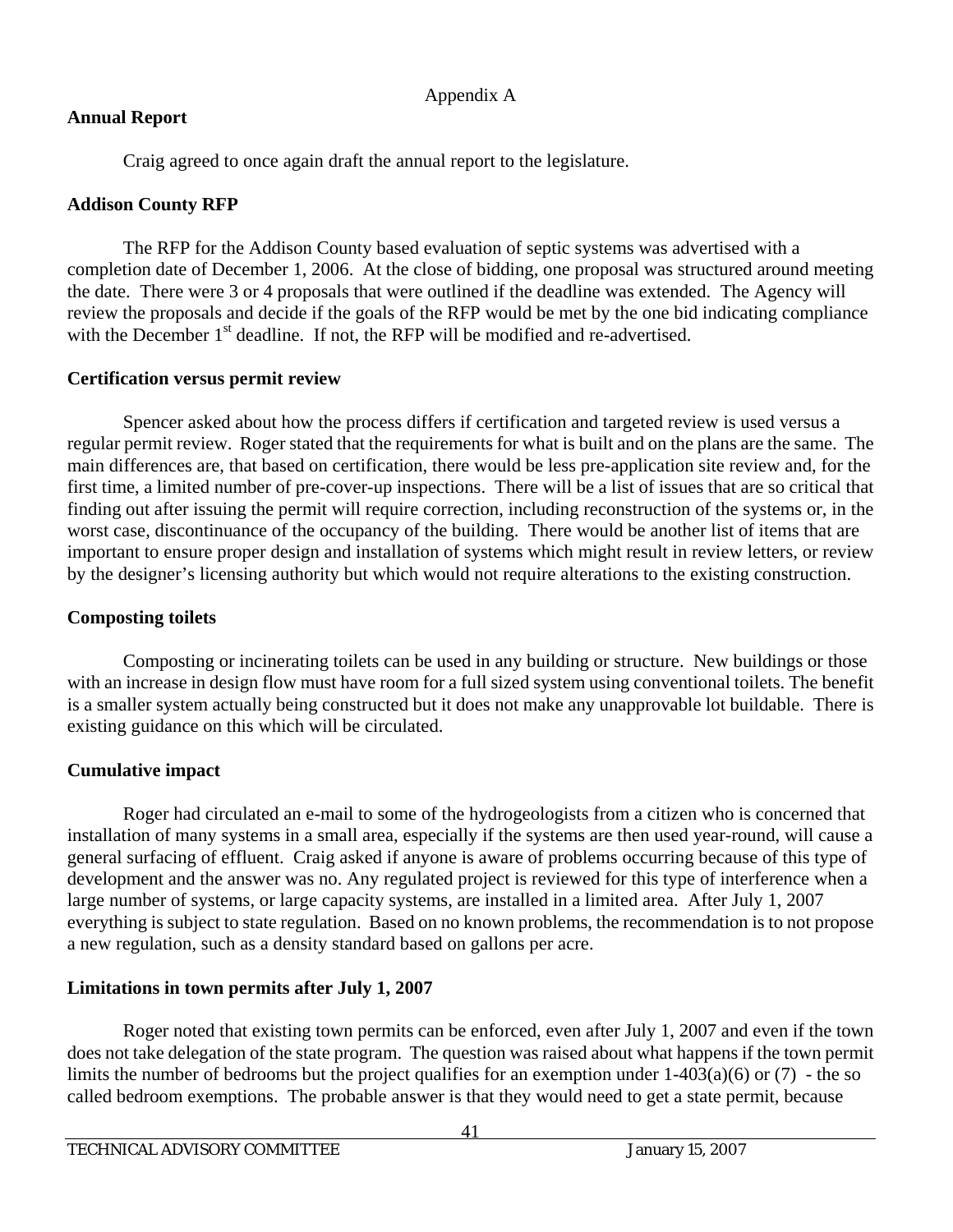towns can regulate activities exempted under state rules.

## **1-403(a)(7)**

 A question was asked about whether a person could get a certified design now and use it for construction done after July 1, 2007. It appears the answer under the existing rules is yes.

## **Zoning permit limitations**

 A question was raised about whether a limitation imposed in a zoning permit, issued prior to July 1, 2007 would be enforceable even if it was more restrictive than the state standard. Roger will ask Anne but thinks the answer would be yes it could be enforced.

## **TNC permits**

 Permits for transient, non-community water supplies will be issued by the State for projects in towns that take delegation. WSD does not believe the authority for public water systems can be delegated by the State to a town.

## **Anne's presentation to ACEC**

 John said that the two main topics of interest to the engineers was the proposed matrix for determining which projects get a targeted review and the standardized plan format. In both cases, support or opposition will depend on the actual details of how the process will be applied. The matrix is of special concern and must not result in particular designers being singled out based on bais of the review person.

## **Prioritized reviews**

It was decided to remove Terra-Lift from the list.

Items prioritized for discussion with high, low, and medium ranking

- 1. Mound sand specifications **high**
- 2. Encourage I/A **low**
- 3. Soil identification vs. perc test **medium**
- 4. Colorado rule **low**
- 5. Permit by certification **low**
- 6. Lake water potable water supplies **high**
- 7. Curtain drain with presumption of effectiveness **high**
- 8. Field change policy **high**
- 9. Revisions to desktop hydro chart **medium**
- 10. Minimum amount of sand under a mound **high**
- 11. Grandfathered design flow and conversion of use policy **high**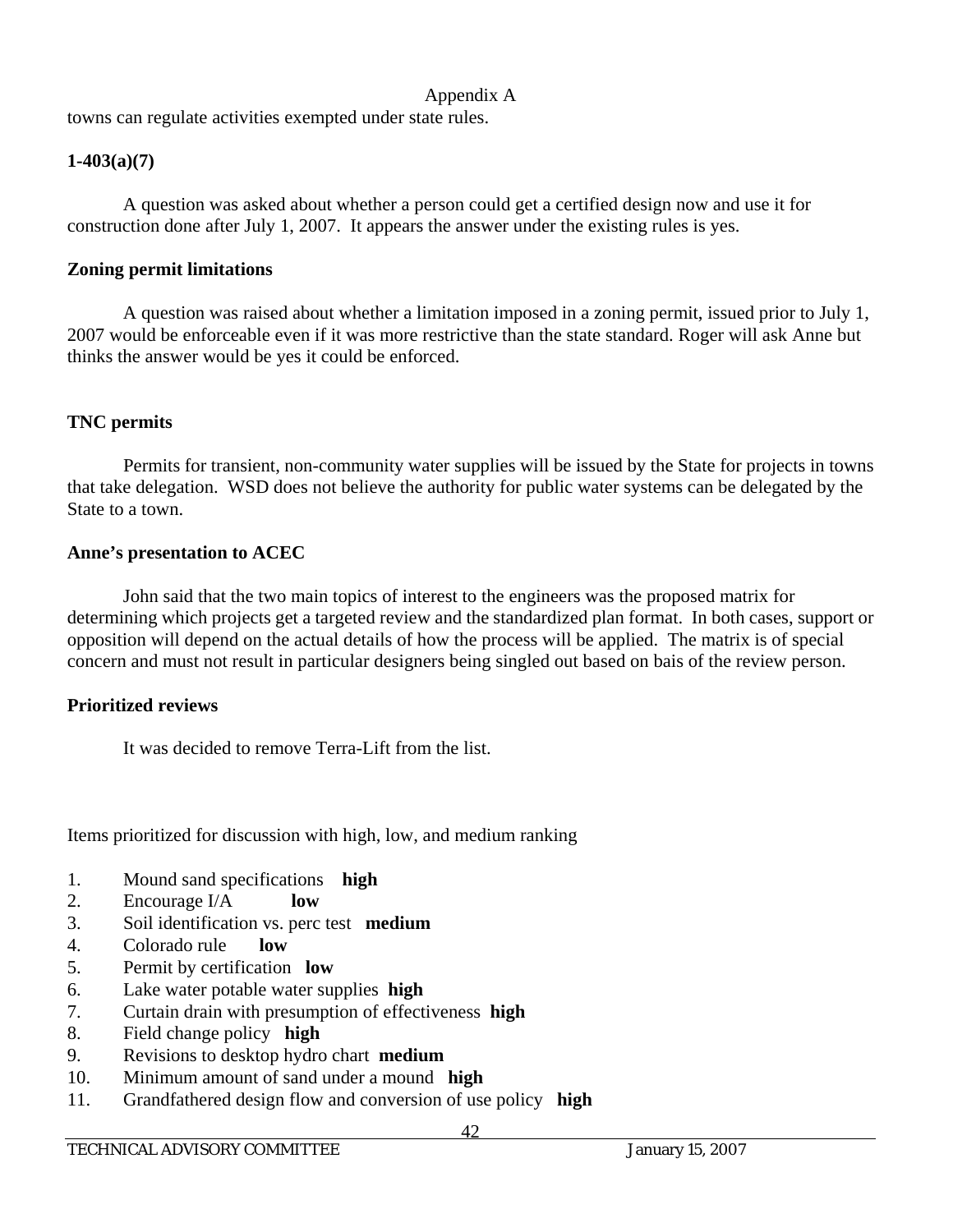12. Updating of design flow chart **high**

Topics list - items not ready for drafting for inclusion in rule revisions

- 178. Drip disposal
- 179. Mound sand requirements
- 180. Encourage I/A
- 181. Changing the 20% slope restriction to 30%
- 182. Replacing perc test with soil identification approach
- 183. Defining when effluent is no longer wastewater
- 184. Disinfection
- 185. Colorado Rule reduction in isolation distance to wells based on construction methods
- 186. Certification and audit approach to permitting
- 187. Lake water systems
- 188. Curtain drains
- 189. Installation certification language
- 190. Field change policy
- 191. Revise existing desktop hydro chart
- 192. Conversion of use policy, including grandfathered flows
- 193. Revise design flows
- 194. Increased loading rate
- 195. Wells shields across property lines
- 196. Whether less than 12" of sand should be allowed under mound systems

## **Executive Committee**

John Forcier, Steve Revell, Lance Phelps, Phil Dechert, and Roger Thompson Alternates – Chris Thompson, Bernie Chenette, Spencer Harris, Jeff Williams

## **Subcommittees**

Hydrogeology - Allison Lowry, Craig Heindel, Dave Cotton and Steve Revell.

Training subcommittee - John Forcier, Roger Thompson, Allison Lowry, Dave Cotton, and Barbara Willis.

Licensed designers - Spencer Harris, Alan Huizenga, and Gerry Kittle.

Well driller's knowledge checklist - Jeff Williams, Rodney Pingree, Roger Thompson, Bernie Chenette, Gail Center and Steve Revell.

Interested in the delegation rules - Spencer Harris, Gerry Kittle, Phil Dechert, and Alan Huizenga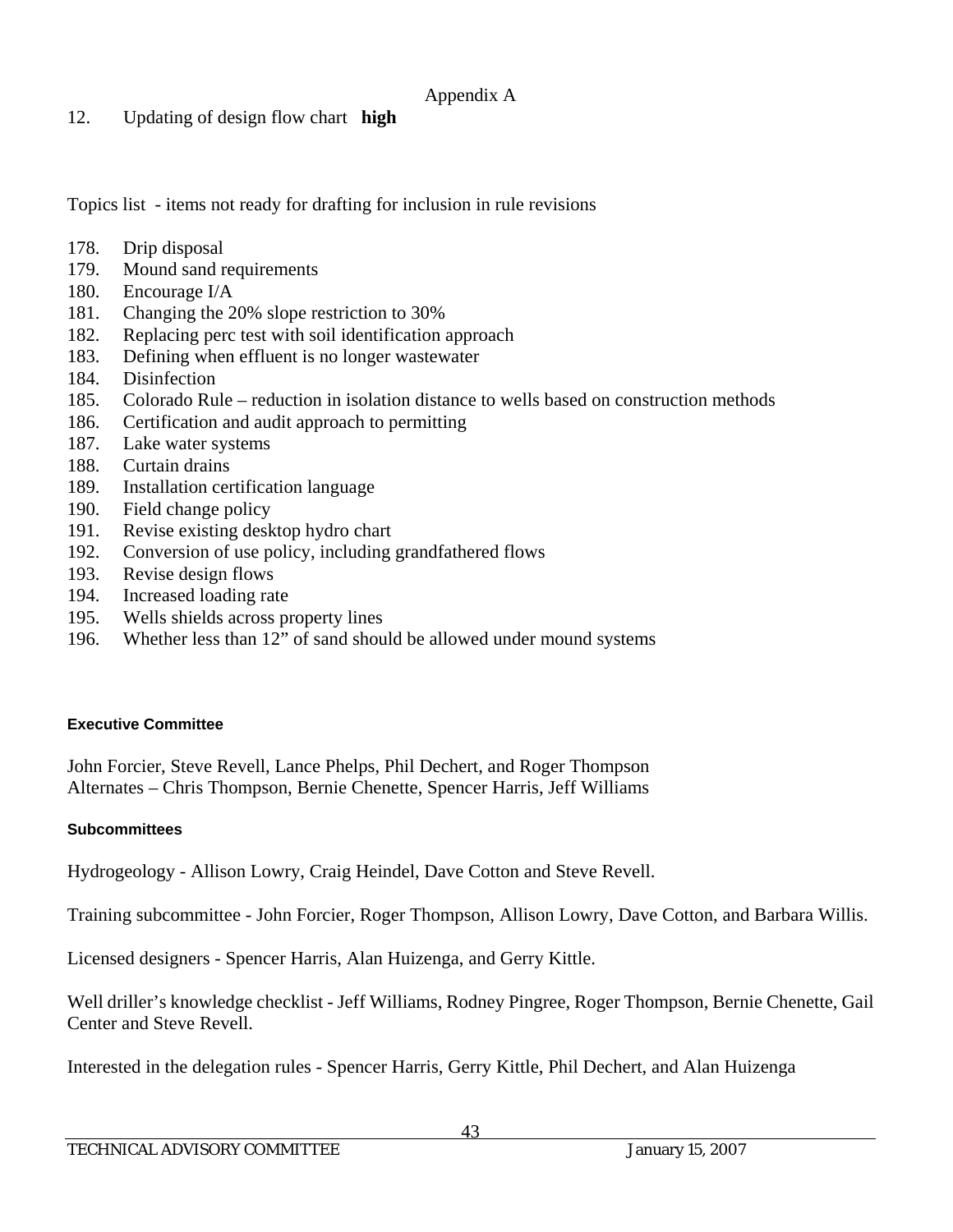Drip Disposal – Frank O'Brien, Roger Thompson, Dave Cotton, Steve Revell, Alan Huizenga

Legislative field trip – Phil Dechert, Gerry Kittle, Dave Cotton, Roger Thompson

Lake water – Alan Huizenga, Gail Center, Rodney Pingree, Lance Phelps

Surfacing systems – Craig Heindel, Steve Revell, Frank O'Brien, Roger Thompson, Bruce Douglas, Gail Center, and Brian Kooiker.

> Approved Minutes of the Technical Advisory Committee Meeting November 28, 2006

| <b>Members</b> present:    | Roger Thompson<br>Craig Heindel<br><b>Steve Revell</b><br>John Forcier<br>Kim Greenwood |            | Gail Center<br>Gerry Kittle<br><b>Spencer Harris</b><br>Rodney Pingree |
|----------------------------|-----------------------------------------------------------------------------------------|------------|------------------------------------------------------------------------|
| Others present:            | Frank O'Brien                                                                           |            | Anne Whiteley                                                          |
| <b>Scheduled meetings:</b> |                                                                                         |            |                                                                        |
| December 19, 2006          |                                                                                         | $1 - 4$ PM | Mad Tom Room                                                           |

#### **Review of agenda**

Added item for the annual report. A discussion of the need for replacement areas for mound systems will be added to the list of topics for discussion. Added a water supply rule rewrite item. Steve asked that something be added to the rules related to the use of drip disposal. Also added an item related to Craig's participation as a panelist at the Vermont Housing and Finance meeting.

#### **Review of minutes**

 The draft minutes of the October 24, 2006 meeting were reviewed and accepted with an addition that Craig will draft this year's annual report.

#### **Annual report**

Craig asked that Frank and Roger prepare the usual updates on the numbers of projects, etc.

#### **Housing conference**

 Craig and Cindy Cook made presentations at a meeting arranged by Vermont Housing and Finance. Cindy has been a mediator for communities deciding on whether or not to expand their municipal sewer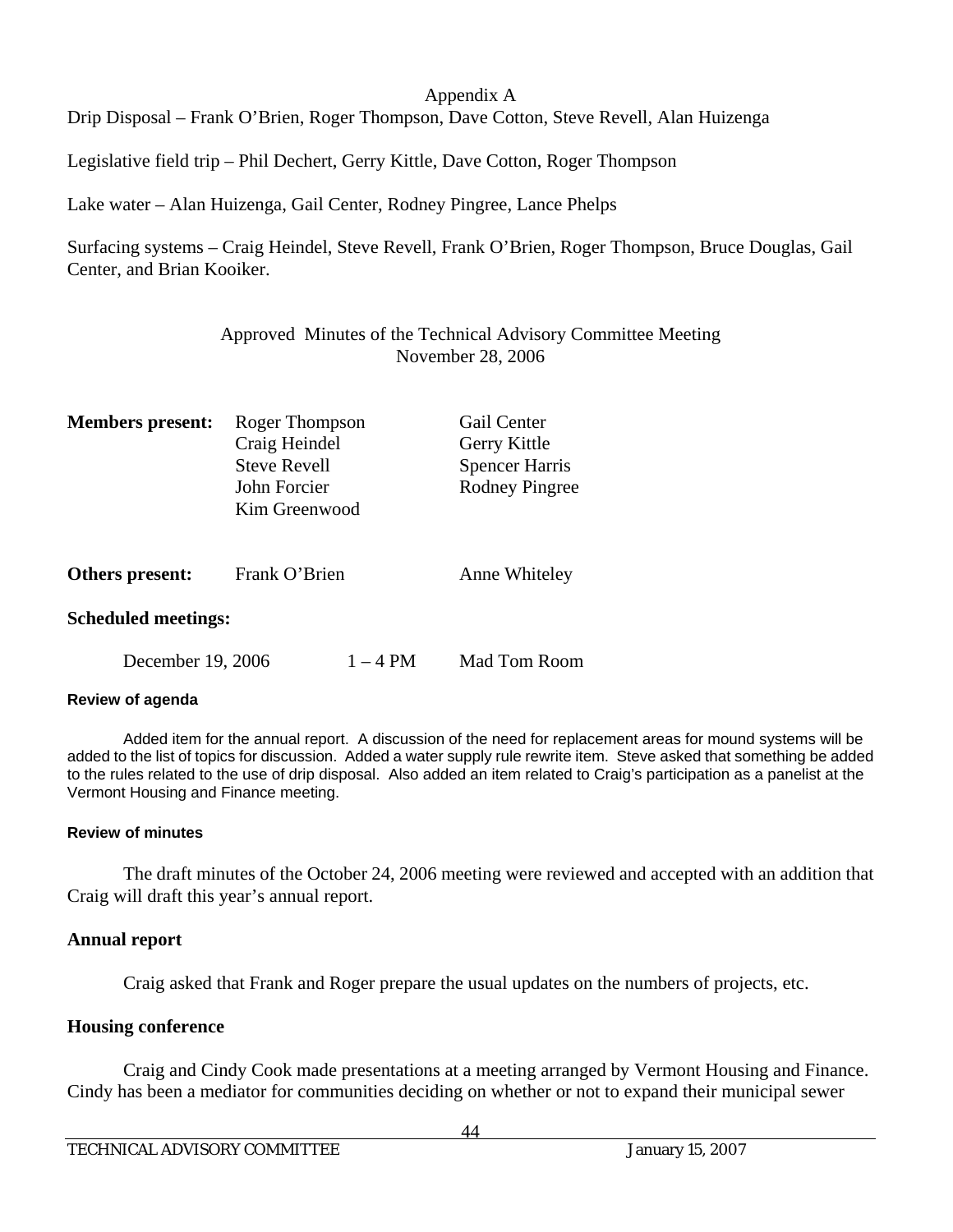capacity and how it will affect future growth. Craig provided an update on new technologies and told them "we have more tools in our tool box now."

## **Delegation**

 Spencer said that Charlotte was considering taking delegation because they want to maintain control over the process. They are specifically concerned that the state may not be thorough enough. Craig suggested there should be a group formed to help advise towns.

## **Anne**

 Anne gave an update on her meetings with engineers, realtors, attorneys, and others. She noted that despite things such as clean slate being in the discussion, seasonal conversions and well shields were the two topics with the most intense interest at the moment.

## **Groundwater as public trust**

 Craig asked Rodney for an update on this issue. Rodney indicated that there has not been a lot of progress since the legislative action that created an interim process related to large potable water withdrawals.

## **Well shields**

 The question of whether or not the applicant should be required to own or control the well shield area was discussed. Roger mentioned that this was one issue identified in 2002 by the legislative implementation oversight committee, chaired by John, which was brought to the Natural Resource Committee's attention. The committees listened but did not take further action.

Craig asked if TAC supports the existing process that does not require ownership or control.

 Also asked was whether the rules should include a requirement to have the well shield on the property if possible. One question that would need to be answered is what if this requirement could be satisfied with a particular number of new lots but not with more lots. Would this limit the number of lots?

## **Septic restrictions in zoning**

 Spencer asked about what can be controlled in a zoning ordinance. Roger noted that Anne had determined that as long as the zoning regulation did not single out septic issues, for instance a prohibition against all development within 100' of a stream, there could be some use of zoning. What is not allowed is to impose technical restrictions on septic systems.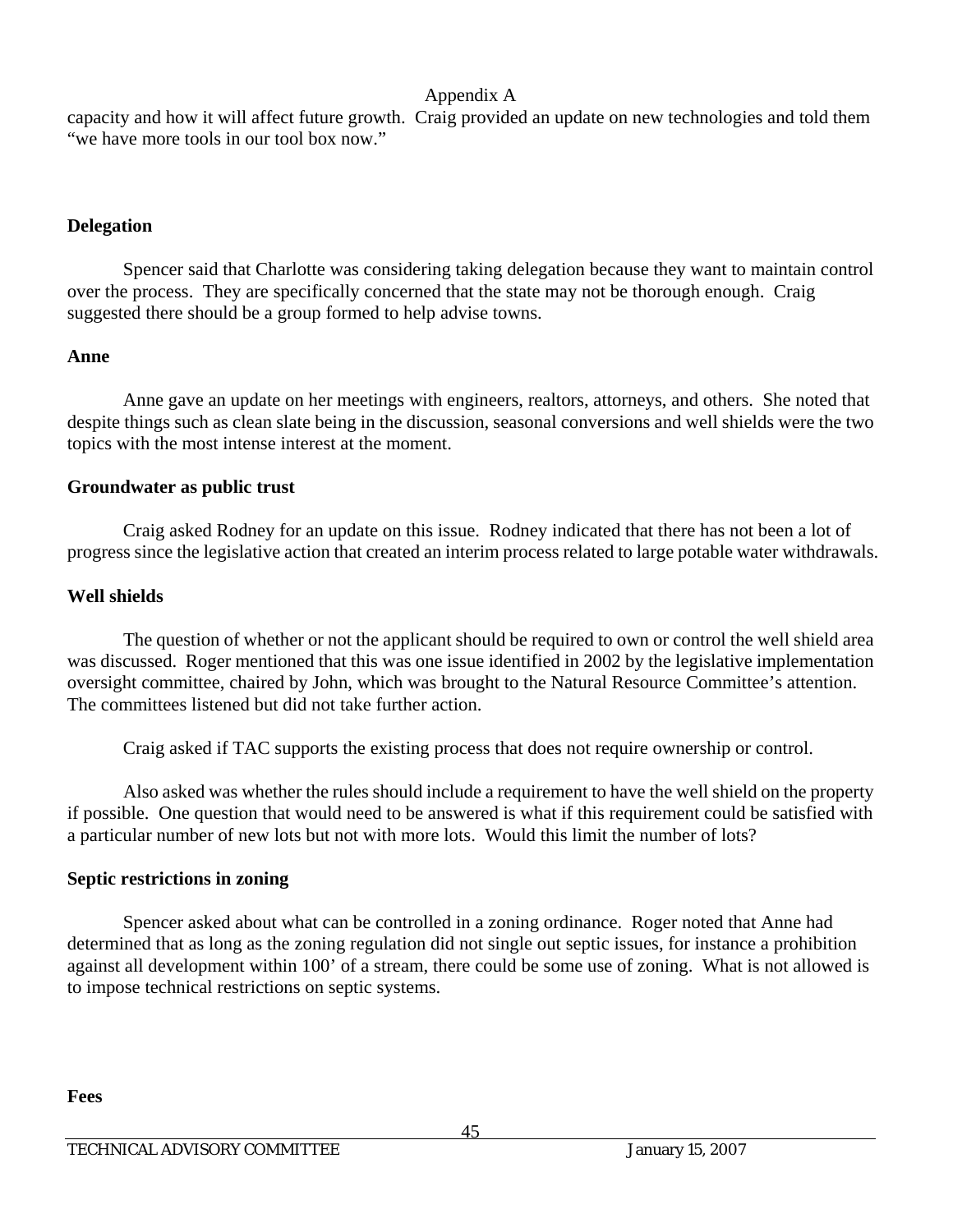Craig asked if the fee schedule could be simplified. His staff often calls the Essex Office for advice and even they are not always sure. Anne noted there will be new fees after the coming session and suggested that some written guidance might be part of the solution.

## **Technical review checklist and matrix**

 Anne reviewed her discussions with ACEC and others. These will be developed with public input, including the designers, and are important when moving towards certification and targeted review. The matrix will be transparent and will be objective. It will be based on actual performance of the designer, not a subjective opinion by the reviewer.

 Anne noted that we need to begin to take enforcement action to hold designers accountable, once there is an objective set of data to work from. John noted that for the first time the Agency will participate in cover-up inspections.

## **Mound sand**

 Steve asked if we could reach a decision on this topic. Craig stated that as long as the finer particle sizes were limited, allowing more coarse material would be acceptable. There was general agreement to propose removing the coarse sieve requirement from the #1 and #3 specifications.

## **Time of sale inspections**

 Anne made a general presentation of the goal of this inspection. The Agency is looking to see if changes are needed in statute and rule in order to allow this process to work, and has decided that changes are needed in the definition of failed system related to potable water and threat to health areas.

 Gail said that the Health Department can provide all of the needed water quality tests for A-11-7 and -5 for \$149 with the results in 2-3 weeks. High alpha results would require a test for radium.

 Craig suggested checking with YOWA to see what they suggest for a voluntary installer certification program.

## **Addison County RFP**

 Roger noted that this RFP would be closing in the next couple of days. Steve said that he had decided not to make a proposal.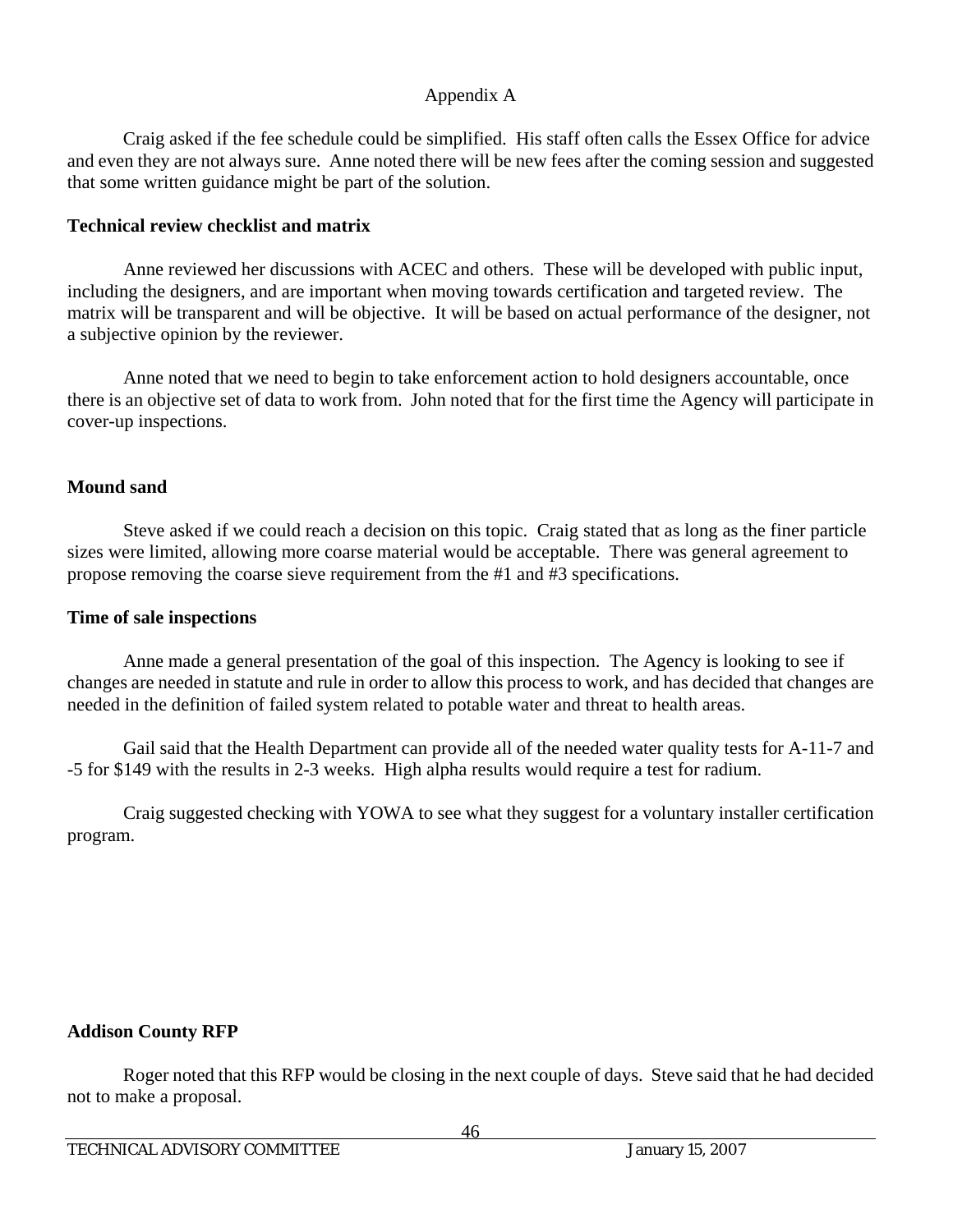Items prioritized for discussion with high, low, and medium ranking

- 1. Mound sand specifications **high**
- 2. Encourage I/A **low**
- 3. Soil identification vs. perc test **medium**
- 4. Colorado rule **low**
- 5. Permit by certification **low**
- 6. Lake water potable water supplies **high**
- 7. Curtain drain with presumption of effectiveness **high**
- 8. Field change policy **high**
- 9. Revisions to desktop hydro chart **medium**
- 10. Minimum amount of sand under a mound **high**
- 11. Grandfathered design flow and conversion of use policy **high**
- 12. Updating of design flow chart **high**

Topics list - items not ready for drafting for inclusion in rule revisions

- 197. Drip disposal
- 198. Mound sand requirements
- 199. Encourage I/A
- 200. Changing the 20% slope restriction to 30%
- 201. Replacing perc test with soil identification approach
- 202. Defining when effluent is no longer wastewater
- 203. Disinfection
- 204. Colorado Rule reduction in isolation distance to wells based on construction methods
- 205. Certification and audit approach to permitting
- 206. Lake water systems
- 207. Curtain drains
- 208. Installation certification language
- 209. Field change policy
- 210. Revise existing desktop hydro chart
- 211. Conversion of use policy, including grandfathered flows
- 212. Revise design flows
- 213. Increased loading rate
- 214. Wells shields across property lines
- 215. Whether less than 12" of sand should be allowed under mound systems

#### **Executive Committee**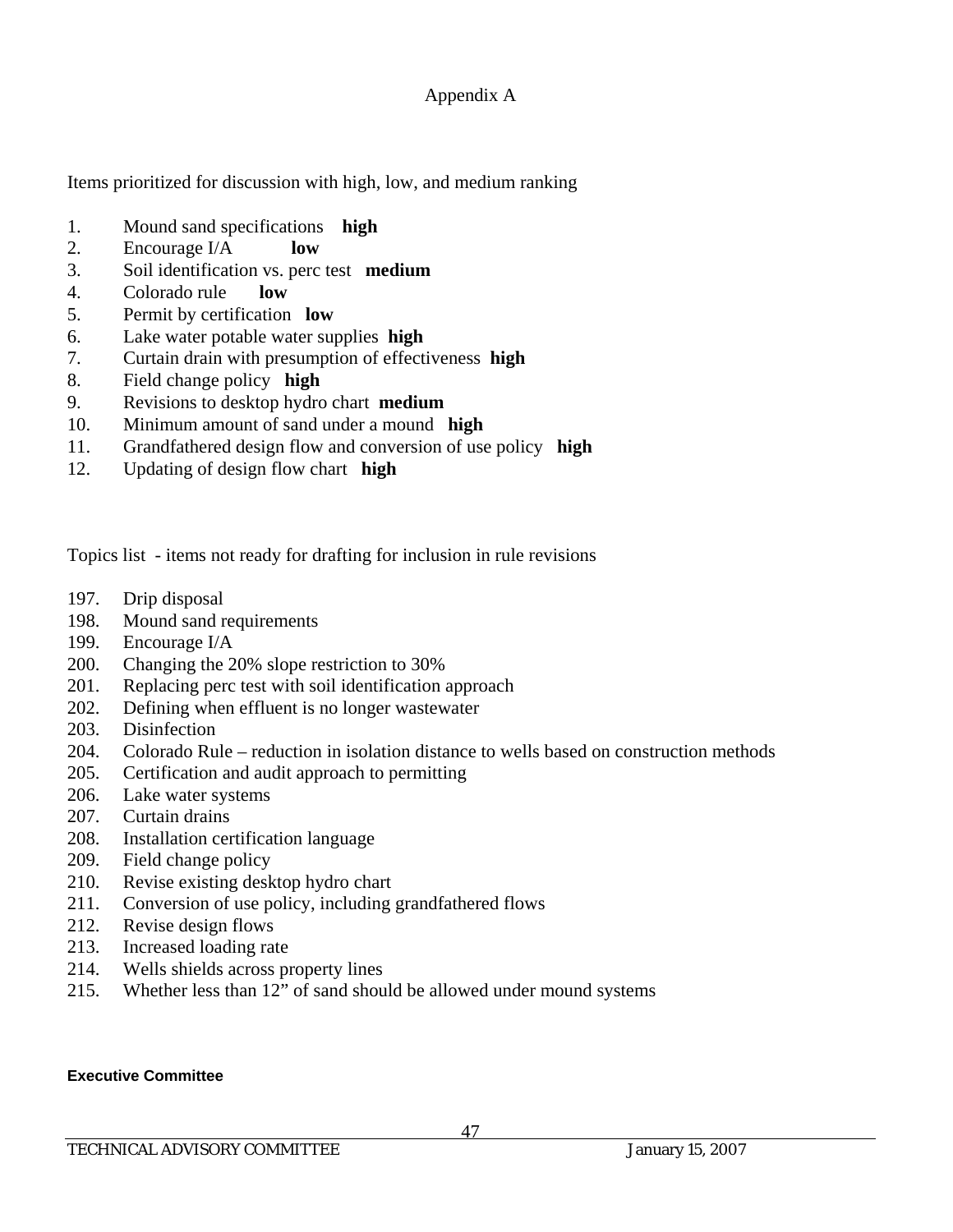John Forcier, Steve Revell, Lance Phelps, Phil Dechert, and Roger Thompson Alternates – Chris Thompson, Bernie Chenette, Spencer Harris, Jeff Williams

#### **Subcommittees**

Hydrogeology - Allison Lowry, Craig Heindel, Dave Cotton and Steve Revell.

Training subcommittee - John Forcier, Roger Thompson, Allison Lowry, Dave Cotton, and Barbara Willis.

Licensed designers - Spencer Harris, Alan Huizenga, and Gerry Kittle.

Well driller's knowledge checklist - Jeff Williams, Rodney Pingree, Roger Thompson, Bernie Chenette, Gail Center and Steve Revell.

Interested in the delegation rules - Spencer Harris, Gerry Kittle, Phil Dechert, and Alan Huizenga

Drip Disposal – Frank O'Brien, Roger Thompson, Dave Cotton, Steve Revell, Alan Huizenga

Legislative field trip – Phil Dechert, Gerry Kittle, Dave Cotton, Roger Thompson

Lake water – Alan Huizenga, Gail Center, Rodney Pingree, Lance Phelps

Surfacing systems – Craig Heindel, Steve Revell, Frank O'Brien, Roger Thompson, Bruce Douglas, Gail Center, and Brian Kooiker.

### Minutes of the Technical Advisory Committee Meeting December 19, 2006

| <b>Members present:</b> | Roger Thompson | <b>Allison Lowry</b> |
|-------------------------|----------------|----------------------|
|                         | Gail Center    | Gerry Kittle         |
|                         | John Forcier   | Rodney Pingree       |

**Others present:** Frank O'Brien Anne Whiteley

**Scheduled meetings:** 

To be scheduled

#### **Review of agenda**

 **Added a topic related to** the ad hoc title attorney's group

#### **Review of minutes**

The draft minutes of the November 28, 2006 meeting were reviewed and accepted, with the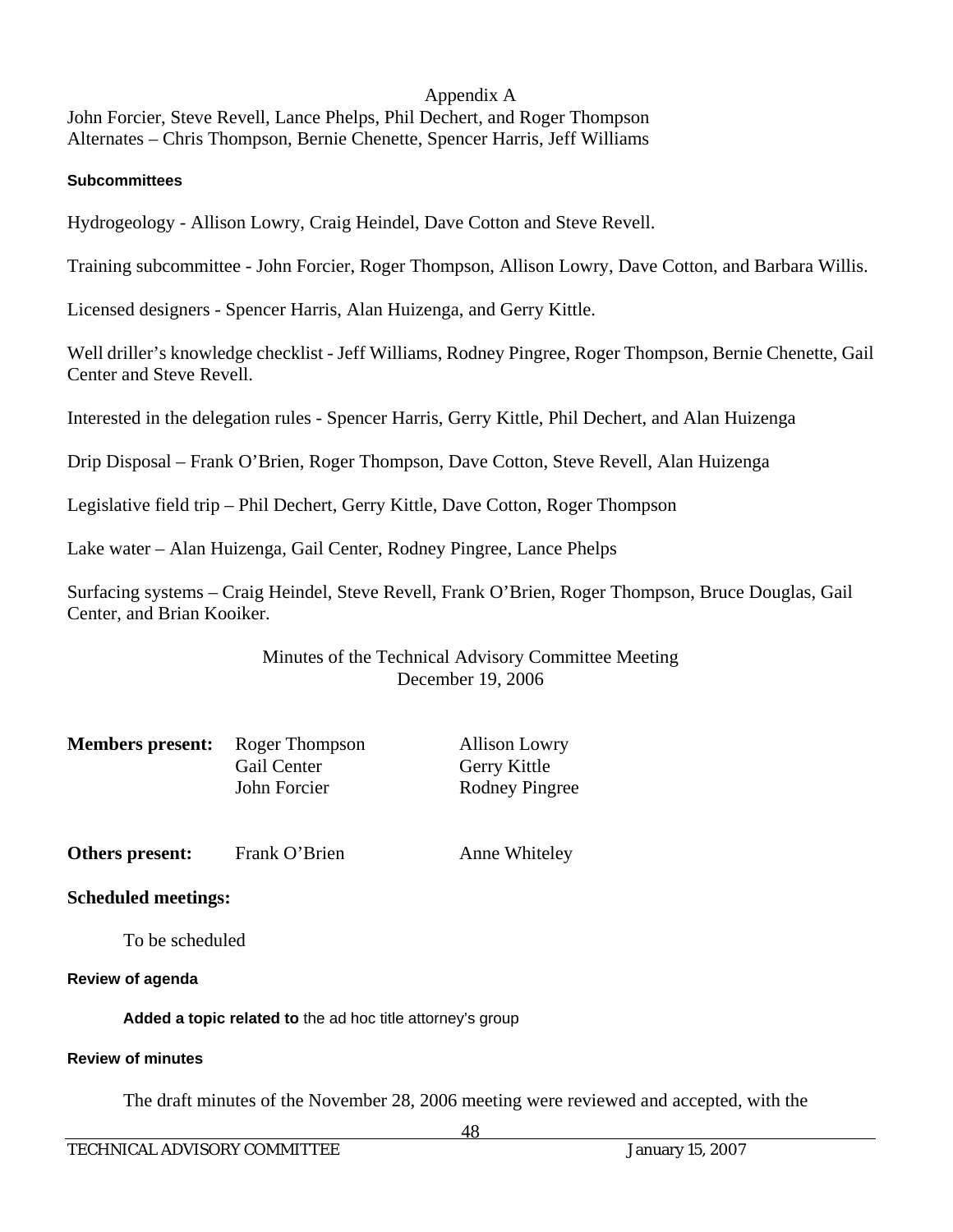clarification that Rodney's comment about groundwater changes was that not much progress has been made since the legislative committee took testimony.

## **Certification and targeted review**

 Anne reported on the current status of this process using the technical plan review checklist and the matrix for selection of projects to be reviewed. Anne noted that both of these documents are in draft stage and will be revised as needed. Initially, projects will be selected on a random basis for targeted review, but eventually the matrix, including a factor for past work by the designer, will be used to focus the review on projects with the highest risk. John asked that copies of the two documents be sent to TAC members before general public comment and that similar items also be sent to TAC.

 Anne noted that the copyright issue is still a sticking point. She believes that most of the issues can be resolved with the correct wording on the application form. This will make it clear that misuse of the plans does not create liability for the designer and that the designer allows electronic copies of the plans to be posted on the Agency website so that these public documents can be readily accessible. Some designers believe that the use of the plans cannot be transferred to anyone other than the original client, unless the designer approves the transfer. The use of the new application form will be waived for three weeks until the language can be worked out.

## **Ad hoc title attorney's group**

 The group concerned about title issues when property is transfers is continuing to meet. Anne noted that one goal is to reduce that number of confirmation letters that attorneys request just to demonstrate due diligence. Among the pieces being considered is "clean slate" which creates a new baseline for all property. Whatever exists on the clean slate date is grandfathered. Failed systems and any changes after the date require permits. This might be justified because there will be universal jurisdiction starting July 1, 2007. It is important to have property transfers where there is a minimum chance that the new owner will incur liability for actions by the past owner, so there is a proposal for a time of sale report. This would include a designer's evaluation for lots with onsite water or wastewater. The group is working on a checklist approach for this. The definitions of failed supply and failed system need to be revised so that people are not trying to prove a negative which the existing definitions seem to require. There will be a questionnaire for the seller to complete as well.

 Gerry asked about the membership of the committee in terms of the groups represented. Anne said attorneys for the title insurance companies, attorneys doing title research, bankers, realtors, and engineers.

 Anne noted that she and Roger will meet with the Commissioner tomorrow to discuss proposed revisions to the failed system/supply definitions. Anne is also working on a disclaimer for the designers that would cover hidden conditions and other factors for which the designers would not be responsible.

 Anne said that the time of sale report is needed because of the rules related to failed systems, and it is not primarily aimed at ensuring the systems are "good" systems. Roger said that issue is that a failed system is a permit trigger and the attorneys need to know that the systems are not failed in order to issue title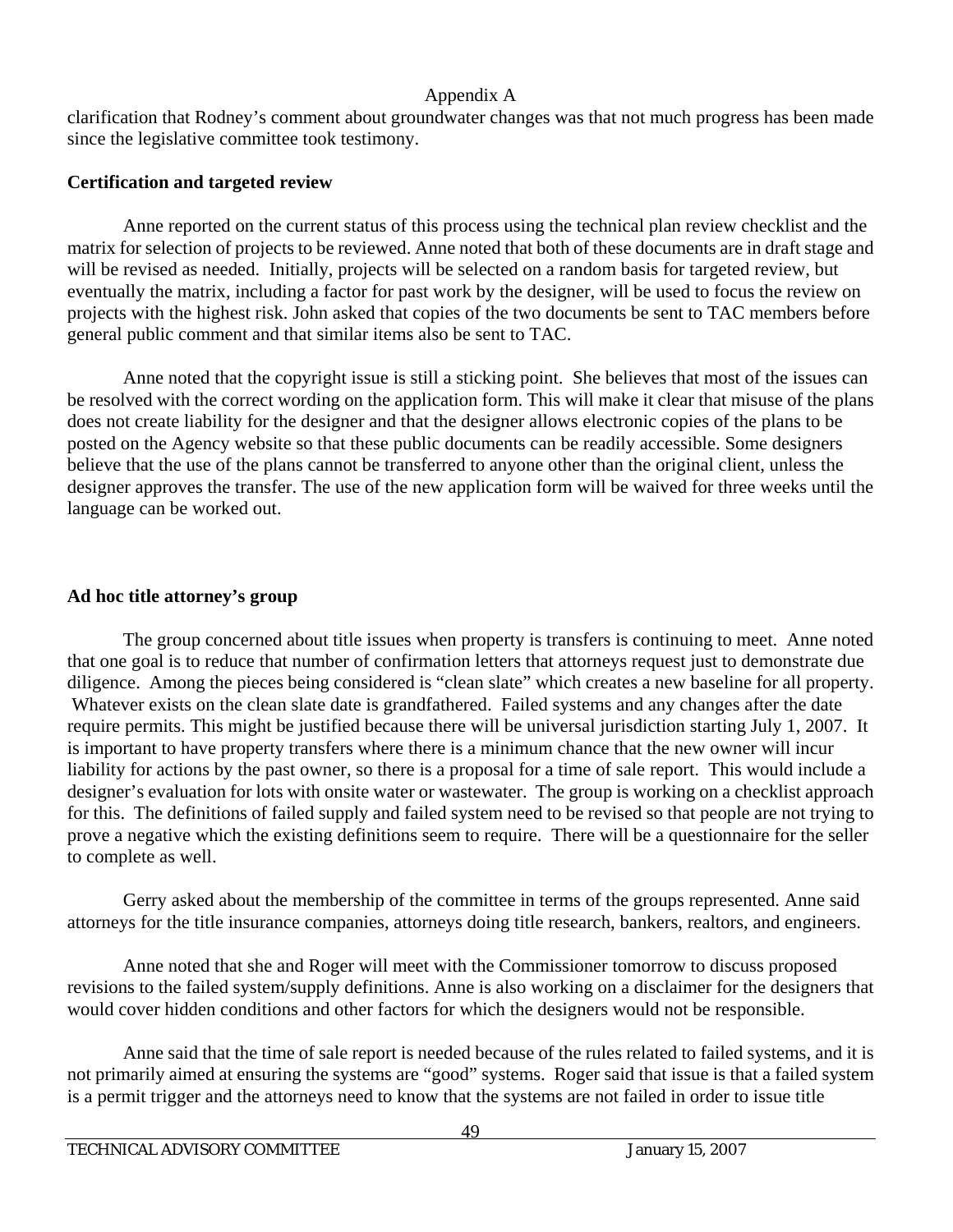insurance. John wondered why the Agency had to spend so much time writing letters to the attorneys. Anne explained that the Agency tried to stop writing letters at one time and the attorneys threatened to stop transferring property. The clean slate and time of sale work is aimed at decreasing the number of times an attorney will feel the need to get a state response.

## **Mound sand**

 There was brief discussion of the mound sand specifications. Those present suggested reducing the specification for the maximum amount of material passing the #200 sieve to no more than 5% of the total.

## **Innovative/alternative systems**

 Frank reviewed the current issues. There is a short term extension of the Presby Enviro-Septic approval, with some conditions clarifying what we originally approved. The short term approval is because they have proposed some more significant changes that will take a while to review.

## **Addison County RFP**

 Roger noted that there were several submissions for the rebid of the RFP. The Agency hopes to decide by the end of December and then process the contract for the work in January.

Items prioritized for discussion with high, low, and medium ranking

- 1. Mound sand specifications **high**
- 2. Encourage I/A **low**
- 3. Soil identification vs. perc test **medium**
- 4. Colorado rule **low**
- 5. Permit by certification **low**
- 6. Lake water potable water supplies **high**
- 7. Curtain drain with presumption of effectiveness **high**
- 8. Field change policy **high**
- 9. Revisions to desktop hydro chart **medium**
- 10. Minimum amount of sand under a mound **high**
- 11. Grandfathered design flow and conversion of use policy **high**
- 12. Updating of design flow chart **high**

Topics list - items not ready for drafting for inclusion in rule revisions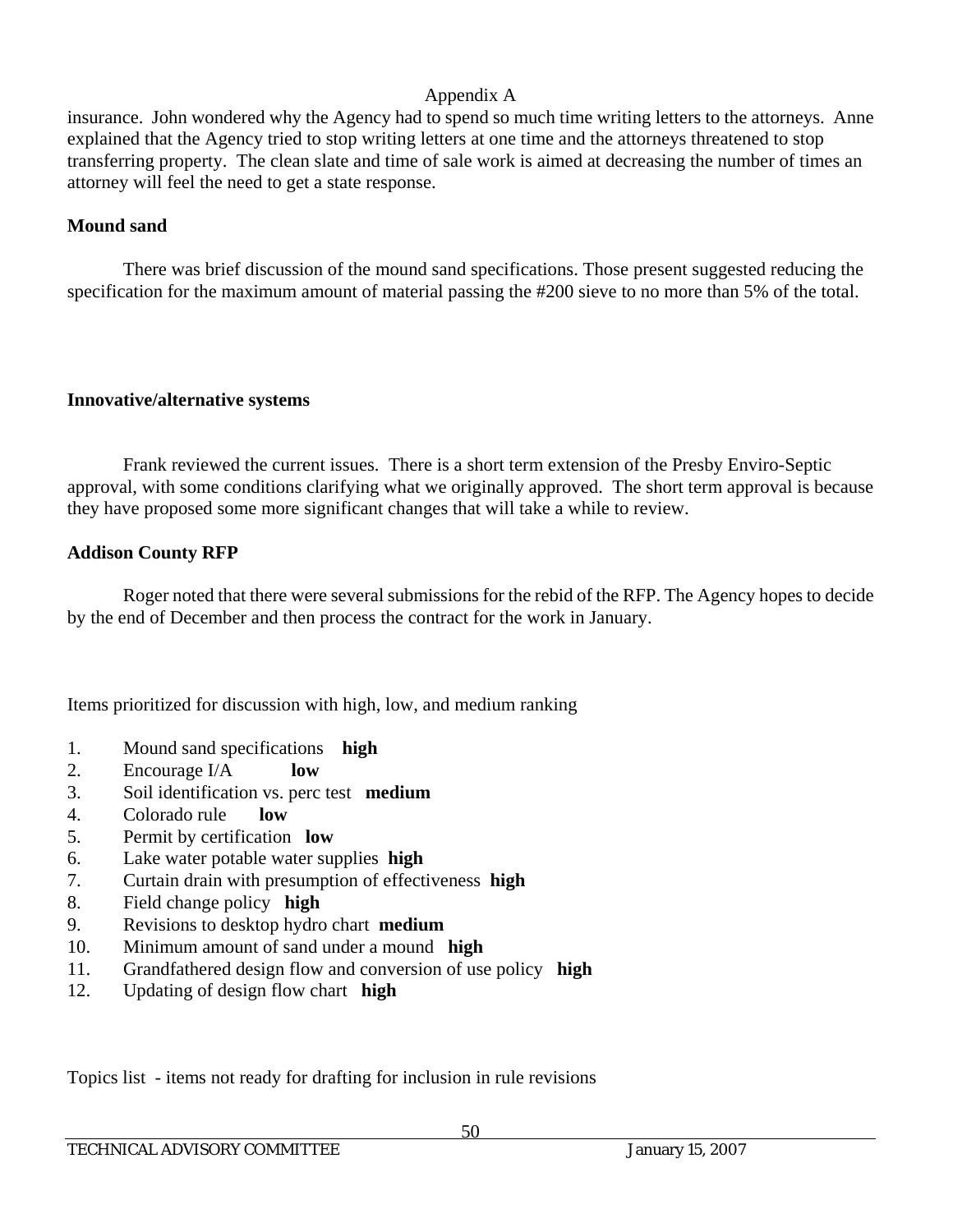- 216. Drip disposal
- 217. Mound sand requirements
- 218. Encourage I/A
- 219. Changing the 20% slope restriction to 30%
- 220. Replacing perc test with soil identification approach
- 221. Defining when effluent is no longer wastewater
- 222. Disinfection
- 223. Colorado Rule reduction in isolation distance to wells based on construction methods
- 224. Certification and audit approach to permitting
- 225. Lake water systems
- 226. Curtain drains
- 227. Installation certification language
- 228. Field change policy
- 229. Revise existing desktop hydro chart
- 230. Conversion of use policy, including grandfathered flows
- 231. Revise design flows
- 232. Increased loading rate
- 233. Wells shields across property lines
- 234. Whether less than 12" of sand should be allowed under mound systems

## **Executive Committee**

John Forcier, Steve Revell, Lance Phelps, Phil Dechert, and Roger Thompson Alternates – Chris Thompson, Bernie Chenette, Spencer Harris, Jeff Williams

## **Subcommittees**

Hydrogeology - Allison Lowry, Craig Heindel, Dave Cotton and Steve Revell.

Training subcommittee - John Forcier, Roger Thompson, Allison Lowry, Dave Cotton, and Barbara Willis.

Licensed designers - Spencer Harris, Alan Huizenga, and Gerry Kittle.

Well driller's knowledge checklist - Jeff Williams, Rodney Pingree, Roger Thompson, Bernie Chenette, Gail Center and Steve Revell.

Interested in the delegation rules - Spencer Harris, Gerry Kittle, Phil Dechert, and Alan Huizenga

Drip Disposal – Frank O'Brien, Roger Thompson, Dave Cotton, Steve Revell, Alan Huizenga

Legislative field trip – Phil Dechert, Gerry Kittle, Dave Cotton, Roger Thompson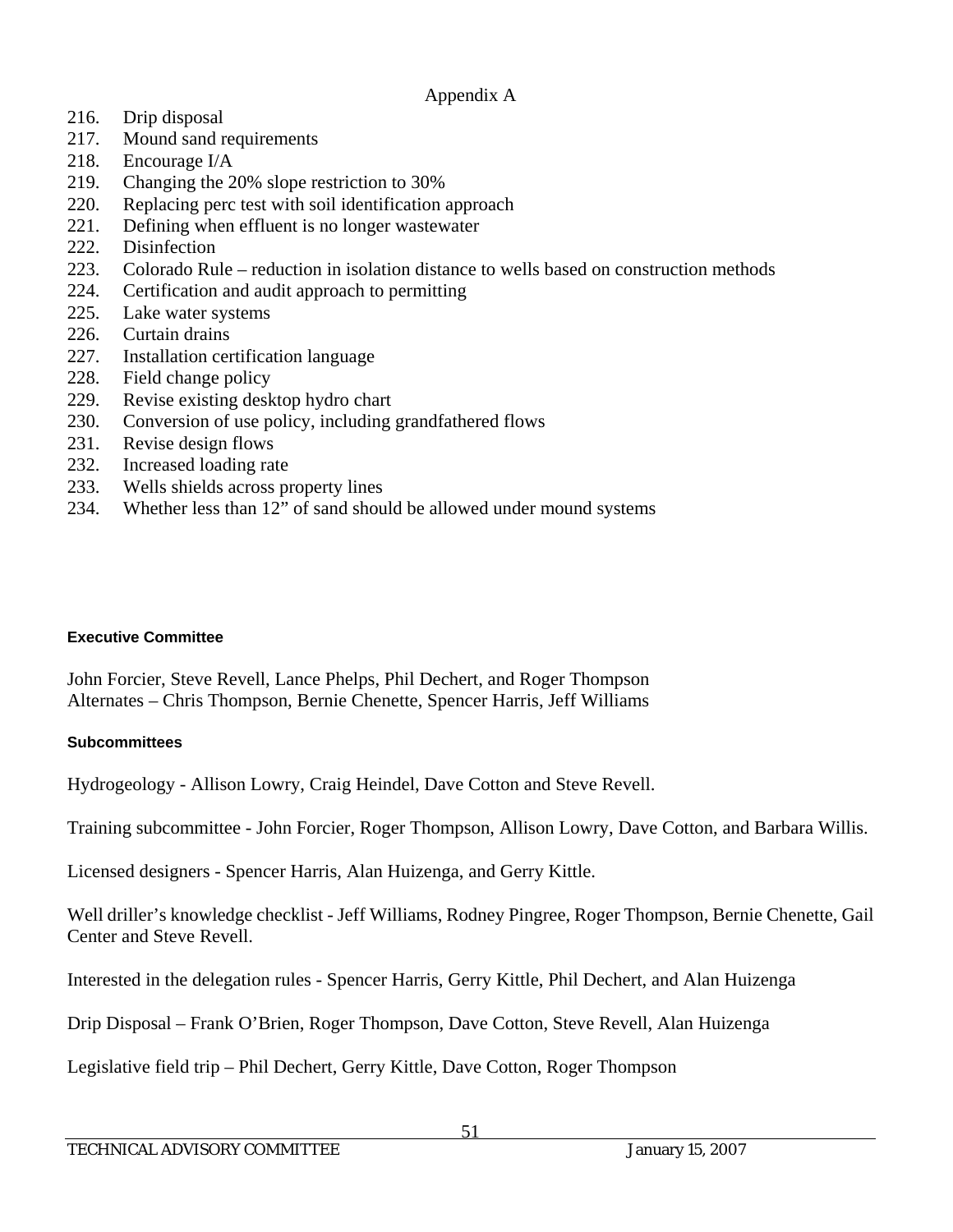Lake water – Alan Huizenga, Gail Center, Rodney Pingree, Lance Phelps

Surfacing systems – Craig Heindel, Steve Revell, Frank O'Brien, Roger Thompson, Bruce Douglas, Gail Center, and Brian Kooiker.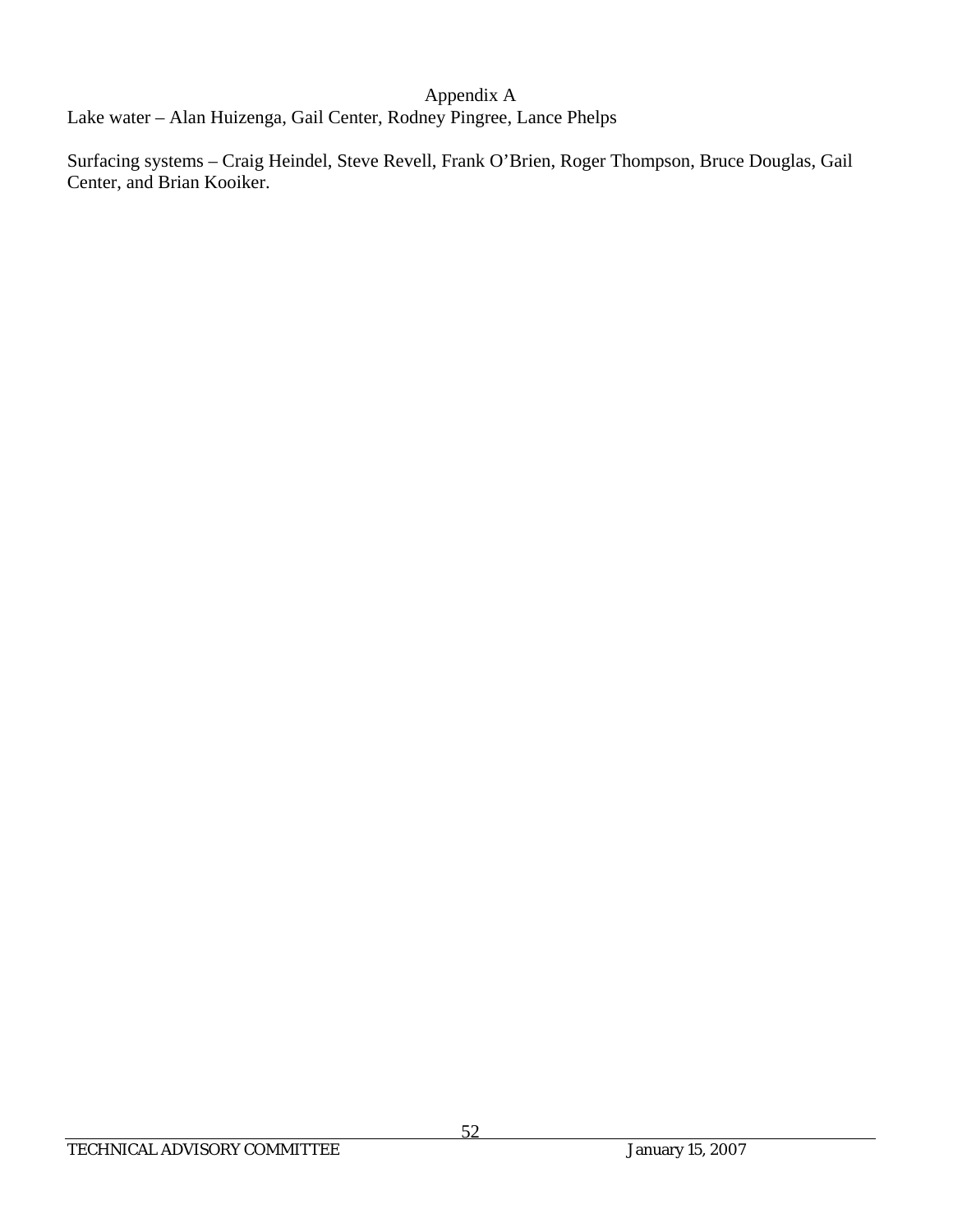#### **SUMMARY TABLES OF ALTERNATIVE AND INNOVATIVE SYSTEMS AND PRODUCTS**

Approval letters and contact information for each technology are available at the Agency web site: http://www.anr.state.vt.us/dec/ww/innovative.htm

### **SUMMARY TABLE: INNOVATIVE/ALTERNATIVE SYSTEMS AND PRODUCTS STATUS AS OF DECEMBER 31, 2006**

| <b>Product</b>                    | <b>Description</b>                        | <b>Status</b>                             |  |  |
|-----------------------------------|-------------------------------------------|-------------------------------------------|--|--|
|                                   | <b>Advanced Treatment Systems</b>         |                                           |  |  |
| Intermittent sand filter          | attached growth aerobic process           | Allowed in the Rules                      |  |  |
| Recirculating sand filter         | attached growth aerobic process           | Allowed in the Rules                      |  |  |
| Advantex                          | textile treatment system                  | Approved for General Use                  |  |  |
| Ecoflo Biofilter                  | peat treatment system                     | Approved for General Use                  |  |  |
| SeptiTech                         | recirculating fixed film treatment system | Approved for General Use                  |  |  |
| <b>Bioclere</b>                   | fixed film trickling treatment system     | Approved for General Use                  |  |  |
| Puraflo                           | peat fiber biofilter treatment system     | Approved for General Use                  |  |  |
| SpecAIRR                          | reactor treatment system                  | Approved for General Use                  |  |  |
| <b>Bio-Microbics FAST</b>         | fixed film aerated treatment system       | Approved for General Use                  |  |  |
| Singulair                         | suspended growth extended aeration        | Approved for General Use                  |  |  |
| Advanced Wetland Treatment System | aerated subsurface-flow wetland           | Approved for Pilot Use                    |  |  |
| Enviro-Guard                      | combined process wastewater treatment     | Approved for General Use                  |  |  |
|                                   |                                           |                                           |  |  |
|                                   |                                           |                                           |  |  |
|                                   |                                           |                                           |  |  |
|                                   | <b>Other Devices</b>                      |                                           |  |  |
| Flout                             | floating outlet distribution box          | Approved as substitute                    |  |  |
| Orenco Hydro-splitter             | mechanical distribution                   | Approved as substitute                    |  |  |
| Juggler                           | septic tank pumping truck                 | Determined not subject to<br><b>Rules</b> |  |  |
| Miller septic tank liner          | septic tank liner                         | Determined not subject to<br><b>Rules</b> |  |  |
| Enviro-Septic (Presby)            | request for increase in application rate  | Approved for General Use                  |  |  |
| FRALO SEPTECH polyethylene tanks  | polyethylene septic tanks                 | Approved for General Use                  |  |  |
| Polylok Effluent Filter PL-122    | effluent filter                           | Approved for General Use                  |  |  |
| Polylok Effluent Filter PL-68     | effluent filter                           | Approved for General Use                  |  |  |
| Orenco Fiberglass Septic Tanks    | fiberglass septic tanks                   | Approved for General Use                  |  |  |
| Polylok Effluent Filter PL-525    | effluent filter                           | Approved for General Use                  |  |  |
| Zoeller Filters                   | effluent filters                          | Approved for General Use                  |  |  |
| <b>Bio-Microbics SaniTEE</b>      | effluent wastewater screen                | Approved for General Use                  |  |  |
|                                   |                                           |                                           |  |  |
|                                   |                                           |                                           |  |  |
|                                   |                                           |                                           |  |  |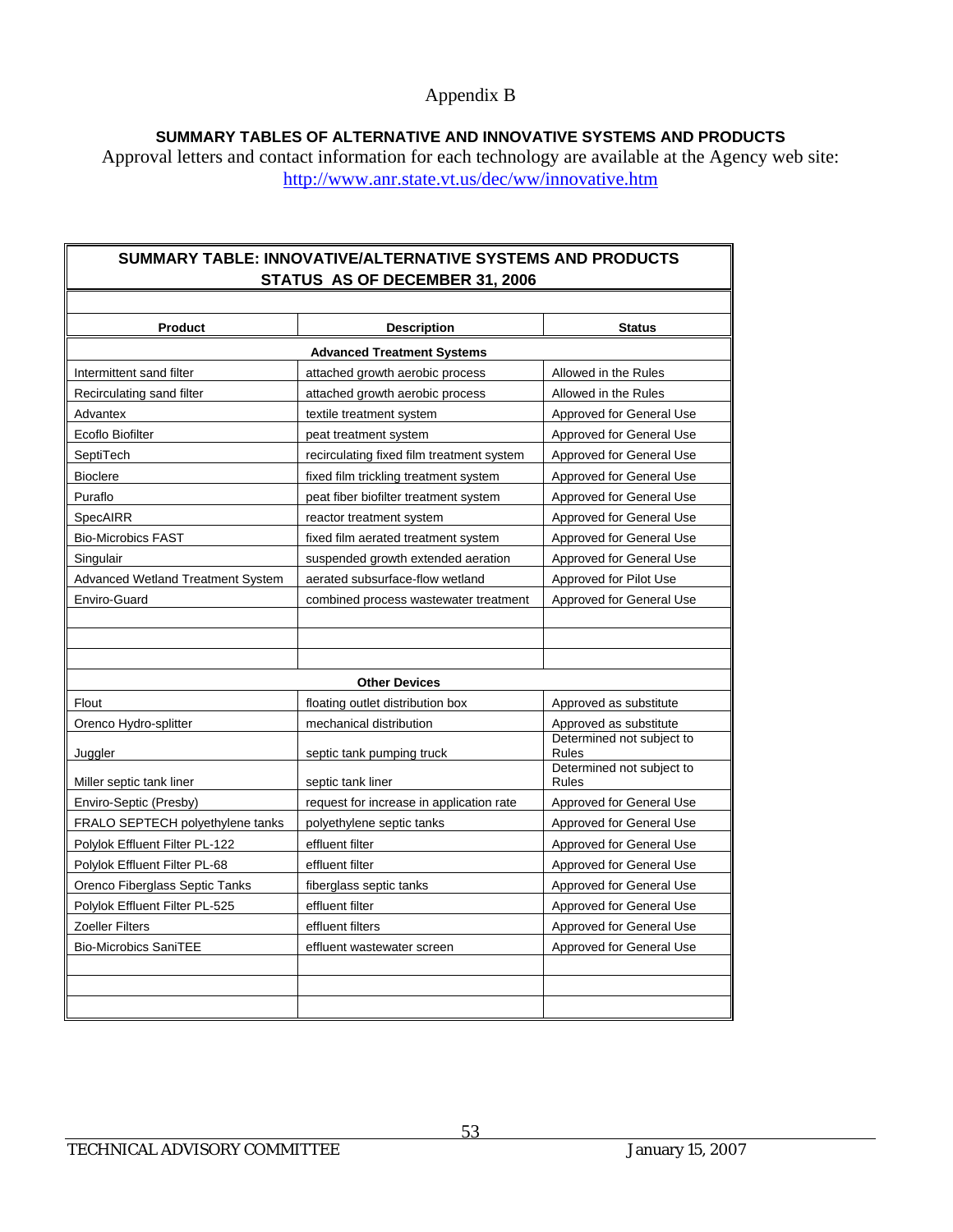#### **SUMMARY TABLE: INNOVATIVE/ALTERNATIVE SYSTEMS AND PRODUCTS CHRONOLOGY OF REVIEWS AND APPROVALS**

|                           | Prior to 2002                     |                                    |
|---------------------------|-----------------------------------|------------------------------------|
|                           | <b>Advanced Treatment Systems</b> |                                    |
| <b>Product</b>            | <b>Description</b>                | <b>Status</b>                      |
| Intermittent sand filter  | attached growth aerobic process   | Allowed in the Rules               |
| Recirculating sand filter | attached growth aerobic process   | Allowed in the Rules               |
| Advantex                  | textile treatment system          | Approved for General Use           |
|                           |                                   |                                    |
|                           | <b>Other Devices</b>              |                                    |
| EnviroSeptic (Presby)     | gravelless distribution pipe      | Approved as substitute             |
| Flout                     | floating outlet distribution box  | Approved as substitute             |
| Orenco Hydro-splitter     | mechanical distribution           | Approved as substitute             |
| Juggler                   | septic tank pumping truck         | Determined not subject to<br>Rules |
| Miller septic tank liner  | septic tank liner                 | Determined not subject to<br>Rules |

| <b>New in 2002</b>                |                                           |                          |  |
|-----------------------------------|-------------------------------------------|--------------------------|--|
| <b>Advanced Treatment Systems</b> |                                           |                          |  |
| <b>Product</b>                    | <b>Description</b>                        | <b>Status</b>            |  |
| Ecoflo Biofilter                  | peat treatment system                     | Approved for General Use |  |
| SeptiTech                         | recirculating fixed film treatment system | Approved for General Use |  |
|                                   |                                           |                          |  |

| <b>New in 2003</b>               |                                       |                          |  |
|----------------------------------|---------------------------------------|--------------------------|--|
|                                  | <b>Advanced Treatment Systems</b>     |                          |  |
| <b>Product</b>                   | <b>Description</b>                    | <b>Status</b>            |  |
| <b>Bioclere</b>                  | fixed film trickling treatment system | Approved for General Use |  |
| ll Puraflo                       | peat fiber biofilter treatment system | Approved for General Use |  |
| SpecAIRR                         | reactor treatment system              | Approved for General Use |  |
| <b>Other Devices</b>             |                                       |                          |  |
| FRALO SEPTECH polyethylene tanks | polyethylene septic tanks             | Approved for General Use |  |
| Polylok Effluent Filter PL-122   | effluent filter                       | Approved for General Use |  |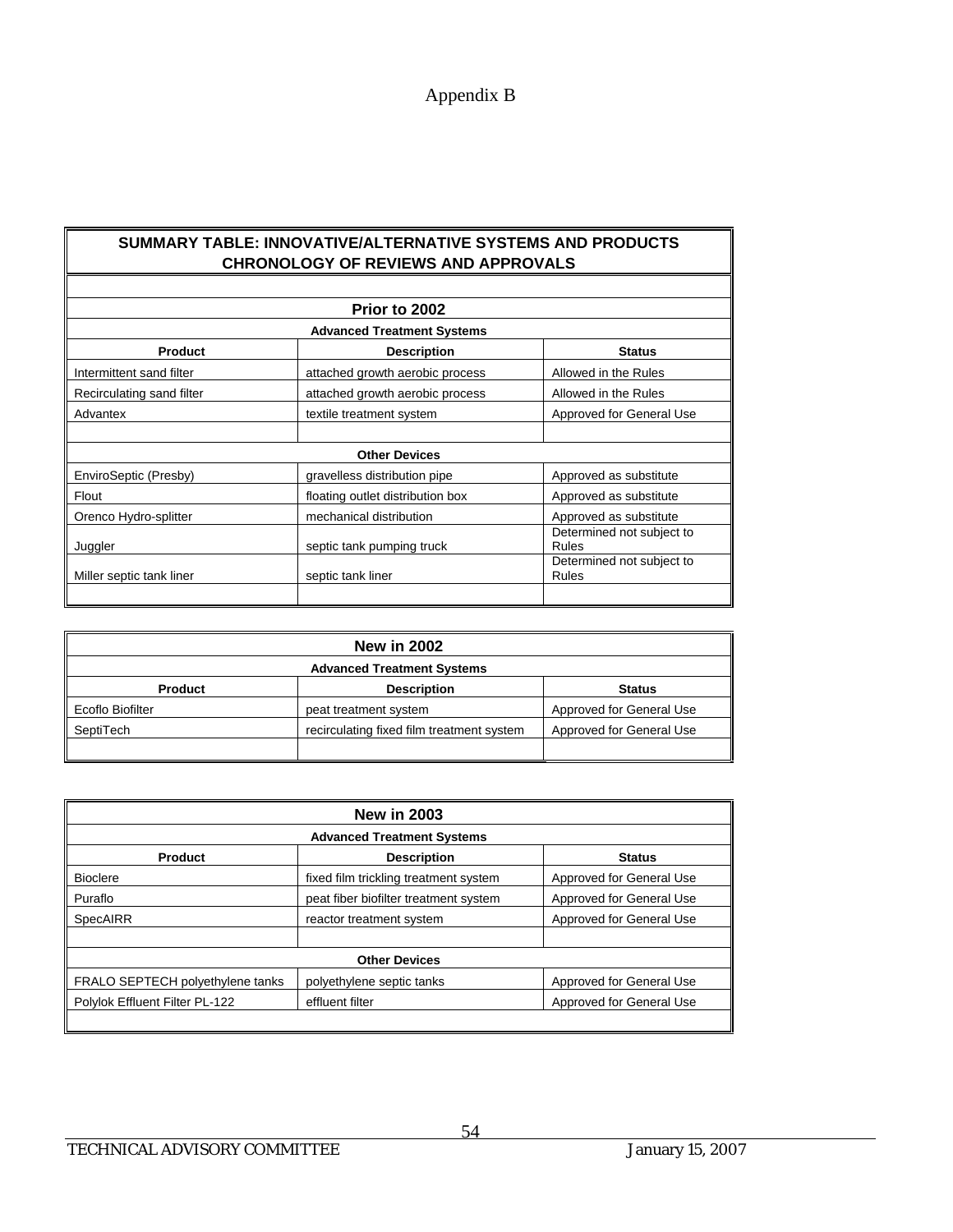## **SUMMARY TABLE: INNOVATIVE/ALTERNATIVE SYSTEMS AND PRODUCTS CHRONOLOGY OF REVIEWS AND APPROVALS**

| <b>New in 2004</b>             |                                          |                          |  |  |
|--------------------------------|------------------------------------------|--------------------------|--|--|
|                                | <b>Advanced Treatment Systems</b>        |                          |  |  |
| <b>Product</b>                 | <b>Description</b>                       | <b>Status</b>            |  |  |
| <b>Bio-Microbics FAST</b>      | fixed film aerated treatment system      | Approved for General Use |  |  |
|                                |                                          |                          |  |  |
|                                | <b>Other Devices</b>                     |                          |  |  |
| Enviro-Septic (Presby)         | request for increase in application rate | Approved for General Use |  |  |
| Polylok Effluent Filter PL-68  | effluent filter                          | Approved for General Use |  |  |
| Orenco Fiberglass Septic Tanks | fiberglass septic tanks                  | Approved for General Use |  |  |
|                                |                                          |                          |  |  |

| <b>New in 2005</b>                |                                          |                          |  |
|-----------------------------------|------------------------------------------|--------------------------|--|
|                                   | <b>Advanced Treatment Systems</b>        |                          |  |
| <b>Product</b>                    | <b>Description</b>                       | <b>Status</b>            |  |
| Singulair                         | suspended growth extended aeration       | Approved for General Use |  |
| Advanced Wetland Treatment System | aerated subsurface-flow wetland          | Approved for Pilot Use   |  |
| Enviro-Guard                      | combined process wastewater treatment    | Approved for General Use |  |
|                                   |                                          |                          |  |
| <b>Other Devices</b>              |                                          |                          |  |
| <b>Enviro-Septic (Presby)</b>     | request for increase in application rate | Approved for General Use |  |
| Polylok Effluent Filter PL-525    | effluent filter                          | Approved for General Use |  |
| Orenco Fiberglass Septic Tanks    | fiberglass septic tanks                  | Approved for General Use |  |
|                                   |                                          |                          |  |

| <b>New in 2006</b>             |                                          |                          |  |
|--------------------------------|------------------------------------------|--------------------------|--|
|                                | <b>Advanced Treatment Systems</b>        |                          |  |
| <b>Product</b>                 | <b>Description</b>                       | <b>Status</b>            |  |
| Aqua Aire                      | aerobic treatment system                 | Approved for General Use |  |
| Aqua Safe                      | aerobic treatment system                 | Approved for General Use |  |
| <b>Bio-Microbics RetroFAST</b> | fixed film aerated treatment system      | Approved With Renewal    |  |
| Ecoflo Biofilter               | mixed media biofilter                    | Approved With Renewal    |  |
|                                |                                          |                          |  |
| <b>Other Devices</b>           |                                          |                          |  |
| Infiltrator                    | request for increase in application rate | Approved for General Use |  |
|                                |                                          |                          |  |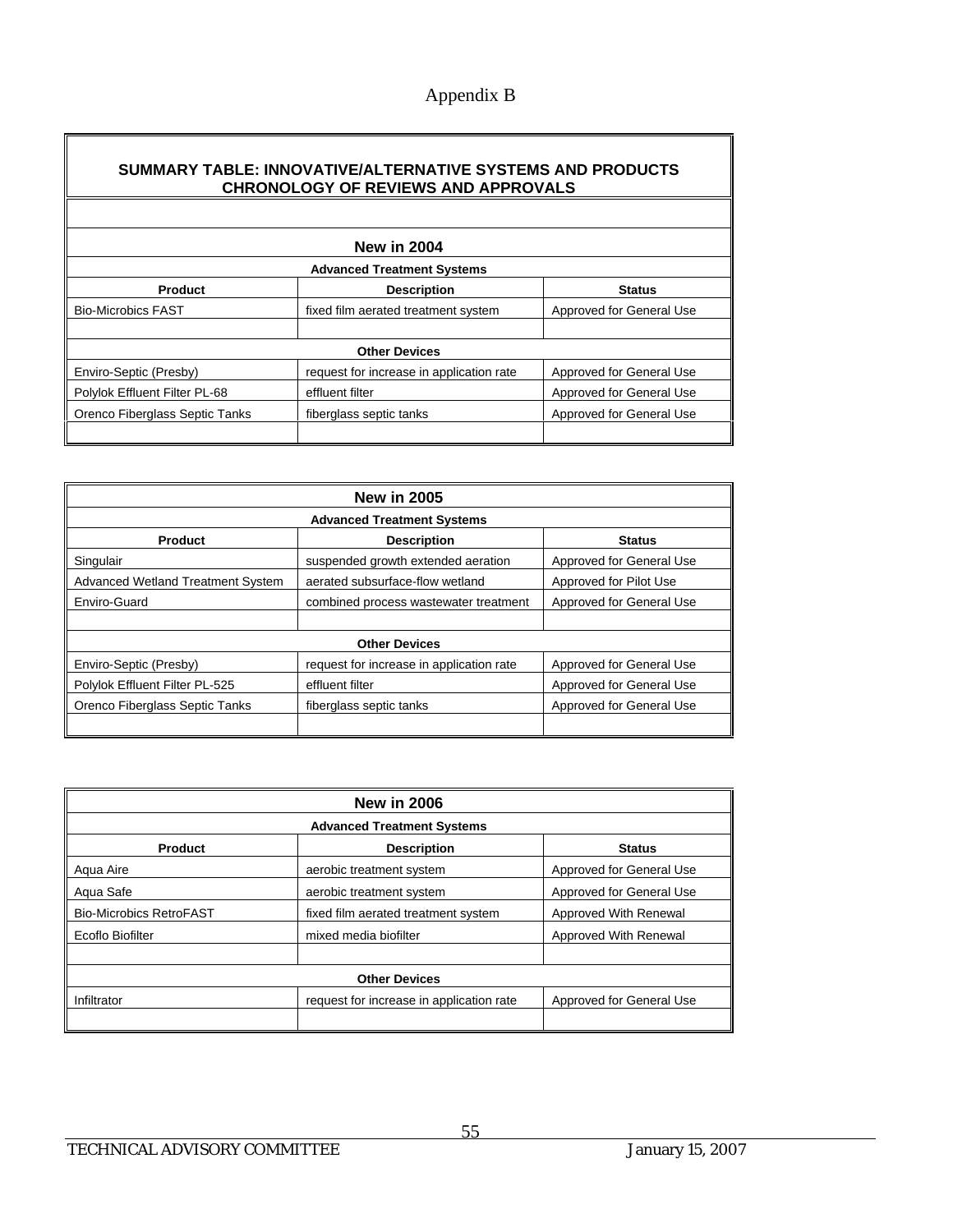#### **SUMMARY TABLE: INNOVATIVE/ALTERNATIVE SYSTEMS AND PRODUCTS CHRONOLOGY OF REVIEWS AND APPROVALS**

| Under Review as of December 31, 2006                                                                                 |                                             |                                      |  |  |  |  |  |
|----------------------------------------------------------------------------------------------------------------------|---------------------------------------------|--------------------------------------|--|--|--|--|--|
| <b>Advanced Treatment Systems</b>                                                                                    |                                             |                                      |  |  |  |  |  |
| Product<br><b>Status</b><br><b>Description</b>                                                                       |                                             |                                      |  |  |  |  |  |
| SeptiTech                                                                                                            | revision to G.U. for seasonal drip disposal | Under review <sup>2</sup> (10/17/03) |  |  |  |  |  |
| Under review <sup>3,3</sup> (01/12/04)<br>Rocky Mountain Pure XL5<br>modular wastewater treatment plant              |                                             |                                      |  |  |  |  |  |
| Under review <sup>2</sup> (no formal appl.)<br>Open Bottom Ecoflo Biofilter<br>peat filter with horizontal discharge |                                             |                                      |  |  |  |  |  |
| <b>Clean Solution</b>                                                                                                | Draft Approval                              |                                      |  |  |  |  |  |
| Cromaglass                                                                                                           | sequencing batch reactor                    |                                      |  |  |  |  |  |
| Eco-Pure<br>Peat filter                                                                                              |                                             | Under review (11/21/06)              |  |  |  |  |  |
|                                                                                                                      |                                             |                                      |  |  |  |  |  |
|                                                                                                                      | <b>Other Devices</b>                        |                                      |  |  |  |  |  |
| Under review $1$<br>(06/18/04)<br>request for increase in application rate<br>Eljen In-drain                         |                                             |                                      |  |  |  |  |  |
| EnvironEdge fiberglass septic tanks                                                                                  | fiberglass septic tanks                     | Under review (01/05/04)              |  |  |  |  |  |
| <b>EZflow Systems</b>                                                                                                | request for increase in application rate    | Under review (11/21/06)              |  |  |  |  |  |
|                                                                                                                      |                                             |                                      |  |  |  |  |  |
| <b>Applications for Pilot Use</b>                                                                                    |                                             |                                      |  |  |  |  |  |
| Bottomless sand filter                                                                                               | filtrate disposal system                    | Under review <sup>2</sup> (09/16/03) |  |  |  |  |  |
|                                                                                                                      |                                             |                                      |  |  |  |  |  |
| <b>Applications for Experimental Use</b>                                                                             |                                             |                                      |  |  |  |  |  |
| None                                                                                                                 |                                             |                                      |  |  |  |  |  |

1. Awaiting additional information from applicant

2. Not currently approvable under the Rules, but held open pending possible rule changes

3. No data provided by the applicant for systems under 6500 gallons per day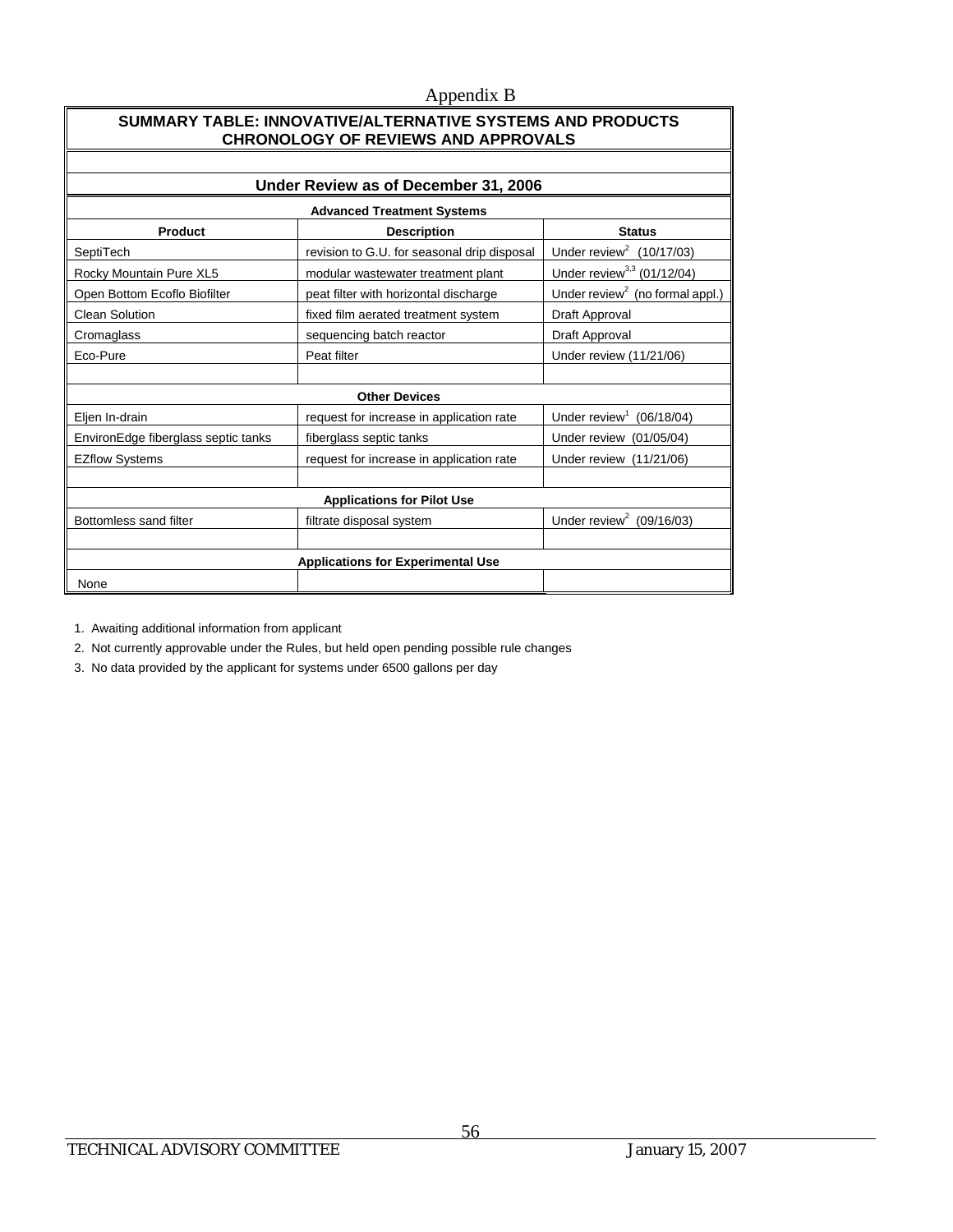## Appendix C

#### **SUMMARY TABLE of PERMITS: 2003, 2004, 2005,2006 (DEC Water Supply / Wastewater Permits only)**

| <b>DEC</b>     | <b>Applications Received</b> |      | Permits Issued |      |      |      |      |      |
|----------------|------------------------------|------|----------------|------|------|------|------|------|
| Office         | 2003                         | 2004 | 2005           | 2006 | 2003 | 2004 | 2005 | 2006 |
| Barre          | 725                          | 850  | 864            | 961  | 713  | 807  | 851  | 968  |
| <b>Essex</b>   | 640                          | 674  | 692            | 684  | 633  | 698  | 693  | 716  |
| Rutland        | 493                          | 471  | 534            | 560  | 576  | 457  | 525  | 545  |
| Springfield    | 512                          | 553  | 590            | 680  | 583  | 517  | 569  | 651  |
| St. Johnsbury  | 258                          | 294  | 344            | 399  | 236  | 307  | 341  | 403  |
| <b>Totals:</b> | 2628                         | 2842 | 3024           | 3284 | 2741 | 2786 | 2979 | 3283 |

Note: Many older projects were closed out in 2003 which results in more projects completed than received in 2003.

Note: Closing of old projects is often done with a denial of the application. These usually appear as denied for insufficient information.

Note: Information for 2004, 2005, and for 2006 is from January 1 to December 31 of each year.

| DEC Office    | Permits Denied |          |          |          |                                 |          |          |                               |                |          |          |          |
|---------------|----------------|----------|----------|----------|---------------------------------|----------|----------|-------------------------------|----------------|----------|----------|----------|
|               | Denials Issued |          |          |          | <b>Reasons for Denial</b>       |          |          |                               |                |          |          |          |
|               |                |          |          |          | <b>Insufficient Information</b> |          |          | Non-compliance with standards |                |          |          |          |
|               | 2003           | 2004     | 2005     | 2006     | 2003                            | 2004     | 2005     | 2006                          | 2003           | 2004     | 2005     | 2006     |
| Barre         | $\gamma$       | 2        | 18       | 4        |                                 |          | 17       | 3                             |                |          |          |          |
| <b>Essex</b>  | 4              | 26       |          | 5        | 4                               | 26       |          | 5                             | 0              | $\theta$ | $\Omega$ | $\Omega$ |
| Rutland       | 17             | 3        | 0        | 4        | 17                              | 3        | $\Omega$ | 4                             | 0              | $\theta$ | $\Omega$ | $\Omega$ |
| Springfield   | 20             | 4        | 4        | 4        | 19                              | 4        | 3        | 3                             |                | $\theta$ |          |          |
| St. Johnsbury | $\Omega$       | $\theta$ | $\theta$ | $\theta$ | 0                               | $\Omega$ | $\theta$ | $\theta$                      | 0              | $\theta$ | 0        | $\Omega$ |
| <b>Totals</b> | 43             | 35       | 23       | 17       | 41                              | 34       | 21       | 15                            | $\overline{2}$ |          | ◠        | ◠        |

TECHNICAL ADVISORY COMMITTEE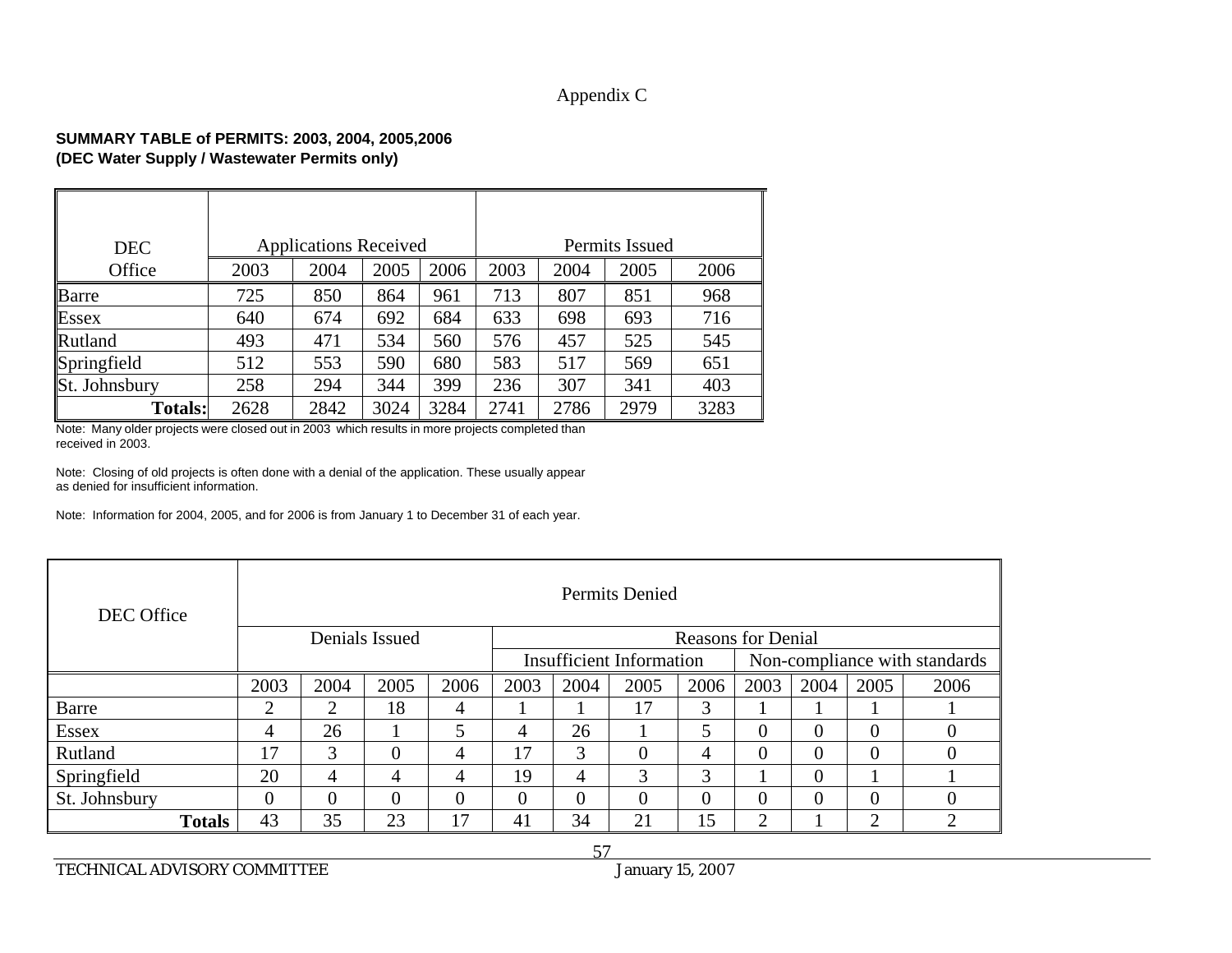## Appendix C

|                | <b>Enforcement Cases</b> |      |      |      |  |  |  |  |  |
|----------------|--------------------------|------|------|------|--|--|--|--|--|
| DEC Office     |                          |      |      |      |  |  |  |  |  |
|                | 2003                     | 2004 | 2005 | 2006 |  |  |  |  |  |
| <b>Barre</b>   |                          |      |      |      |  |  |  |  |  |
| <b>Essex</b>   |                          |      |      |      |  |  |  |  |  |
| <b>Rutland</b> |                          |      |      |      |  |  |  |  |  |
| Springfield    |                          |      |      |      |  |  |  |  |  |
| St. Johnsbury  |                          |      |      |      |  |  |  |  |  |
| <b>Totals</b>  |                          |      |      |      |  |  |  |  |  |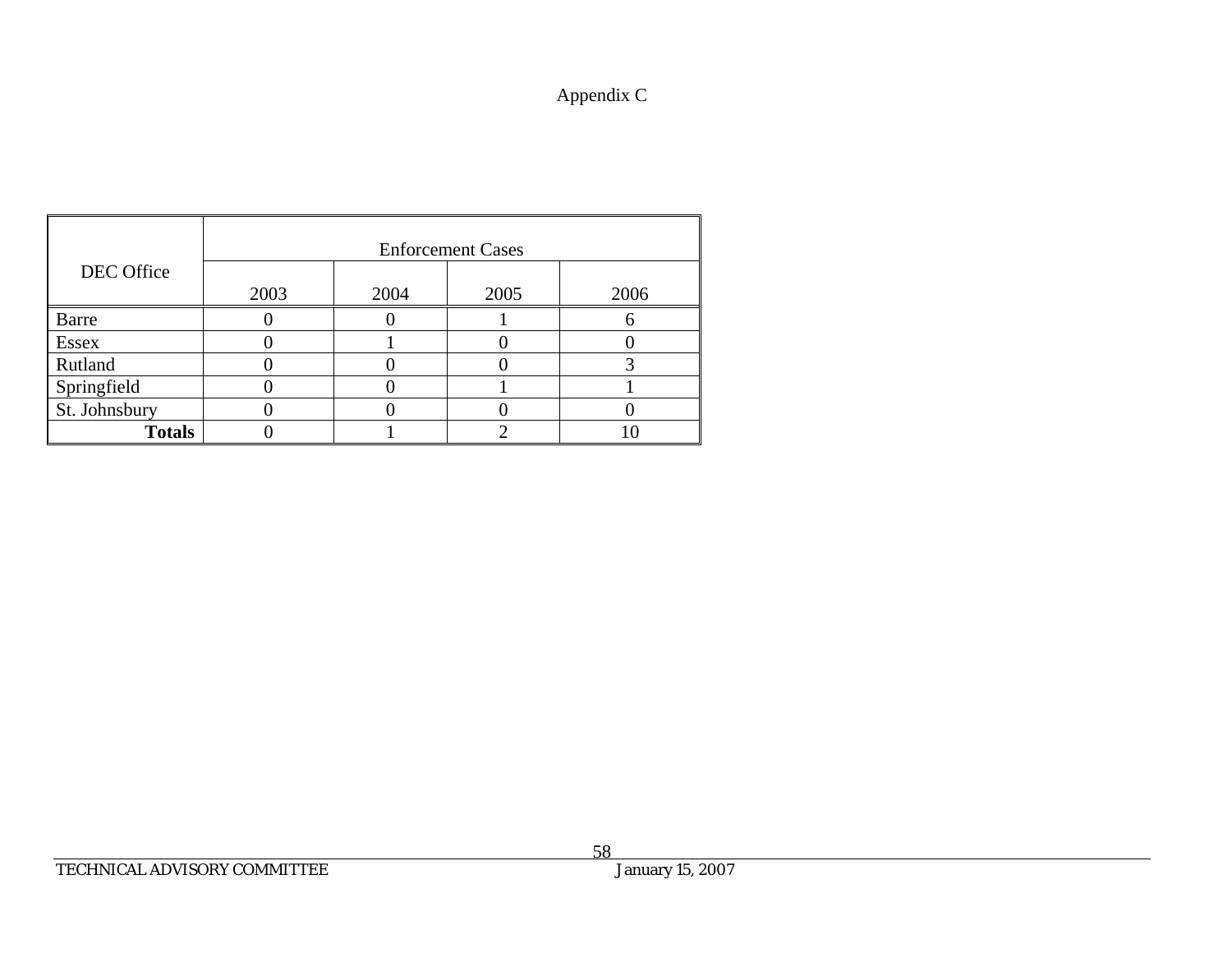## **Technical Advisory Committee: Members as of December 2006, Executive Committee, Sub-Committees and Statutory Charge**

Technical Advisory Committee to the Secretary of the Agency of Natural Resources regarding Environmental Protection Rules (Wastewater System and Potable Water Supply Rules)

Members and statutory charge (Updated January 6, 2006)

#### **Licensed Designers (Professional Engineers):**

Bernard Chenette, P.E. Lance Phelps, P.E. Chenette Associates Phelps Engineering 69 Plateau Drive PO BOX 367 476-6406 388-7829

John Forcier, P.E. (alt Brad Aldrich, P.E.) Alan Huizenga, P.E. Forcier, Aldrich and Associates Green Mountain Engineering, Inc. 6 Market Place Suite 2 1438 South Brownell Rd. Essex Junction 05452 Williston, VT 05495 879-7733 Phone (802) 862-5590 jforcier@forcieraldrich.com ahuizenga@gmeinc.biz baldrich@forcieraldrich.com

Barre VT 05641 Middlebury VT 05753 bchenette@aol.com lance@phelpseng.com

#### **Licensed Designers (Non-Engineers):**

PO BOX 611 PO BOX 98 Colchester VT 05446 Richmond VT 05477-0098 655-1424 434-6474 gkittle@town.colchester.vt.us bawillis@adelphia.net

Spencer Harris Vermont Contours PO BOX 384 Bristol VT 05443 453-2351 spencerk@accessvt.com

Gerald Kittle Barbara or (alt Justin) Willis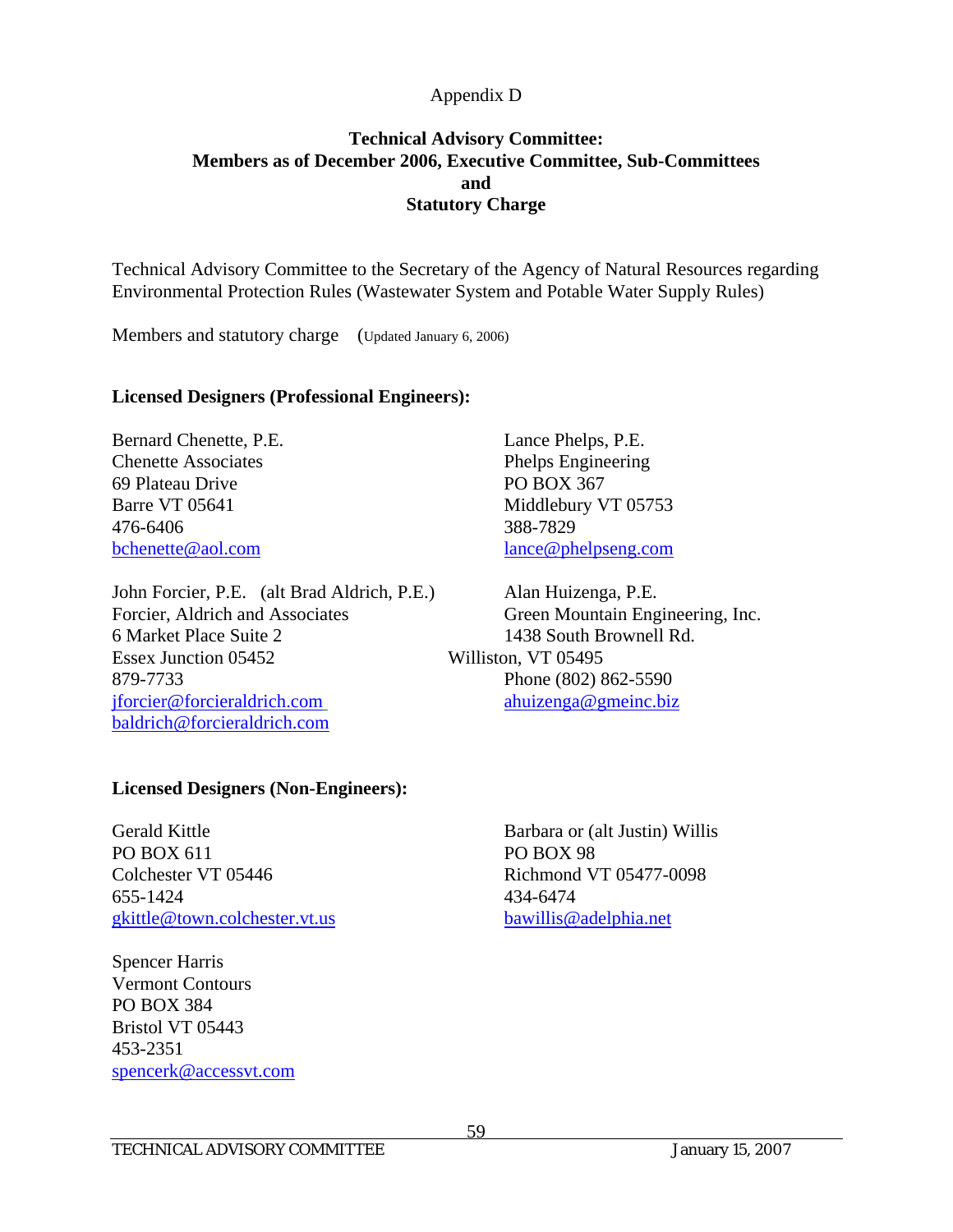## **Well Drillers:**

Jeff Williams Spafford and Sons of Williston VT PO BOX 437 Jericho VT 05465 878-4705

## **Hydrogeologists:**

Craig Heindel David Cotton, P.E. PO BOX 4503 PO Box 868 Burlington VT 05406-4503 Milton, VT 05468 658-0820 ext.15 802-233-0751

Stephen Revell Lincoln Applied Geology, Inc 163 Revell Road Lincoln, Vermont 05443 453-4384 srevell@lagvt.com

## **Town officials:**

Philip Dechert, Planning Coordinator Town of Norwich PO BOX 376 Norwich VT 05055 649-1204 planner@norwich.vt.us

#### **Water Quality Specialist**

Kim Greenwood VNRC 9 Bailey Avenue Montpelier VT 05602 223-2328 X 118 kgreenwood@vnrc.org

Heindel and Noyes, Inc. Wastewater Technologies, Inc. cheindel@gmavt.net davidc@wastewatertechnologies.com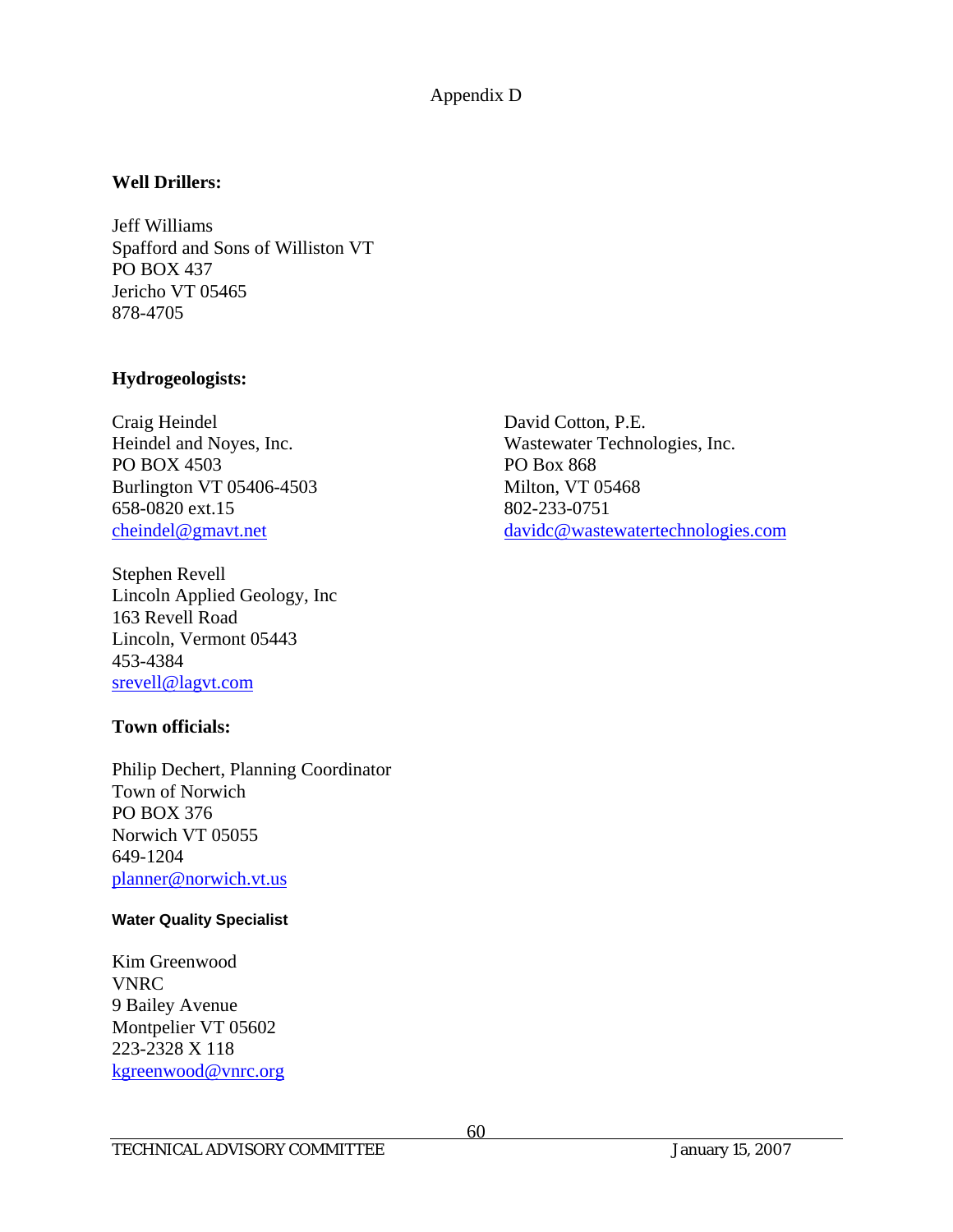## **Agency technical staff:**

Roger Thompson, Wastewater Mgmt 802-241-3027 roger.b.thompson@state.vt.us Allison Lowry, Wastewater Mgmt 802-241-4455 allison.lowry@state.vt.us Rodney Pingree, Water Supply 802-241-3418 rodney.pingree@state.vt.us

## **Health Department technical staff**

Gail Center gcenter@vdh.state.vt.us

### **TAC Executive Committee And Sub-Committees as of December 2006:**

## **Executive Committee:**

John Forcier, Steve Revell, Lance Phelps, Phil Dechert, Roger Thompson. Alternates – Chris Thompson, Bernie Chenette, Spencer Harris, Jeff Williams.

## **Sub-Committees:**

Hydrogeology - Allison Lowry, Craig Heindel, Dave Cotton, Steve Revell.

Training - John Forcier, Roger Thompson, Allison Lowry, Dave Cotton, Barbara Willis.

Licensed Designers - Spencer Harris, Alan Huizenga, Gerry Kittle.

Well driller's Knowledge Checklist - Jeff Williams, Rodney Pingree, Roger Thompson, Bernie Chenette, Gail Center, Steve Revell.

Interested in the Delegation Rules - Spencer Harris, Gerry Kittle, Phil Dechert, Alan Huizenga.

Drip Disposal – Frank O'Brien, Roger Thompson, Dave Cotton, Steve Revell, Alan Huizenga.

Legislative Fieldtrip – Phil Dechert, Gerry Kittle, Dave Cotton, Roger Thompson.

Surface Water Potable Water Sources – Alan Huizenga, Gail Center, Rodney Pingree, Lance Phelps.

Seasonally Discharging Systems – Craig Heindel, Steve Revell, Frank O'Brien, Roger Thompson, Bruce Douglas, Kim Greenwood, Gail Center, Brian Kooiker.